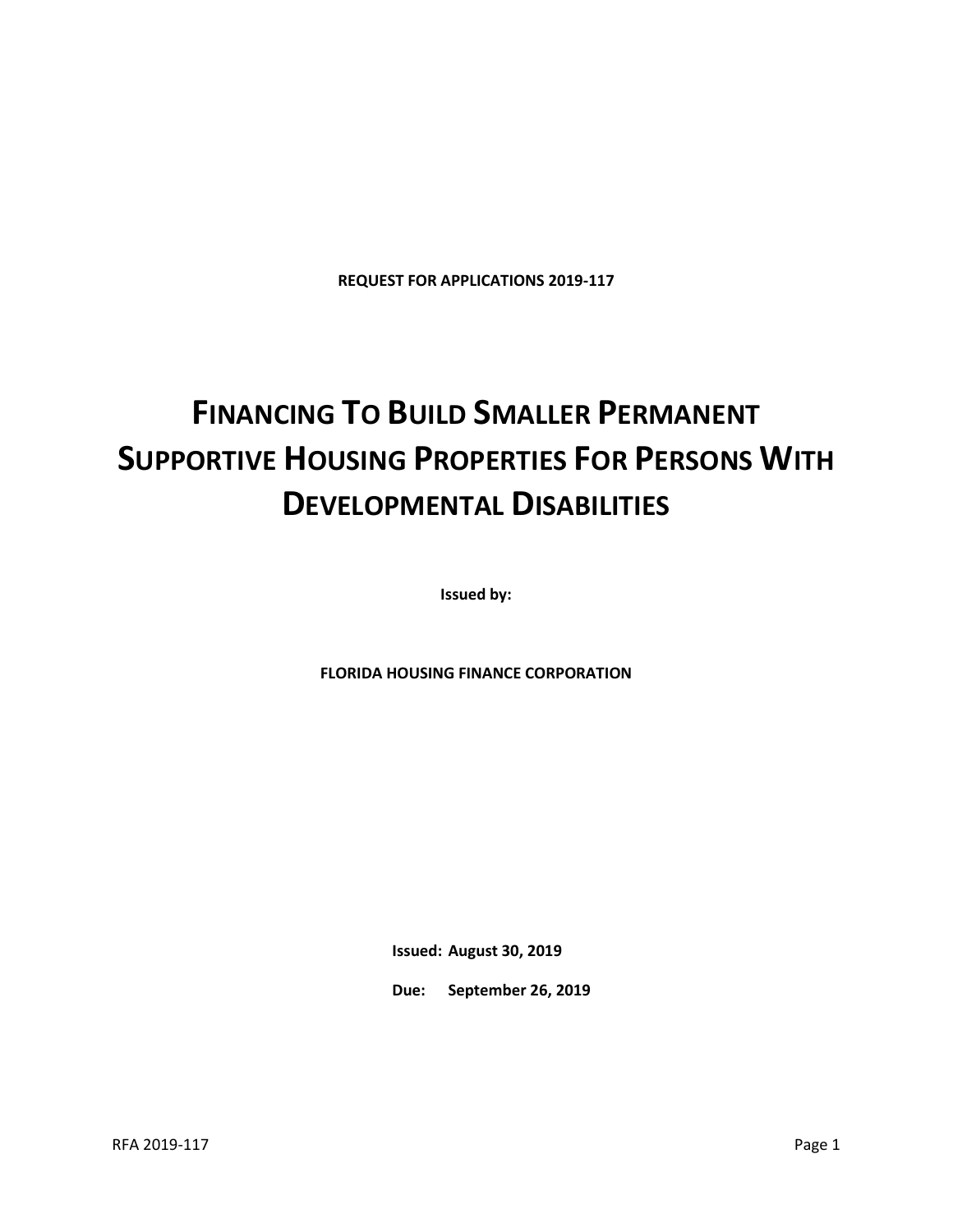## **SECTION ONE INTRODUCTION**

Florida Housing Finance Corporation (the Corporation) was appropriated grant funds by the Legislature for housing for Persons with Developmental Disabilities as defined in Section 393.063, F.S. This Request for Applications (RFA) will make \$3,000,000 available to finance small Permanent Supportive Housing Developments for housing for Persons with Developmental Disabilities as defined in Section 393.063, F.S. consisting of no more than six Units.

The legislation specifies that the Corporation will offer the funding through a competitive grant program to private Non-Profit organizations that have a primary mission which includes serving Persons with Developmental Disabilities. The Corporation is required to consider the extent to which funds from local and other sources will be used by Applicants to leverage these grant funds; employment opportunities and supports that will be available to Residents of the proposed housing; a plan for Residents to access community-based services, resources, and amenities; and partnerships with supportive services agencies.

This RFA is open to Applicants proposing the development of Permanent Supportive Housing for Persons with Developmental Disabilities, either Community Residential Homes or Supported Living Units, as defined in Exhibit C. Community Residential Homes (i) must be single family homes; (ii) must be licensed by the Florida Agency for Persons with Disabilities to serve no more than six Residents; (iii) must serve no more than six Residents; and (iv) must demonstrate at credit underwriting that they are adhering to licensing standards related to location, design, construction features and other requirements. Developments consisting of Supported Living Units must meet all of the following requirements: (i) the proposed Development must consist of no more than six Units; (ii) if any units are non-Shared Housing units, the lesser of three Non-Shared Housing Units or 50 percent of the non-Shared Housing Units must either serve a Resident or a household consisting of at least one Resident that meets the definition of Persons with Developmental Disabilities; (iii) if Shared Housing, must serve no more than 10 Residents; and (iv) the Supported Living provider must conduct a housing setting survey per Rule 65G-5.004, F.A.C. Applicants may propose the development of Shared Housing Units, as defined in Exhibit C, to allow unrelated Persons with Developmental Disabilities the choice to share Units. For purposes of this RFA, Community Residential Homes are considered Shared Housing. Applicants may propose to build Supported Living Units as either non-Shared Housing or Shared Housing.

The Corporation will target grant funds for the new construction of a Development which may involve demolition of existing structures/residences.

The Corporation's objective is to ensure that the Non-Profit Applicants providing Permanent Supportive Housing are experienced. To accomplish this, the RFA will be open only to private Non-Profit Applicants with a primary mission which includes serving Persons with Developmental Disabilities. The Corporation is soliciting a maximum of two Applications from qualified Applicants that commit to provide housing in accordance with the terms and conditions of this RFA, inclusive of applicable laws, rules and regulations, and the Corporation's generally applicable construction and financial standards.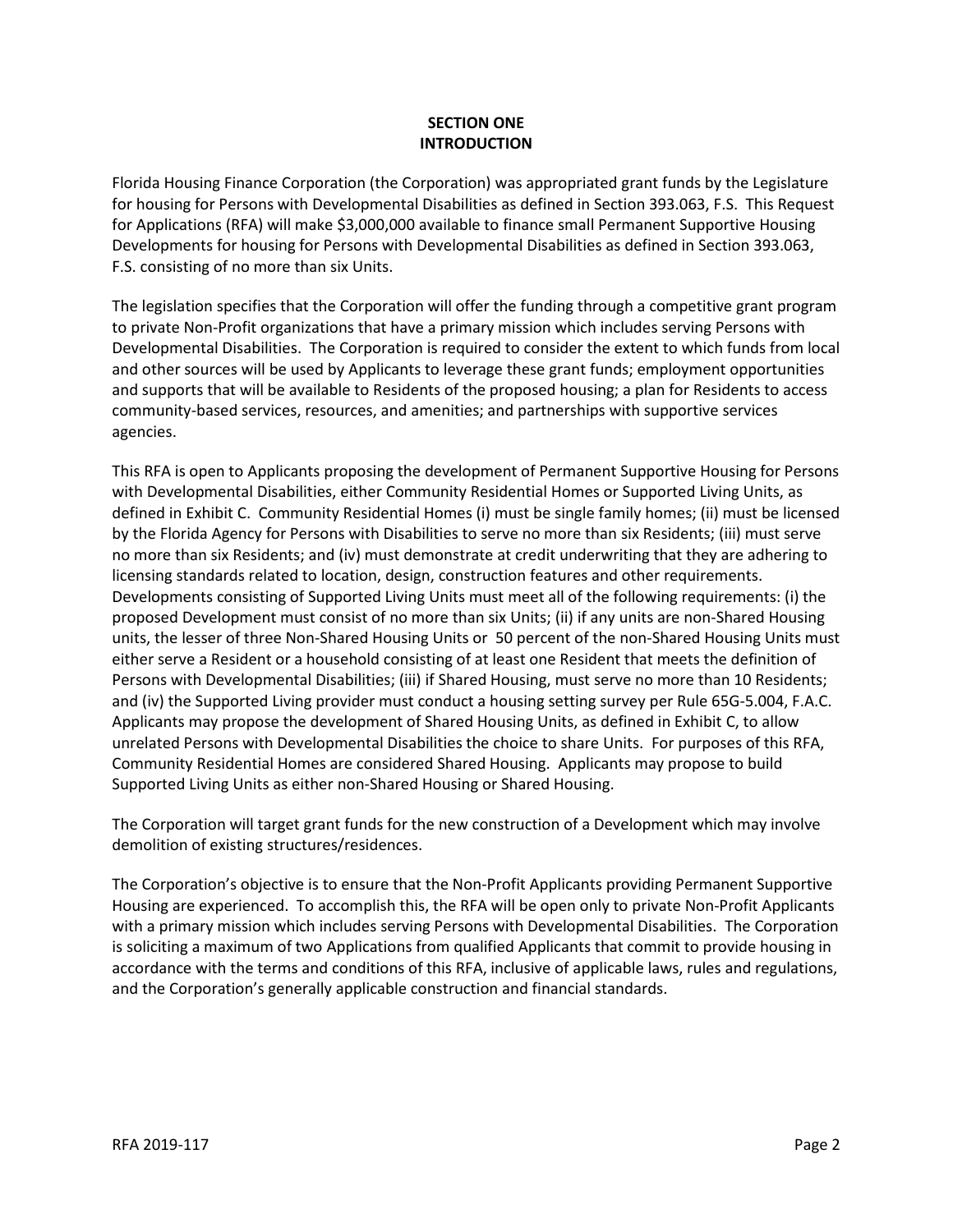## **SECTION TWO DEFINITIONS**

Unless otherwise defined within this RFA, capitalized terms within this RFA shall have the meaning as set forth in Exhibit C and Rule Chapter 67-60, F.A.C., or in applicable federal regulations.

## **SECTION THREE PROCEDURES AND PROVISIONS**

*Unless otherwise stated within the RFA, the Application package, forms and other information related to this RFA may be found on the RFA Website at https://www.floridahousing.org/programs/developersmultifamily-programs/competitive/2019/2019-117 (also available by clicking [here\)](https://www.floridahousing.org/programs/developers-multifamily-programs/competitive/2019/2019-117).*

- A. Submission Requirements
	- 1. Application Deadline

The Application Deadline is **3:00 p.m., Eastern Time, on September 26, 2019**.

- 2. Completing the Application Package
	- a. Downloading and completing the Application provided by the Corporation

The Applicant must download and complete the Application (Exhibit A of the RFA) found on the RFA Website.

The download process may take several minutes. Applicants should save these three documents with a file name that is unique to the specific Application.

b. Creating the All Attachments Document

In addition to Exhibit A described in a. above, the Application Package also includes one copy consisting of all of the applicable completed Attachments described in the RFA ("All Attachments Document").

The Applicant must compile all of the attachments described in the RFA into one pdf file separated by pages labeling each Attachment to create the All Attachments Document. This may be accomplished by merging the documents using a computer program such as Adobe Acrobat Pro or by scanning all of the attachments together.

Note: The Corporation has provided sample pages that may be used to separate the attachments on the RFA Webpage. If any of the attachments are not applicable, the Applicant should insert a page stating "N/A" behind the separation page.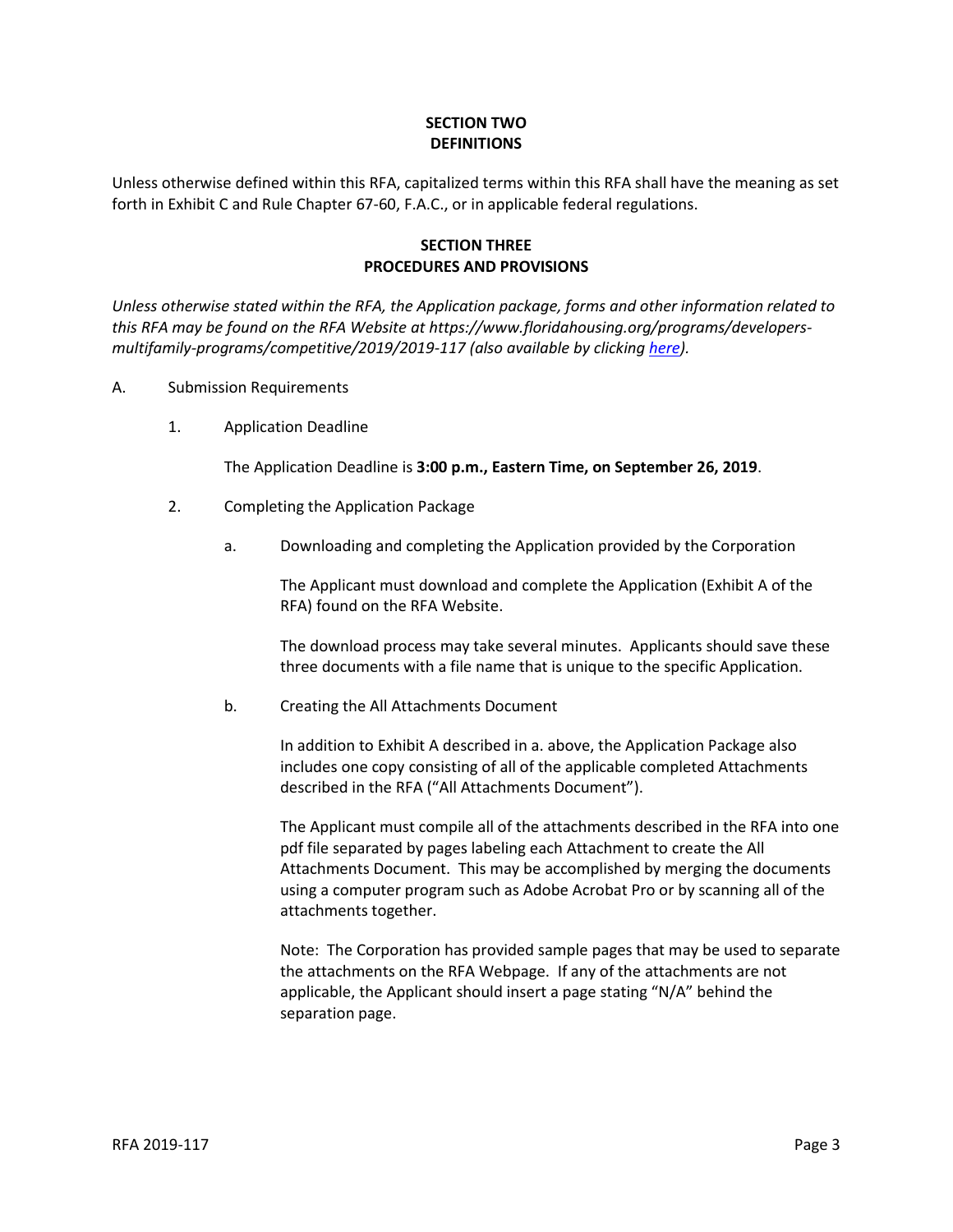3. Uploading the Application Package

The Application Package consists of Exhibit A and the All Attachments Document. To upload the Application Package:

- a. Go to the RFA.
- b. Click the link to login and upload the Application Package. Note: A username and password must be entered. If the Applicant has not previously created a username and password, the Applicant will need to create one prior to the upload process.
- c. After successfully logging in, the Applicant must click "Upload Application Package." The Applicant must also enter the Development Name and click "Browse" to locate the following completed documents saved on the Applicant's computer:
	- (1) The Application (Exhibit A) in Word format;
	- (2) The All Attachments Document in a pdf format.

The average file size is 1.0 MB and should take a moment or two to upload. Larger files may take longer to upload. There is a file size limit of 15 MB, but this may be able to be reduced without reducing the number of pages submitted. Examples of factors that affect file size include the resolution of the scanner or scanning the documents in color or as a graphic/picture.

d. After the two documents are displayed in the Upload webpage, the Applicant must click "Upload Selected Files" to electronically submit the documents to the Corporation by the Application Deadline. Then the Uploaded Application (consisting of both documents comprising the Application Package), and its assigned Response Number will be visible in the first column.

Note: If the Applicant clicks "Delete" prior to the Application Deadline, the Application will no longer be considered a Submitted Application and the Applicant will be required to upload the Application Package again in order for these documents to be considered an Uploaded Application. This will generate a new Response Number.

4. Submission to the Corporation

By the Application Deadline, the Applicant must provide to the Corporation the following:

a. A sealed package(s) containing a printed copy of the final Application Package housed in a 3-ring-binder with numbered divider tabs for each attachment. The final assigned Response Number should be reflected on each page of the printed copy of the Application Package; and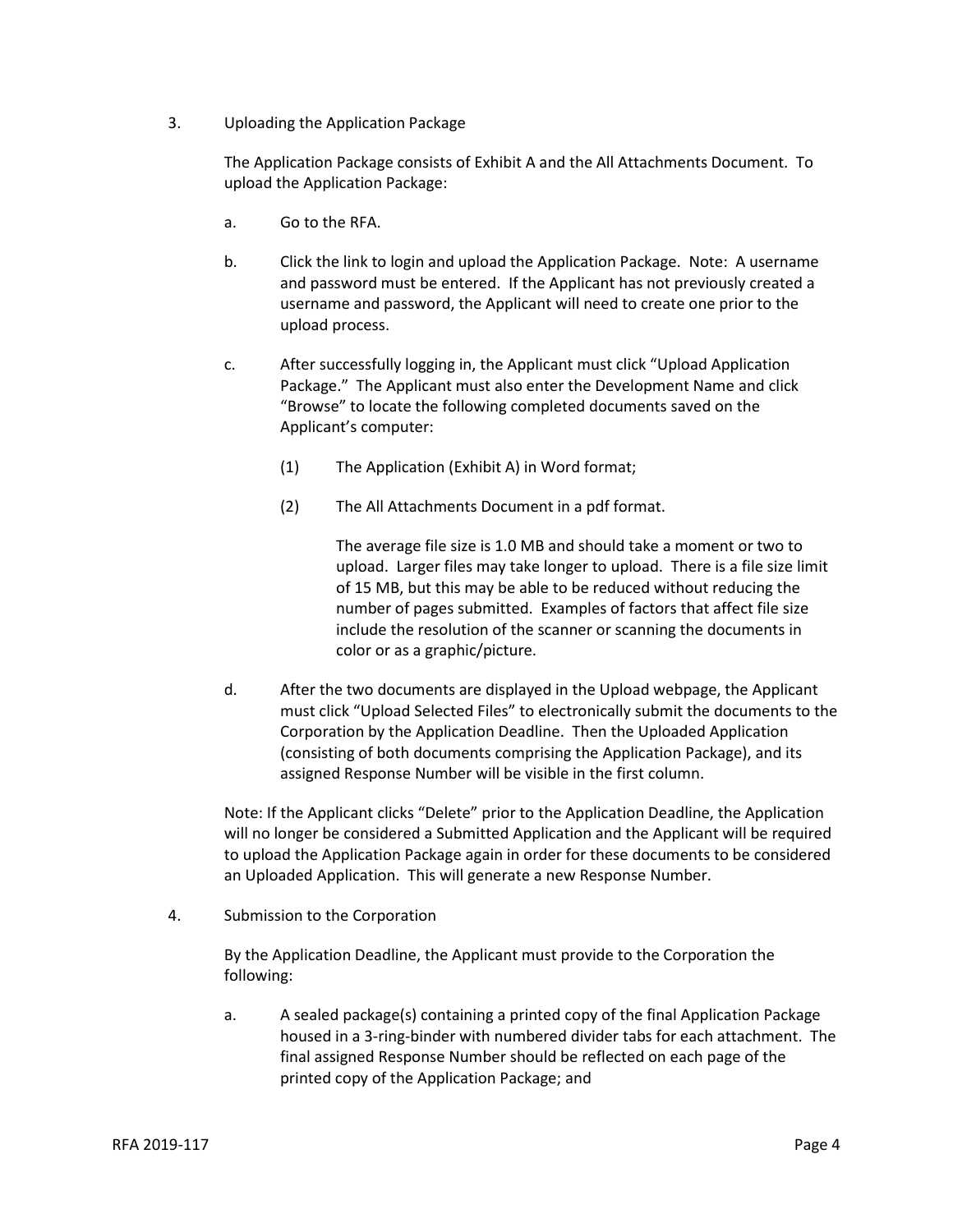b. The required non-refundable \$800 Application fee, payable to Florida Housing Finance Corporation (check or money order only).

The Applicant should label the outside of each shipping box with the applicable RFA number. The Corporation will not consider faxed or e-mailed Applications.

2. After 3:00 p.m., Eastern Time, on the Application Deadline, each Application for which a hard copy, an electronically submitted copy, and Application Fee are received by the Application Deadline will be assigned an Application number. In addition, these Applications will be assigned a lottery number by having the Corporation's internal auditors run the total number of Applications received through a random number generator program.

The printed copy of the Application Package must be addressed to:

Marisa Button Director of Multifamily Allocations Florida Housing Finance Corporation 227 N. Bronough Street, Suite 5000, Tallahassee, FL 32301

If the hard copy of the Application Package is not identical to the electronically submitted Application Package, the electronically submitted Application Package will be utilized for scoring purposes.

- B. This RFA does not commit the Corporation to award any funding to any Applicant or to pay any costs incurred in the preparation or delivery of an Application.
- C. The Corporation reserves the right to:
	- 1. Waive Minor Irregularities; and
	- 2. Accept or reject any or all Applications received as a result of this RFA.
- D. Any interested party may submit any inquiry regarding this RFA in writing via the e-mail address RFA\_2019-117\_Questions@floridahousing.org (also accessible by clickin[g here\)](mailto:RFA_2019-117_Questions@floridahousing.org?subject=RFA%202019-117%20Questions) with "Questions regarding RFA 2019-117" as the subject of the email. All inquiries are due by 5:00 p.m., Eastern Time, on Thursday, September 12, 2019. Phone calls or written inquiries other than at the above e-mail address will not be accepted. The Corporation expects to respond to all inquiries by 5:00 p.m., Eastern Time, on Tuesday, September 17, 2019, and will post a copy of all inquiries received, and their answers, on the RFA Website. The Corporation will also send a copy of those inquiries and answers in writing to any interested party that requests a copy. The Corporation will determine the method of sending its answers, which may include regular United States mail, overnight delivery, fax, e-mail, or any combination of the above. No other means of communication, whether oral or written, shall be construed as an official response or statement from the Corporation.
- E. Any person who wishes to protest the specifications of this RFA must file a protest in compliance with Section 120.57(3), Fla. Stat., and Rule Chapter 28-110, F.A.C. Failure to file a protest within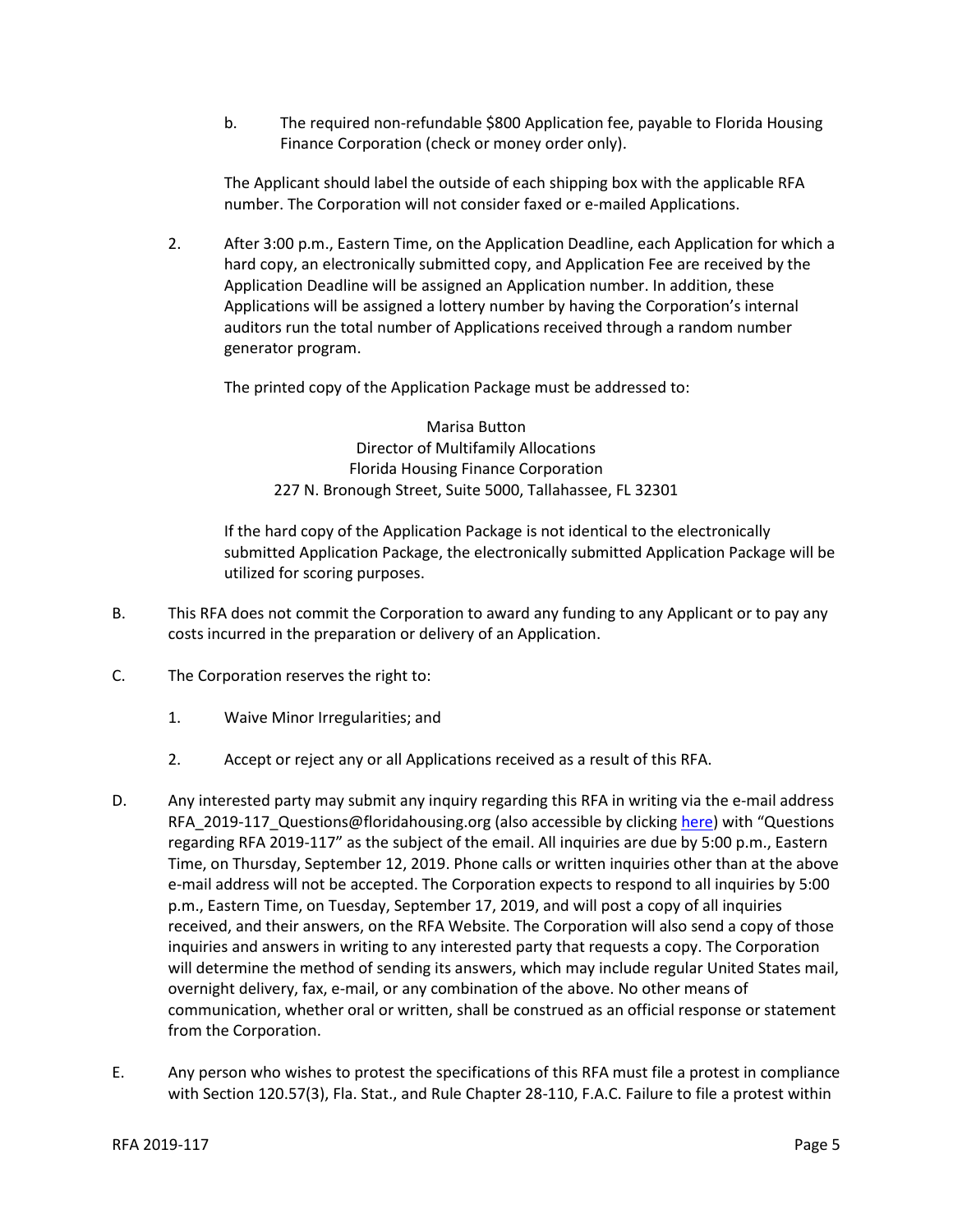the time prescribed in Section 120.57(3), Fla. Stat., shall constitute a waiver of proceedings under Chapter 120, Fla. Stat.

F. By submitting this Application, each Applicant agrees to the terms and conditions outlined in this RFA. Rule Chapter 67-60, F.A.C., establishes the procedures by which the Corporation will administer this RFA. To read a copy of this rule, go to the RFA Webpage.

By submitting an Application, each Applicant further agrees that:

- 1. Public Records. Any material submitted in response to this RFA is a public record pursuant to Chapter 119, Fla. Stat. Per Section 119.071(1)(b)2., the sealed Applications received by the Corporation are exempt from disclosure until such time as the Board provides notice of an intended decision or until 30 Calendar Days after the opening of the sealed Applications, whichever is earlier.
- 2. Noninterference. At no time during the review and evaluation process, commencing with the Application Deadline and continuing until the Board renders a final decision on the RFA, may Applicants or their representatives contact Board members or Corporation staff, except Corporation legal staff, concerning their own or any other Applicant's Application. If an Applicant or its representative does contact a Board or staff member in violation of this section, the Board shall, upon a determination that such contact was made in an attempt to influence the selection process, disqualify the Application.
- 3. Requirements. Proposed Developments will be subject to the requirements of the RFA, the Application requirements outlined in Rule Chapter 67-60, F.A.C., the credit underwriting requirements outlined in Exhibit D of this RFA, and the Compliance requirements in Exhibit E of this RFA.
- G. The Corporation expects to select one or more Applications to award the funding contemplated by this RFA. Any such Application will be selected through the Corporation's review of each Application, considering the factors identified in this RFA.
- H. Pursuant to subsection 67-60.004(2), F.A.C., an Applicant may request withdrawal of its Application from this RFA by filing a written notice of withdrawal with the Corporation Clerk. For funding selection purposes for this RFA, the Corporation shall not accept any Application withdrawal request that is submitted between 5:00 p.m., Eastern Time, the last business day before the date the Committee meets to make its recommendations to the Board until after the Board has taken action on the Committee's recommendations, and such Application shall be included in the funding selection process as if no withdrawal request had been submitted. Any funding that becomes available after such withdrawal is accepted shall be treated as returned funds and disposed of according to Section Five, B. of this RFA.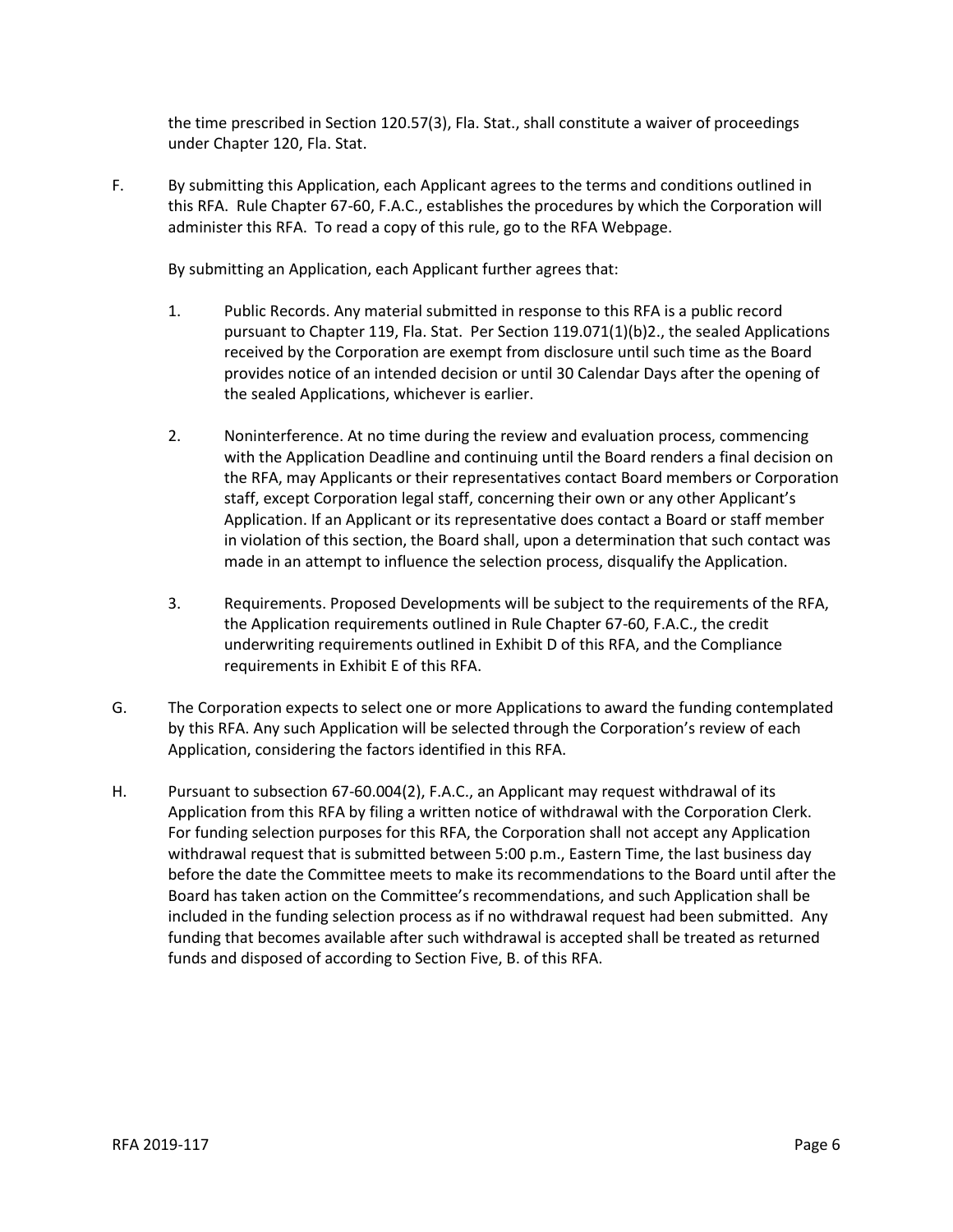## **SECTION FOUR INFORMATION TO BE PROVIDED IN THE APPLICATION**

Provided below are the instructions to be used in completing Exhibit A of this RFA.

- A. Exhibit A Items
	- 1. Applicant Certification and Acknowledgement

The Applicant must include a signed Applicant Certification and Acknowledgement form as **Attachment 1** to Exhibit A to indicate the Applicant's certification and acknowledgement of the provisions and requirements of the RFA. The Applicant Certification and Acknowledgement form is provided in Exhibit B of this RFA and on the RFA Website. Note: If the Applicant provides any version of the Applicant Certification and Acknowledgement form other than the version included in this RFA, the form will not be considered.

2. Persons with Developmental Disabilities Demographic Commitment

In Supported Living Units that consist of non-Shared Housing Units, the lesser of three non-Shared Housing Units or 50 percent of the non-Shared Housing Units in the proposed Development shall serve Persons with Developmental Disabilities as Permanent Supportive Housing. In Community Residential Homes and Supported Living Units that consist of Shared Housing, each Bedroom shall serve Persons with Developmental Disabilities as Permanent Supportive Housing, with the exception of possible on-site suites for the caregiver or family, as further described in Section Four,  $A.7.b.(1)(c)$  of the RFA. For the Corporation to better understand the proposed Development, Applicants must describe the subpopulation(s) of the persons intended to reside in the proposed Development. This information will be considered by the Corporation when reviewing and scoring how the proposed access to community based services will assist the intended Residents.

The Applicant's description(s) is limited to no more than two typed pages within the text box at question 2. of Exhibit A. Note: Although the online Application system allows for more than two pages, any portion of the description that is beyond two pages will not be considered.

- 3. Applicant Information
	- a. Contact Person
		- (1) Enter the information for the required Authorized Principal Representative. The Authorized Principal Representative (a) must have signature authority to bind the Applicant entity; (c) must sign the Applicant Certification and Acknowledgement form submitted in this Application; and, (d) if funded, will be the recipient of all future documentation that requires a signature.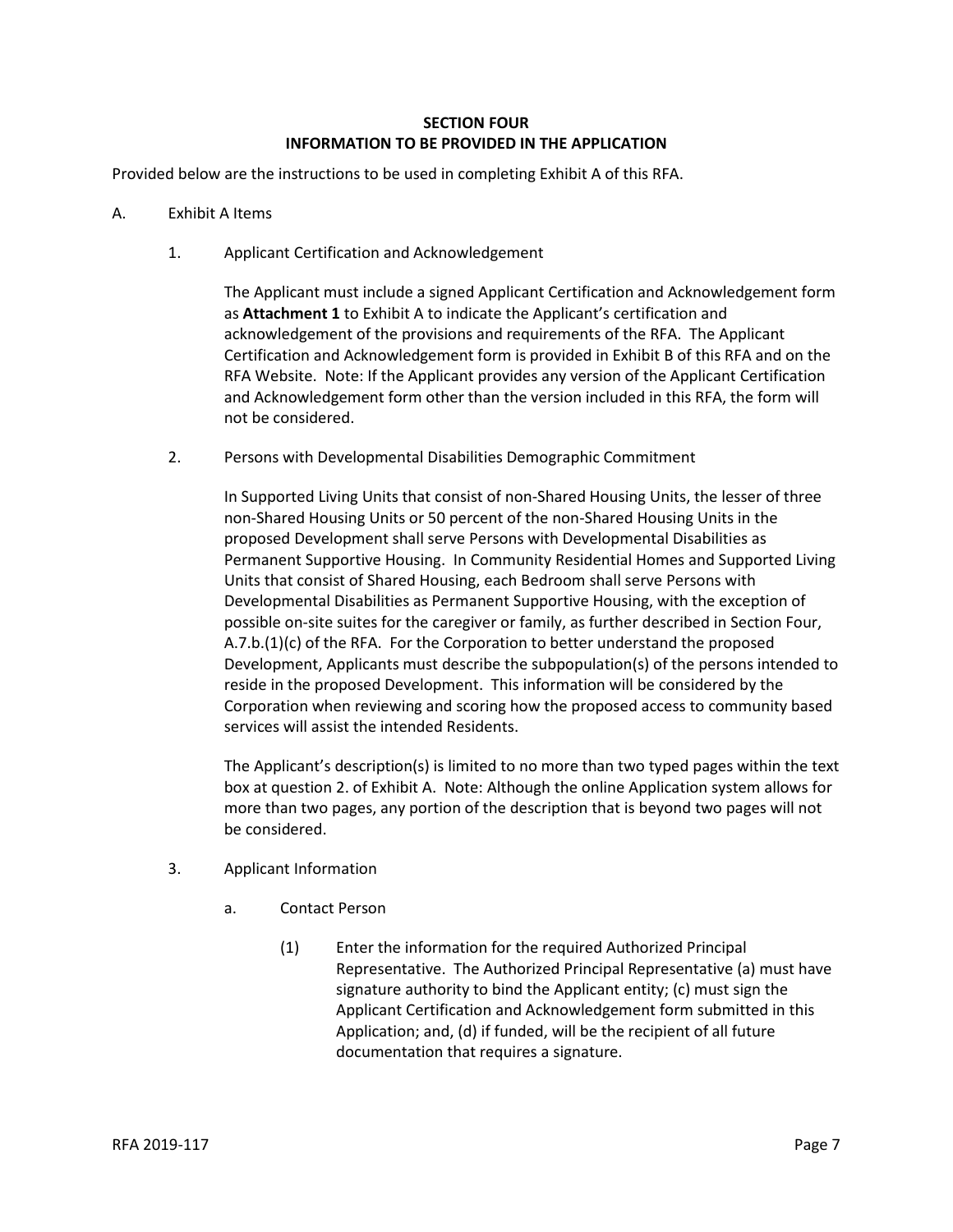- (2) A separate Operational Contact Person may be included, if desired. If provided, the Operational Contact Person will be the recipient of any general correspondence associated with the Development activities that does not require a signature. If an Operational Contact Person is not provided, the Authorized Principal Representative will be the recipience of any such documentation.
- b. Applicant Information
	- (1) The Applicant must state the name of the Applicant. No more than two Applications may be submitted by the same Applicant entity.
	- (2) The Applicant must be a legally formed entity [e.g., corporation, limited partnership, limited liability company, etc.] qualified to do business in the state of Florida as of the Application Deadline. The Applicant must include, as **Attachment 2** to Exhibit A, evidence from the Florida Department of State, Division of Corporations, that the Applicant satisfies the foregoing requirements; such evidence may be in the form of a certificate of status or other reasonably reliable information or documentation issued, published or made available by the Florida Department of State, Division of Corporations.
- (3) Only Non-Profit Applicants are eligible for funding. To qualify as a Non-Profit Applicant for purposes of this RFA, the Applicant must (i) answer the question demonstrating that it meets the definition of Non-Profit as set out in Exhibit C; and (ii) provides the required information stated below:
	- (a) The IRS determination letter demonstrating that the Applicant entity has been a private Non-Profit organization under 501(c)(3) or 501(c)(4) of the IRC since August 1, 2018, or earlier as **Attachment 3**;
	- (b) Documentation regarding the Applicant entity's primary mission as outlined below:
		- $(i)$  If the proposed Development is a Supported Living Unit(s):

To demonstrate that, as of the Application Deadline, the Applicant entity's primary mission includes providing housing or services for persons with developmental disabilities, persons with disabling conditions or persons with disabilities, Applicants proposing Supported Living Units must provide, as **Attachment 4,** the Non-Profit Applicant's (i) Articles of Incorporation; or (ii) the IRS Form 990 that was submitted to the IRS for the most recently filed tax return, but no earlier than or 2017 tax year.

(ii) If the proposed Development is a Community Residential Home:

To demonstrate that, since August 1, 2018, or earlier, the Applicant entity's primary mission includes serving Persons with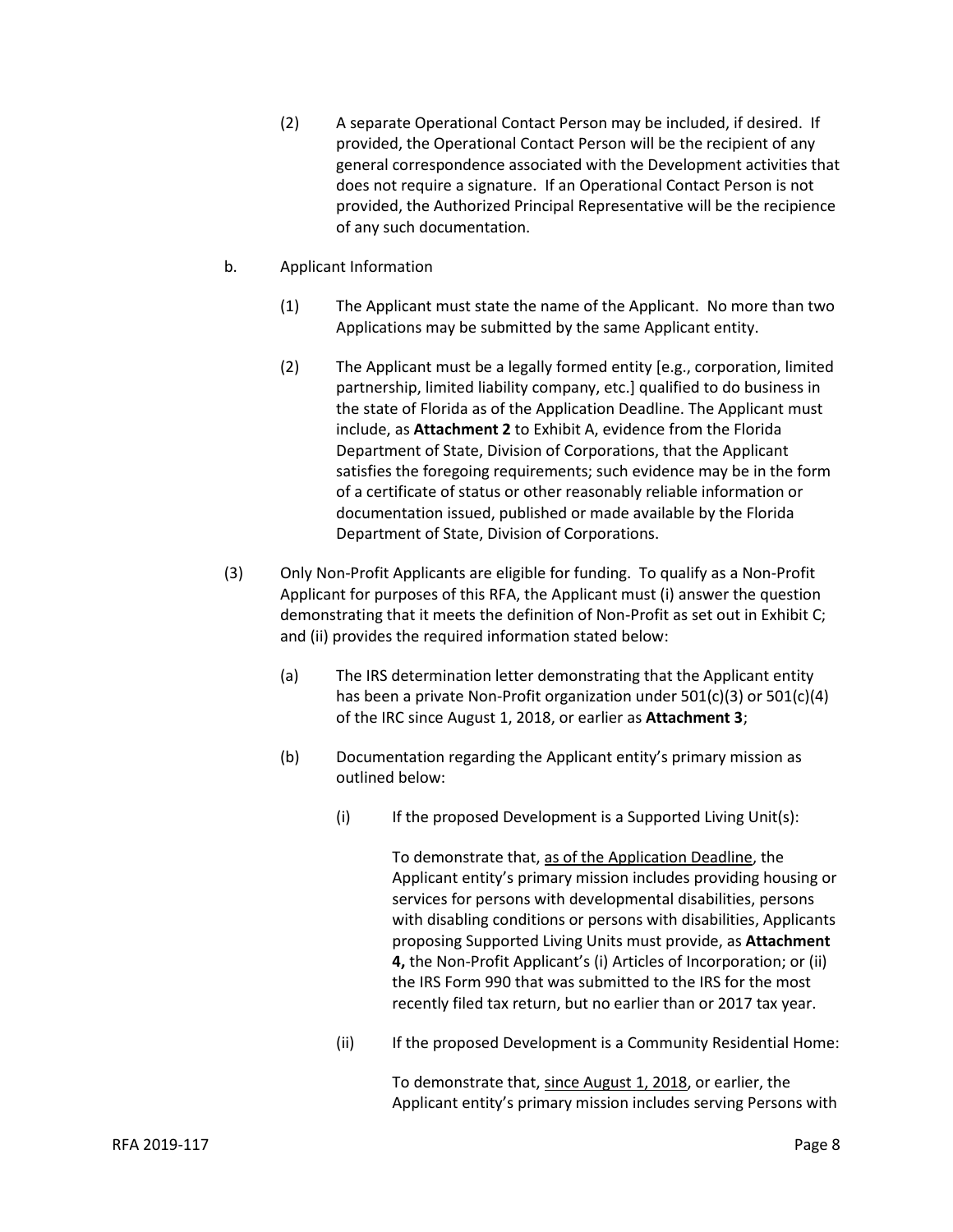Developmental Disabilities, Applicants proposing Community Residential Homes must provide, as **Attachment 4,** the Non-Profit Applicant's (i) Articles of Incorporation; (ii) IRS Form 990 that was submitted to the IRS for the most recently filed tax return, but no earlier than or 2017 tax year; or (iii) a copy of the Medicaid Waiver Services Agreement demonstrating that the Applicant is an iBudget Waiver provider for Residential Habilitation.

Note: The Medicaid Waiver Services Agreement may be in the name of the Services Provider or the Applicant entity.

c. The Applicant must answer the questions in question 3.c. of Exhibit A, confirming that the Non-Profit Applicant entity owns at least 51 percent of the ownership interest in the Development and will receive at least 50 percent of the Developer overhead. (Developer overhead is limited to 10 percent of the Development Cost.)

The Applicant's Non-Profit status will be verified during credit underwriting. If this cannot be verified, the Applicant will no longer be considered a Non-Profit Applicant and the funding awarded under this RFA will be rescinded.

4. Operating/Managing Permanent Supportive Housing Experience (Up to 40 Points)

If the Applicant intends to manage the Development, describe the Applicant's experience in operating and managing Permanent Supportive Housing, including performing operations and management functions specific to the needs of the intended Residents described in question 2. of Exhibit A. If the Applicant does not have experience or if the Applicant expects to use a management company, the Applicant must provide the name of the experienced entity that will act as the management company for at least the first 3 years of operation and describe the management company's experience in operating and managing Permanent Supportive Housing, including length of time spent operating and managing Permanent Supportive Housing and experience performing operations and management functions specific to the needs of the intended Residents described in question 2. of Exhibit A. Applicants proposing to operate/manage a Community Residential Home shall describe the Applicant's or management company's experience operating a Community Residential Home. Applicants proposing to manage Supported Living Units shall describe the Applicant's experience with the property and lease management functions of leasing to a person receiving Supported Living Services. Providing only a list of Permanent Supportive Housing Developments and/or Units will not be a sufficient description of experience for any Applicant or the management company.

The Applicant's description(s) is limited to no more than two typed pages within the text box at question 4. of Exhibit A. Note: Although the online Application system allows for more than two pages, any portion of the description that is beyond two pages will not be considered.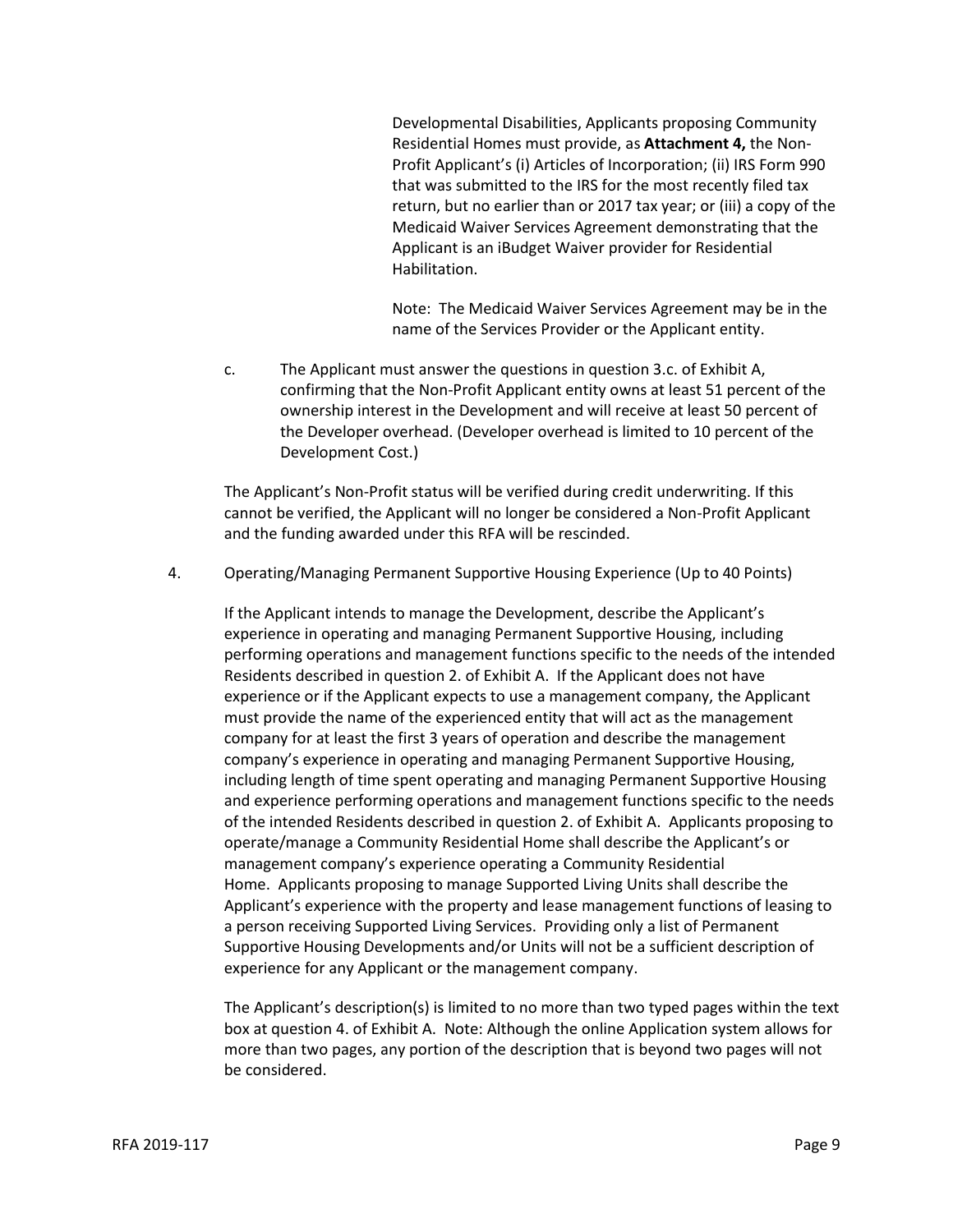- 5. General Development Information
	- a. The Applicant must state the name of the proposed Development at question 5.a. of Exhibit A.
	- b. The Applicant must indicate the county where the proposed Development is or will be located at question 5.b. of Exhibit A.

Note: Proposed Developments located in Broward County, Miami-Dade County, or Palm Beach County may qualify for the South Florida Large County Boost and an increase to the Applicant's Maximum Eligible Funding Award Amount of up to \$100,000 as further outlined in Section Four, A.10.d. below.

Note: The county must be included in the Application for all Applicants, even those that do not have site control as of Application Deadline.

c. The Development Category must be New Construction. This means creating a Community Residential Home or Supported Living Units through new construction of a Development which may include demolition of existing structures/residences.

#### If the proposed work will involve demolition of existing structures or residences

Building Community Residential Homes or Supported Living Units that may or may not involve demolition of existing structures or residences. Note: If demolition is involved, the Applicant's Maximum Eligible Funding Award Amount will be increased by \$10,000 to cover demolition expenses, as described in 10.c. below. The Applicant must answer the question at 5.c. of Exhibit A and, if demolishing occupied, existing Community Residential Homes or Supported Living Units so that they are better able to serve the needs of existing Residents, provide the Tenant Relocation Plan as required.

#### Tenant Relocation Plan

If demolishing occupied, existing Community Residential Homes or Supported Living Units so that they are better able to serve the needs of existing Residents, provide the Tenant Relocation Plan as required. The Tenant Relocation Plan must detail how the temporary and permanent relocation will be handled, including the relocation site; accommodations relevant to the needs of the residents and length of time residents will be displaced; moving and storage of the contents of a resident's dwelling units; as well as the approach to inform and prepare the residents for the demolition activities.

Additionally, the Applicant's description must provide a brief description of how the proposed Development will meet the set-aside requirements. The description must (i) indicate whether the existing residents are income eligible Residents, or whether the residents will be evicted and replaced with income eligible Residents in order to meet the set-aside requirements committed to in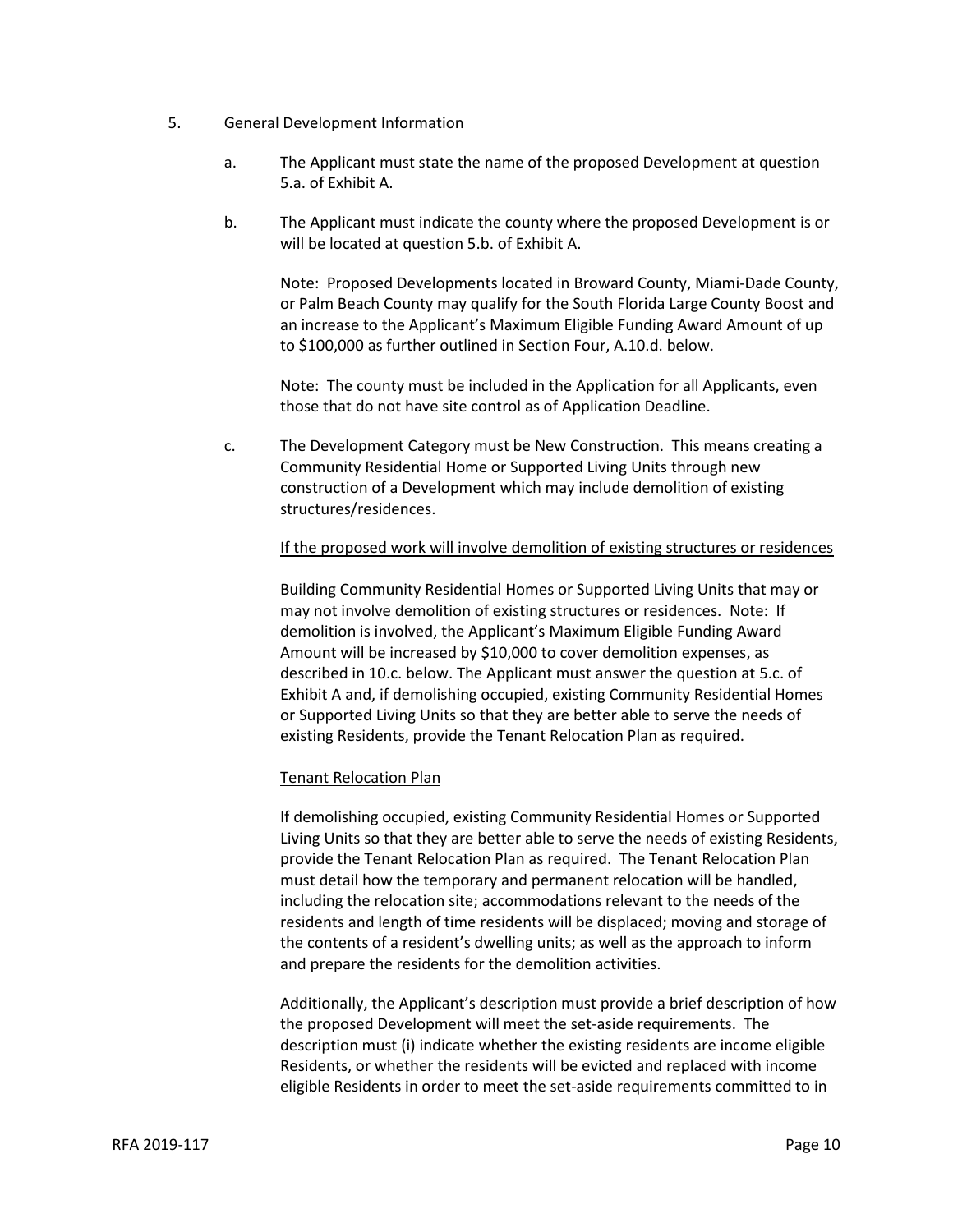this Application; and (ii) a description of how the cost of relocation will be covered.

The Applicant's description(s) is limited to no more than two typed pages within the text box at question 5.c.(2) of Exhibit A. Note: Although the online Application system allows for more than two pages, any portion of the description that is beyond two pages will not be considered.

d. Development Location

The Applicant should state (i) the address number, street name, and name of city and/or (ii) the street name, closest designated intersection, and either name of city or unincorporated area of the county for the proposed Development at question 5.d. of Exhibit A, if known.

Note: It is not mandatory that the Development Location be submitted as of the Application Deadline. The Development Location and the required site control documentation must be submitted and deemed complete within 90 Calendar Days of the mailing of the Corporation's letter of preliminary award as provided in Exhibit D, Part I, Item A. An invitation to credit underwriting will not be sent to an Applicant with a preliminary award until site control has been successfully demonstrated by the Applicant within the allowable timeframe. Applicants that fail to successfully demonstrate site control within 90 Calendar Days of the mailing of the Corporation's letter of preliminary award will have the letter of preliminary award rescinded. **There will be no extensions or exceptions to this deadline.**

e. The Applicant must state whether the proposed Development is a Community Residential Home or whether it consists of Supported Living Units at question 5.e. of Exhibit A. (Applicants must only select one option. If the proposed Development is a Community Residential Home, the Applicant is limited to one Community Residential Home per Application.)

Applicants that propose a Community Residential Home that will qualify as an Intensive Behavior Community Residential Home must state that the proposed Development will qualify as such at question 5.e. of Exhibit A and provide, as **Attachment 5**, the Provider Status for Behavior Focus and Intensive Behavior Residential Habilitation document signed by the Agency for Persons with Disabilities. The document must demonstrate that the Applicant has previously been granted an Intensive Behavior Residential Habilitation Designation for at least one previous Community Residential Home.

f. If the Applicant is proposing Supported Living Unit(s), the Applicant must select the Development Type(s) of the proposed Development at question 5.f. of Exhibit A: single family, duplex, triplex, or other small complex of up to 6 units.

Note: If the Applicant is proposing a Community Residential Home, the proposed Development Type must be single family.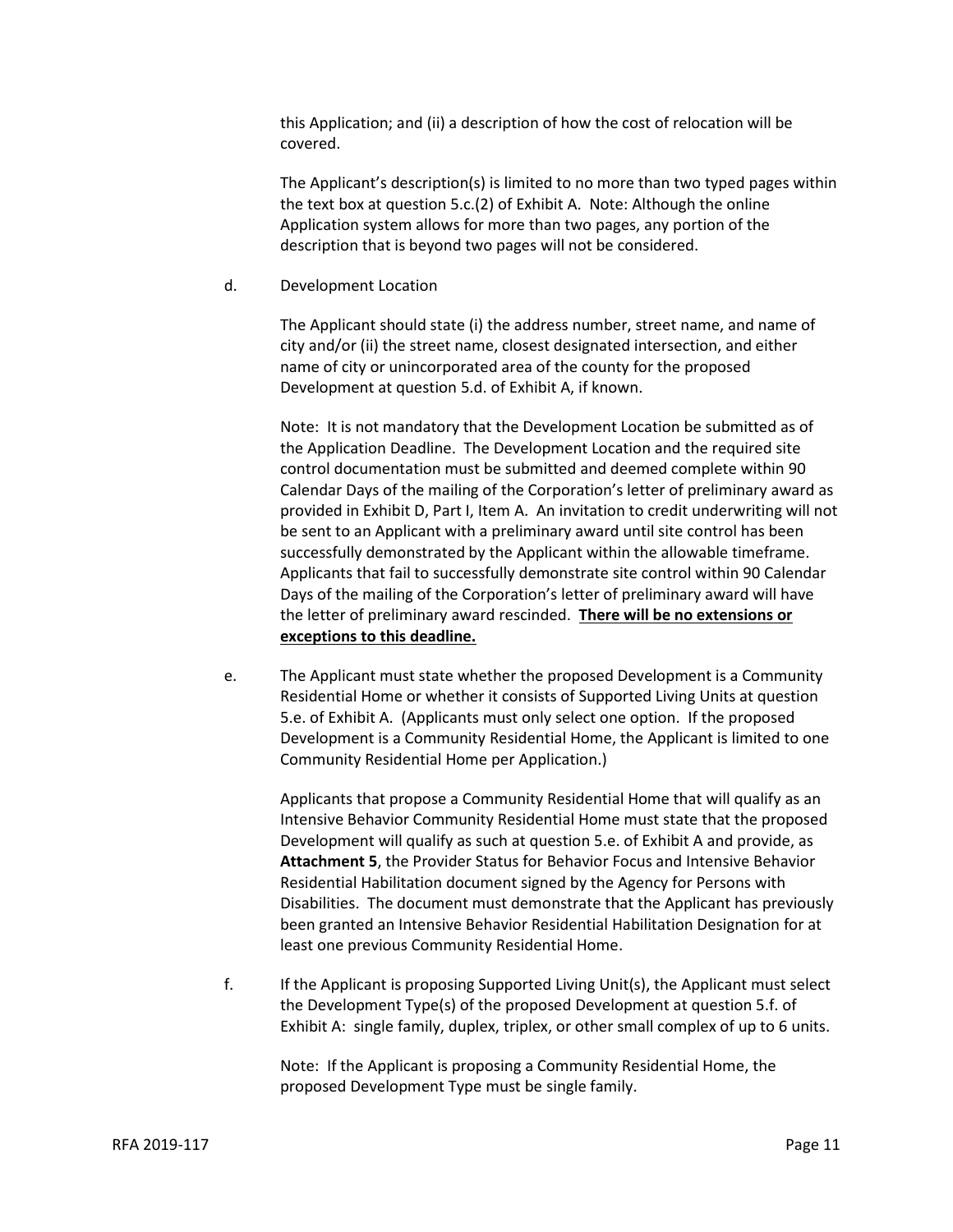g. If the Applicant is proposing Supported Living Unit(s), the Applicant must state whether it is proposing to develop Shared Housing, as defined in Exhibit C, at question 5.g. of Exhibit A, or a combination of Shared Housing Units and non-Shared Housing Units. Note: If the proposed Supported Living Units consist of a combination of Shared Housing Units and non-Shared Housing Units, the Development will be considered Shared Housing for purposes of the RFA, such as calculating the Maximum Eligible Funding Award Amount.

Note: All Community Residential Homes are Shared Housing.

h. If the Applicant is proposing a Community Residential Home or a Supported Living Unit(s) that is Shared Housing, the Applicant must state at question 5.h. of Exhibit A, how many Residents will be living in the proposed Development after the completion of all proposed work.

In a Community Residential Home, the maximum is six Residents in the Development.

In Supported Living Units that are Shared Housing, the proposed Development may serve no more than 10 Residents, and no more than three Residents may reside in a Unit.

In Supported Living Units that are not Shared Housing, one household shall reside in each Unit.

If the Applicant states that the number of Residents is more than permitted in this RFA, then the Corporation will consider the number of total Residents to be at the maximum permitted.

i. If the Applicant is proposing Supported Living Unit(s), the Applicant must state how many total Units are in the proposed Development at question 5.i. of Exhibit A.

In Developments consisting of Supported Living Units, the maximum is six Units in the Development. In Community Residential Homes, each Application is limited to one Community Residential Home, which shall be, for the purposes of this RFA, considered one Unit.

#### 6. Set-Aside Commitments

- a. **Shared Housing**: All Applications proposing Community Residential Homes and Applications proposing Supported Living Units that propose to include Shared Housing Units shall meet the following commitments:
	- (1) Income Set-Aside Commitment 100 percent of the Residents must have incomes at or below 60 percent of the area median income (AMI). The Corporation will require Applicants to use the Multifamily Programs Income Limits (updated each year) to determine Resident eligibility under this grant funding. The 2019 Income Limit Chart for all areas of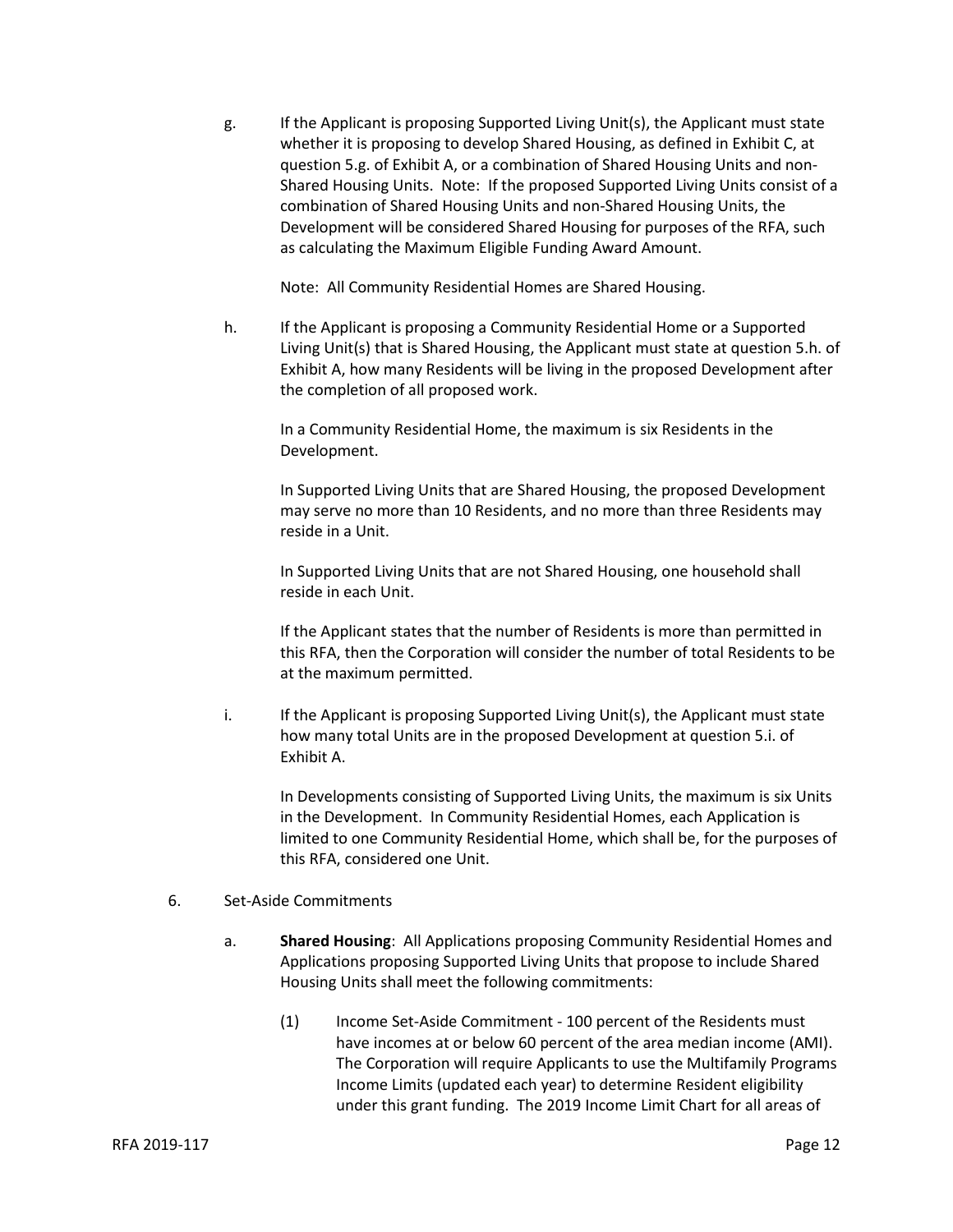the state is provided on the Corporation website at 2019 Florida Housing Rental Programs - MTSP Income and Rent Limits (Eff. 4-24-19) (also accessible by clickin[g here\)](https://www.floridahousing.org/owners-and-managers/compliance/rent-limits). Income certification of tenants will be required throughout the affordability period.

- (2) Required ELI Commitments An Applicant with a proposed Development that serves two or more Residents must commit to the applicable ELI set-aside, as specified in (a) below.
	- (a) ELI commitments:

| Number of Total      | Minimum Number of ELI Residents |
|----------------------|---------------------------------|
| Residents in the     |                                 |
| Proposed Development |                                 |
| 1 Resident           | No ELI Resident Requirement     |
| $2 - 3$ Residents    | A minimum of 1 ELI Resident     |
| $4 - 6$ Residents    | A minimum of 2 ELI Residents    |
| $7 - 8$ Residents    | A minimum of 3 ELI Residents    |
| $9 - 10$ Residents   | A minimum of 4 ELI Residents    |

(b) For purposes of this provision, the requirement to set aside units for ELI Households refers to the 2019 ELI Area Median Income (AMI) level for the county where the proposed Development is located.

> The 2019 Income Limit Chart for all areas of the state is provided on the Corporation website at 2019 Florida Housing Rental Programs - MTSP Income and Rent Limits (Eff. 4-24-19) (also accessible by clickin[g here\)](https://www.floridahousing.org/owners-and-managers/compliance/rent-limits).

| 2019 ELI County Chart |                                       |         |                     |                                          |             |                                       |
|-----------------------|---------------------------------------|---------|---------------------|------------------------------------------|-------------|---------------------------------------|
| County                | ELI Set-<br><b>Aside AMI</b><br>level |         | County              | <b>ELI Set-Aside</b><br><b>AMI</b> level | County      | ELI Set-<br><b>Aside AMI</b><br>level |
| Alachua               | 33%                                   |         | Hardee              | 40%                                      | Okeechobee  | 40%                                   |
| Baker                 | 35%                                   |         | Hendry              | 40%                                      | Orange      | 33%                                   |
| Bay                   | 35%                                   |         | Hernando            | 33%                                      | Osceola     | 33%                                   |
| <b>Bradford</b>       | 40%                                   |         | Highlands           | 40%                                      | Palm Beach  | 28%                                   |
| Brevard               | 35%                                   |         | Hillsborough        | 33%                                      | Pasco       | 33%                                   |
| <b>Broward</b>        | 28%                                   |         | Holmes              | 40%                                      | Pinellas    | 33%                                   |
| Calhoun               | 40%                                   |         | <b>Indian River</b> | 35%                                      | Polk        | 40%                                   |
| Charlotte             | 40%                                   |         | Jackson             | 40%                                      | Putnam      | 40%                                   |
| Citrus                | 40%                                   |         | Jefferson           | 33%                                      | Saint Johns | 30%                                   |
| Clay                  | 30%                                   |         | Lafayette           | 40%                                      | Saint Lucie | 35%                                   |
| Collier               | 30%                                   |         | Lake                | 33%                                      | Santa Rosa  | 33%                                   |
| Columbia              | 40%                                   |         | Lee                 | 33%                                      | Sarasota    | 33%                                   |
| De Soto               | 40%                                   |         | Leon                | 33%                                      | Seminole    | 33%                                   |
| <b>Dixie</b>          | 40%                                   |         | Levy                | 40%                                      | Sumter      | 33%                                   |
| Duval                 | 30%                                   |         | Liberty             | 40%                                      | Suwannee    | 40%                                   |
| Escambia              | 33%                                   |         | Madison             | 40%                                      | Taylor      | 40%                                   |
| Flagler               | 35%                                   |         | Manatee             | 33%                                      | Union       | 40%                                   |
| Franklin              | 40%                                   |         | Marion              | 40%                                      | Volusia     | 40%                                   |
| Gadsden               | 33%                                   |         | Martin              | 35%                                      | Wakulla     | 35%                                   |
| Gilchrist             | 33%                                   | $\cdot$ | Miami-Dade          | 28%                                      | Walton      | 35%                                   |
| Glades                | 40%                                   |         | Monroe              | 25%                                      | Washington  | 40%                                   |
| Gulf                  | 40%                                   |         | Nassau              | 30%                                      |             |                                       |
| Hamilton              | 40%                                   |         | Okaloosa            | 33%                                      |             |                                       |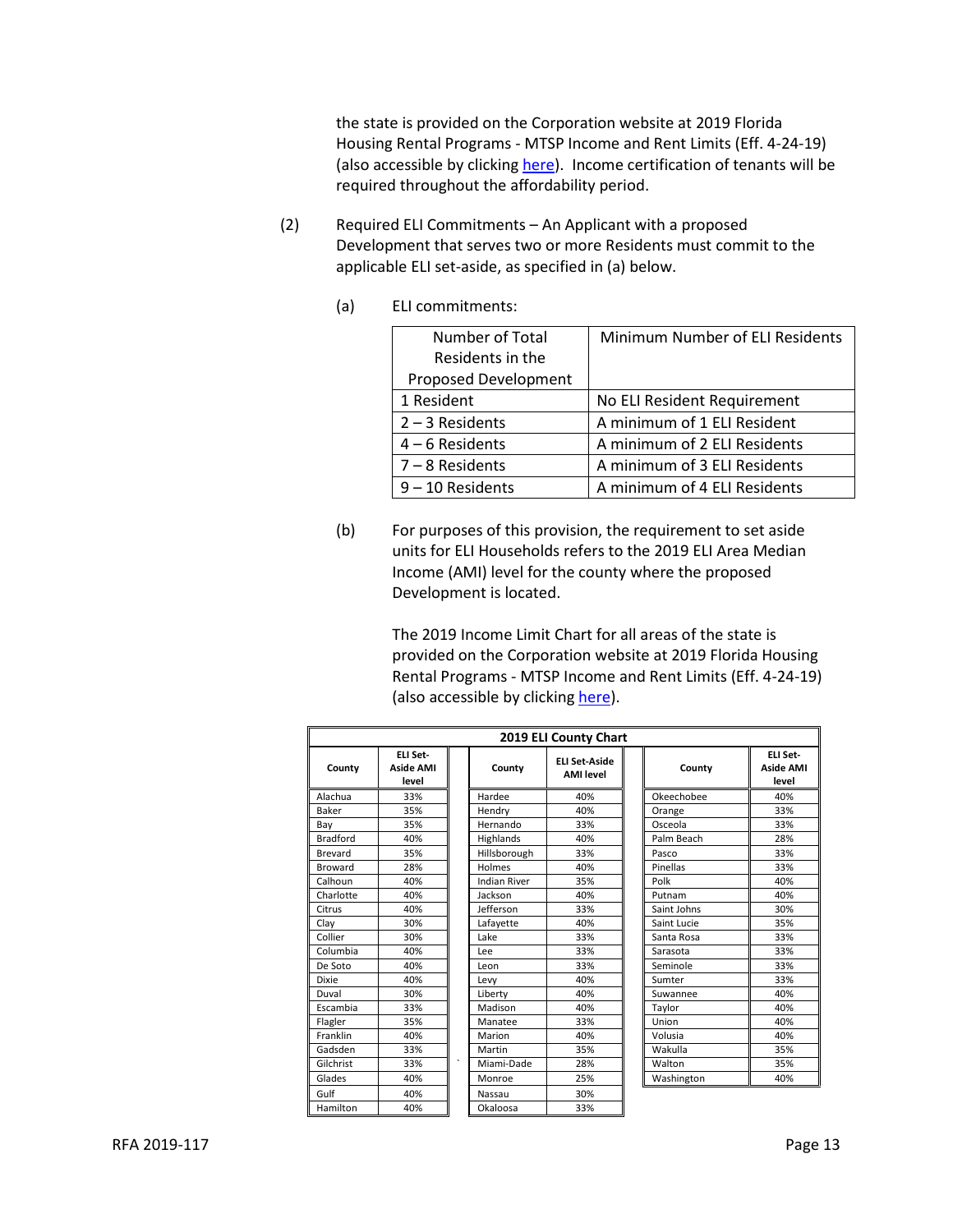(c) Example of Required Set-Aside and ELI Commitment:

If the Unit is a Supported Living Unit in which three Residents each have their own Bedroom, but share a Unit in Monroe County, the Applicant must commit to serve all three Residents with incomes at or below 60 percent of the AMI, and at least one of those three Residents must have an income at or below 25 percent of the AMI.

- b. **Non-Shared Housing**: Non-Shared Housing Units are Supported Living Units in which a person resides alone or with others as one household. Applications that propose to include non-Shared Housing Units shall meet the following commitments:
	- (1) The lesser of three non-Shared Housing Units or 50 percent of the non-Shared Housing Units must either serve a Resident or a household consisting of at least one Resident that meets the definition of Persons with Developmental Disabilities
	- (2) Required Income Set-Aside Commitments 100 percent of the households must have incomes at or below 60 percent of the AMI. Income certification of tenants will be required throughout the affordability period.
	- (3) Required ELI Commitments An Applicant with a proposed Development composed of two or more Supported Living Units must commit to the applicable ELI set-aside, as specified below.
		- (a) ELI commitments:

| Number of Total Units in<br>the Proposed<br>Development | Minimum Number of ELI<br>Units |  |
|---------------------------------------------------------|--------------------------------|--|
| 1 Unit                                                  | No ELI Resident                |  |
|                                                         | Requirement                    |  |
| $2 - 3$ Units                                           | A minimum of 1 ELI Unit        |  |
| $4 - 5$ Units                                           | A minimum of 2 ELI Units       |  |
| 6 Units                                                 | A minimum of 3 ELI Units       |  |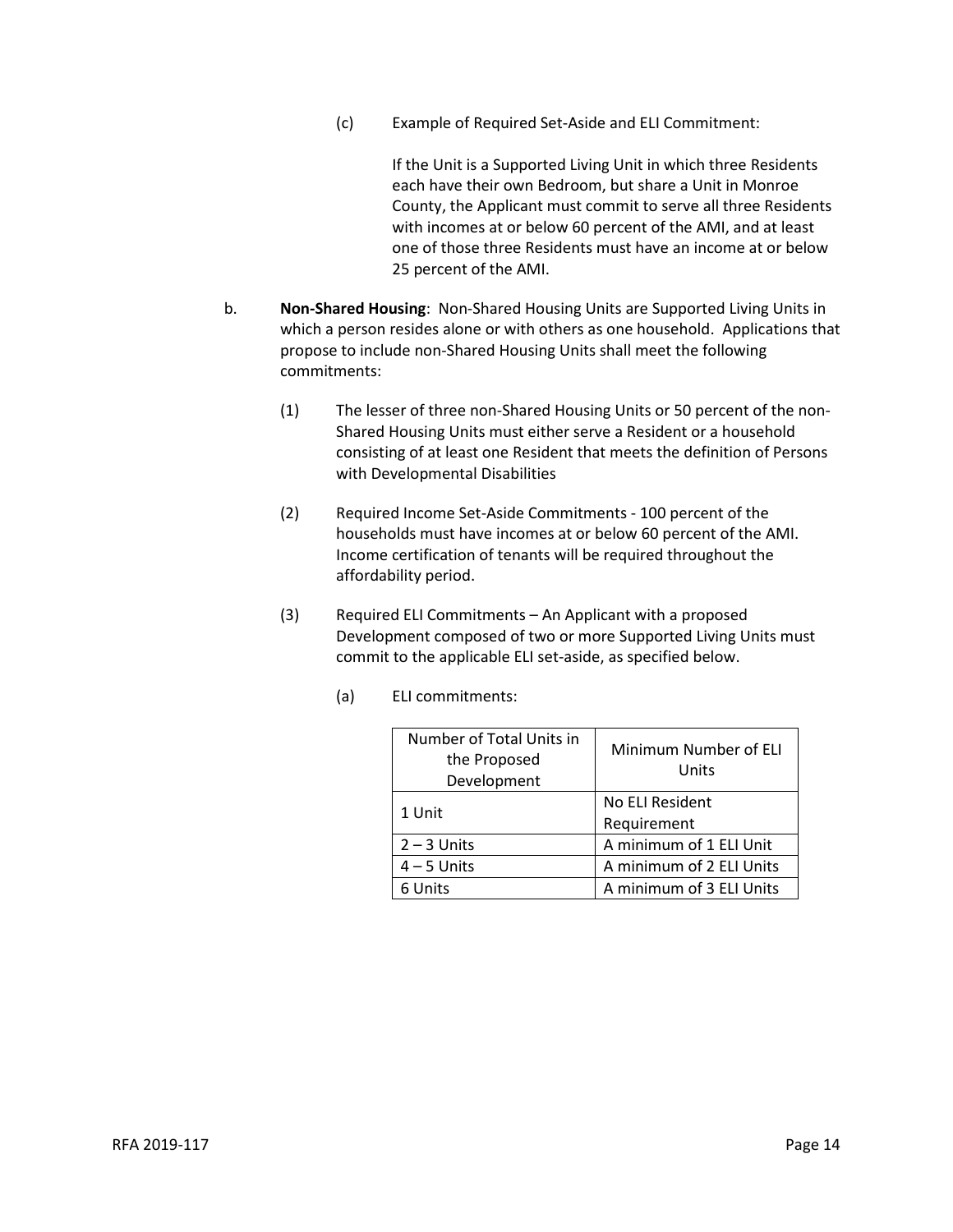| 2019 ELI County Chart |                                       |         |                     |                                   |             |                                       |
|-----------------------|---------------------------------------|---------|---------------------|-----------------------------------|-------------|---------------------------------------|
| County                | ELI Set-<br><b>Aside AMI</b><br>level |         | County              | FLI Set-Aside<br><b>AMI</b> level | County      | ELI Set-<br><b>Aside AMI</b><br>level |
| Alachua               | 33%                                   |         | Hardee              | 40%                               | Okeechobee  | 40%                                   |
| Baker                 | 35%                                   |         | Hendry              | 40%                               | Orange      | 33%                                   |
| Bay                   | 35%                                   |         | Hernando            | 33%                               | Osceola     | 33%                                   |
| <b>Bradford</b>       | 40%                                   |         | Highlands           | 40%                               | Palm Beach  | 28%                                   |
| Brevard               | 35%                                   |         | Hillsborough        | 33%                               | Pasco       | 33%                                   |
| <b>Broward</b>        | 28%                                   |         | Holmes              | 40%                               | Pinellas    | 33%                                   |
| Calhoun               | 40%                                   |         | <b>Indian River</b> | 35%                               | Polk        | 40%                                   |
| Charlotte             | 40%                                   |         | Jackson             | 40%                               | Putnam      | 40%                                   |
| Citrus                | 40%                                   |         | Jefferson           | 33%                               | Saint Johns | 30%                                   |
| Clay                  | 30%                                   |         | Lafayette           | 40%                               | Saint Lucie | 35%                                   |
| Collier               | 30%                                   |         | Lake                | 33%                               | Santa Rosa  | 33%                                   |
| Columbia              | 40%                                   |         | Lee                 | 33%                               | Sarasota    | 33%                                   |
| De Soto               | 40%                                   |         | Leon                | 33%                               | Seminole    | 33%                                   |
| <b>Dixie</b>          | 40%                                   |         | Levy                | 40%                               | Sumter      | 33%                                   |
| Duval                 | 30%                                   |         | Liberty             | 40%                               | Suwannee    | 40%                                   |
| Escambia              | 33%                                   |         | Madison             | 40%                               | Taylor      | 40%                                   |
| Flagler               | 35%                                   |         | Manatee             | 33%                               | Union       | 40%                                   |
| Franklin              | 40%                                   |         | Marion              | 40%                               | Volusia     | 40%                                   |
| Gadsden               | 33%                                   |         | Martin              | 35%                               | Wakulla     | 35%                                   |
| Gilchrist             | 33%                                   | $\cdot$ | Miami-Dade          | 28%                               | Walton      | 35%                                   |
| Glades                | 40%                                   |         | Monroe              | 25%                               | Washington  | 40%                                   |
| Gulf                  | 40%                                   |         | Nassau              | 30%                               |             |                                       |
| Hamilton              | 40%                                   |         | Okaloosa            | 33%                               |             |                                       |

(b) The chart below outlines the income levels defining ELI on a per county basis:

## (c) Example of Required Set-Aside and ELI Commitment

If a Development has four Units with a total of four households in Monroe County, the Applicant must commit to set aside all four Units for households with incomes at or below 60 percent of the AMI, and at least two of the Units must be set aside for ELI households at 25 percent of the AMI. At least two of the units must serve a Resident or at household that include at least one Resident that meets the definition of Persons with Developmental Disabilities.

- c. Compliance Period for all Developments funded through this RFA Applicants must irrevocably commit to the demographic commitment, the income setaside and ELI set-aside commitment for a minimum of 10 years. Income certification of Residents will be required throughout the Compliance Period.
- 7. Required Design and Construction Features
	- a. Federal Requirements and State Building Code Requirements:

All proposed Developments must meet all federal requirements and state building code requirements, including, but not limited to:

• Florida Accessibility Code for Building Construction as adopted pursuant to Section 553.503, F.S.;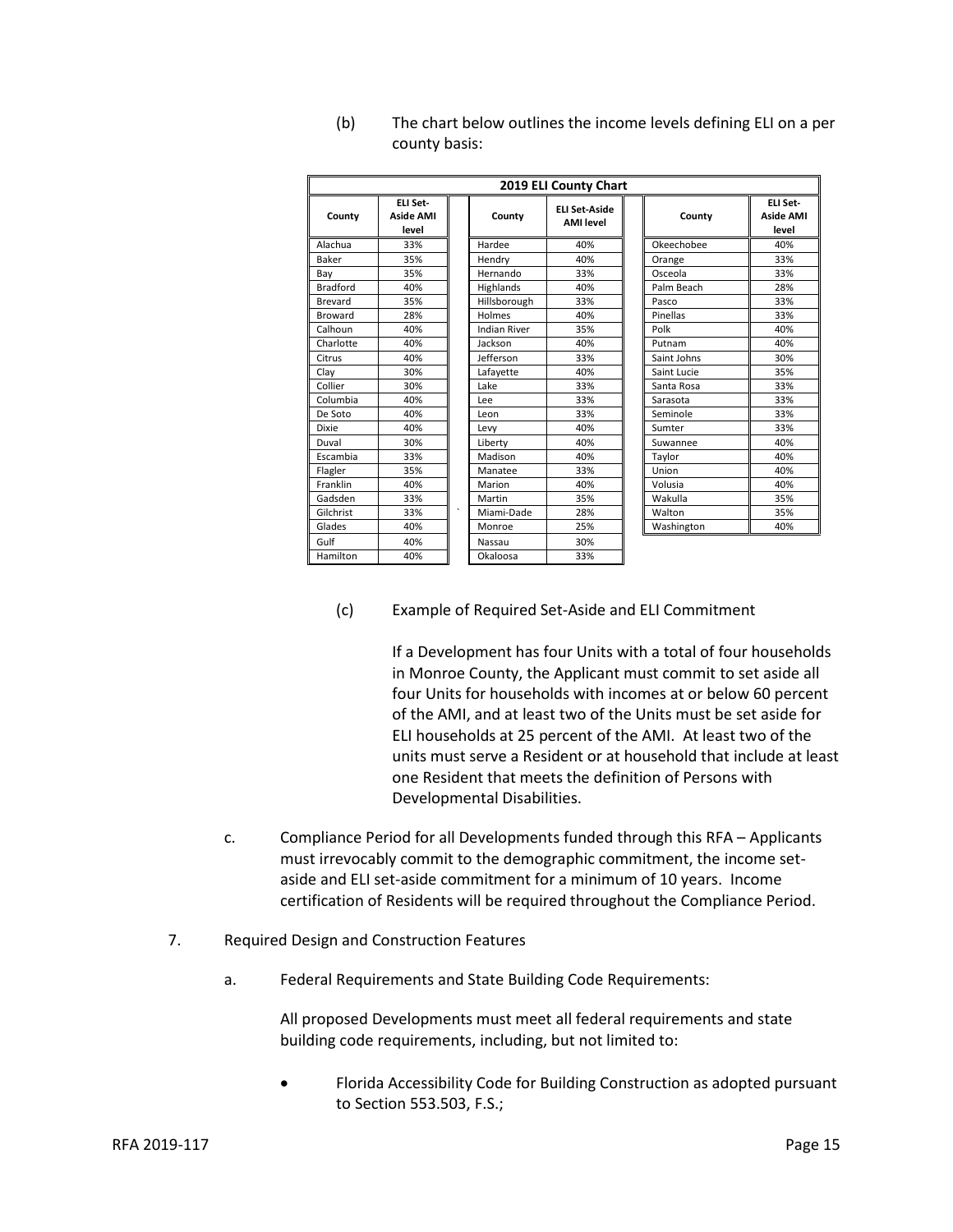- The Fair Housing Act as implemented by 24 CFR 100, regardless of the age of the Development\*; and
- Titles II and III of the Americans with Disabilities Act of 1990 as implemented by 28 CFR 35, incorporating the most recent amendments, regulations and rules.

\*To the extent that a Development is not otherwise subject to The Fair Housing Act as implemented by 24 CFR 100, the Development shall nevertheless comply with The Fair Housing Act as implemented by 24 CFR 100 as requirements of the Corporation funding program to the same extent as if the Development were subject to The Fair Housing Act as implemented by 24 CFR 100 in all respects. To that end, when certain construction features standards and requirements are otherwise not applicable due to the age of the building, all Developments receiving Corporation funding will be treated as if they are applicable.

The above documents are available on the RFA Website.

- b. Additional Construction Features
	- (1) Shared Housing Construction Features
		- (a) Each Resident shall have a private Bedroom with a locking door;
		- (b) For every two Residents, there must be at least one full bathroom with a locking door that is accessible to those Residents; and
		- (c) Adding bedroom(s) and bathroom facilities for non-Residential use:

In Community Residential Homes, Grant funding may also be used to construct one suite consisting of one additional bedroom and one additional bathroom for family or caregivers or staff, but not for Resident care. Note: If an additional bedroom and/or bathroom is constructed for family or caregivers or staff, it will not increase the Maximum Eligible Funding Award Amount, which is based on the number of Residents stated by the Applicant at question 5.h. of Exhibit A.

- c. Green Building, Accessibility, Adaptability, Universal Design and Visitability Features
	- (1) All Developments must provide:
		- Termite prevention and pest control throughout the entire Compliance Period;
		- Window covering for each window and glass door inside each unit;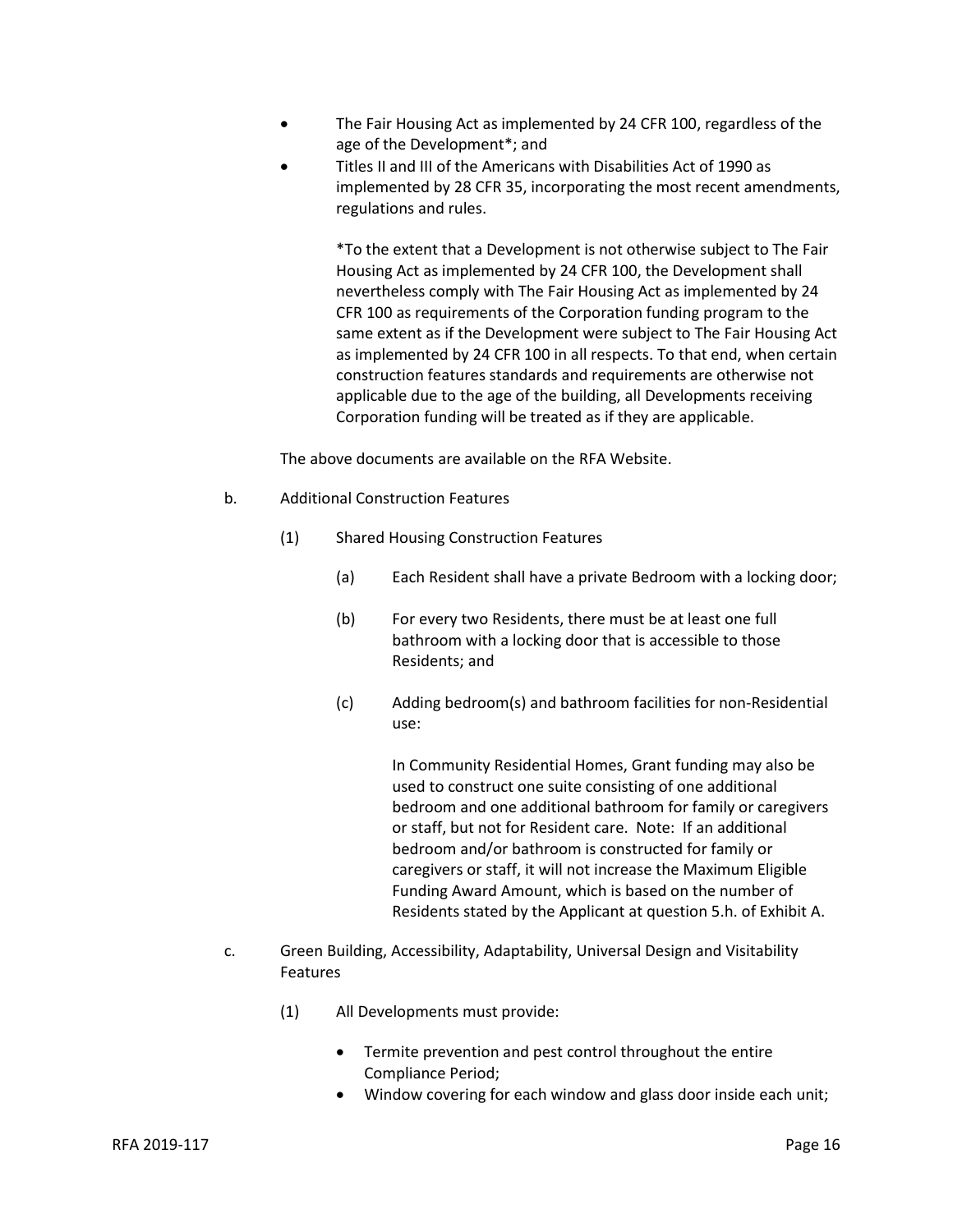- Cable or satellite TV hook-up in each unit and, if the Development offers cable or satellite TV service to the residents, the price cannot exceed the market rate for service of similar quality available to the Development's residents from a primary provider of cable or satellite TV;
- Number of full bathrooms in each unit of the proposed Development must be equal to or greater than the number of existing full bathrooms;
- Installation of a permanent, standby generators in all Community Residential Homes. The permanent, standby generator must be purchased from a manufacturer certified distributor that has certified installers who meet the required product and installation specifications; and
- A full-size range and oven in all Units.

If the proposed Development is a Supported Living Unit and meets the definition of Scattered Sites, all features that are not Unit-specific shall be located on each of the Scattered Sites. Community Residential Homes may not be Scattered Sites.

(2) Green Building Features

For all Developments, any areas of the Development that are new construction must include the green building features listed below, as appropriate:

- Low or No-VOC paint for all interior walls (Low-VOC means 50 grams per liter or less for flat paint; 150 grams per liter or less for non-flat paint);
- Low-flow water fixtures in bathrooms—WaterSense labeled products or the following specifications:
	- o Toilets: 1.28 gallons/flush or less;
	- o Urinals: 0.5 gallons/flush;
	- o Lavatory Faucets: 1.5 gallons/minute or less at 60 psi flow rate;
	- o Showerheads: 2.0 gallons/minute or less at 80 psi flow rate;
- Energy Star certified refrigerator;
- Energy Star certified dishwasher;
- Energy Star certified washing machine, if provided;
- Energy Star certified exhaust fans in all bathrooms; and
- Minimum SEER of 15 for air conditioners.
- (3) Accessibility, Adaptability, Universal Design and Visitability Features

To ensure that all of the features committed to by the Applicant are provided, the Corporation shall require at least two on-site inspections for new construction during the construction phase. The Corporation shall determine the number and timing of on-site inspections and who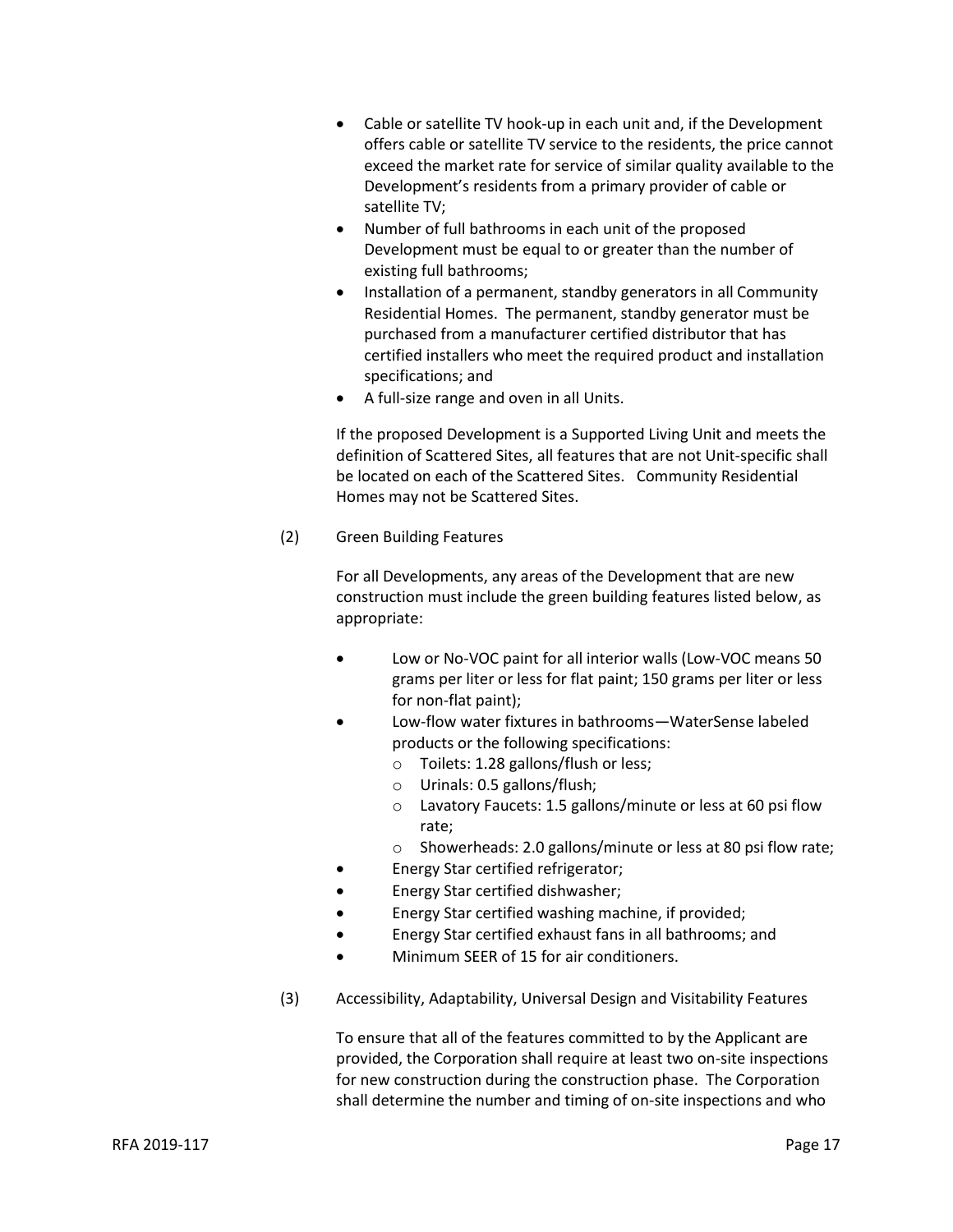will provide them. An Accessibility Review ordered by the Credit Underwriter and performed by an independent third party will serve as the basis for the accessibility features that are required for the scope of work for the project.

(a) Accessibility, Adaptability, Universal Design and Visitability features

> All Developments must provide all of the accessibility, adaptability, universal design and Visitability features listed below, and should be a consideration for site selection. As part of the predevelopment inspection, review, and credit underwriting process, the costs associated with the items below will be incorporated in the scope of the work to be done.

- (i) In accordance with the Federal and state accessibility codes required in 7.a. above, all Community Residential Homes and Supported Living Units consisting of Shared Housing must provide accessibility features in all common areas, including the kitchen. In addition, for a For a Community Residential Home, 50 percent of the Bedrooms and a minimum of one bathroom must be fully accessible, in accordance with the 2010 ADA Standards for Accessible Design. These fully accessible Bedrooms and the fully accessible bathroom(s) shall provide mobility features that comply with the Residential Dwelling Units provision of the 2010 ADA Standards for Accessible Design. At least one of the total Bedrooms shall be accessible to persons with visual and hearing impairments in accordance with the 2010 ADA Standards for Accessible Design. The Bedroom(s) that is accessible to persons with visual and hearing impairments shall comply with the communication features described for Residential Dwelling Units with Communication Features in the 2010 ADA Standards for Accessible Design. The 2010 ADA Standard for Accessible Design can be found at http://www.ada.gov/regs2010/2010ADAStandards/201 0ADAstandards.htm (also accessible by clickin[g here\)](http://www.ada.gov/regs2010/2010ADAStandards/2010ADAstandards.htm);
- (ii) For Supported Living Units that consist of Non-Shared Housing, a minimum of 50 percent of the total Units shall be fully accessible in accordance with the 2010 ADA Standards for Accessible Design. These fully accessible Units shall provide mobility features that comply with the Residential Dwelling Units provision of the 2010 ADA Standards for Accessible Design. At least one of the total Units shall be accessible to persons with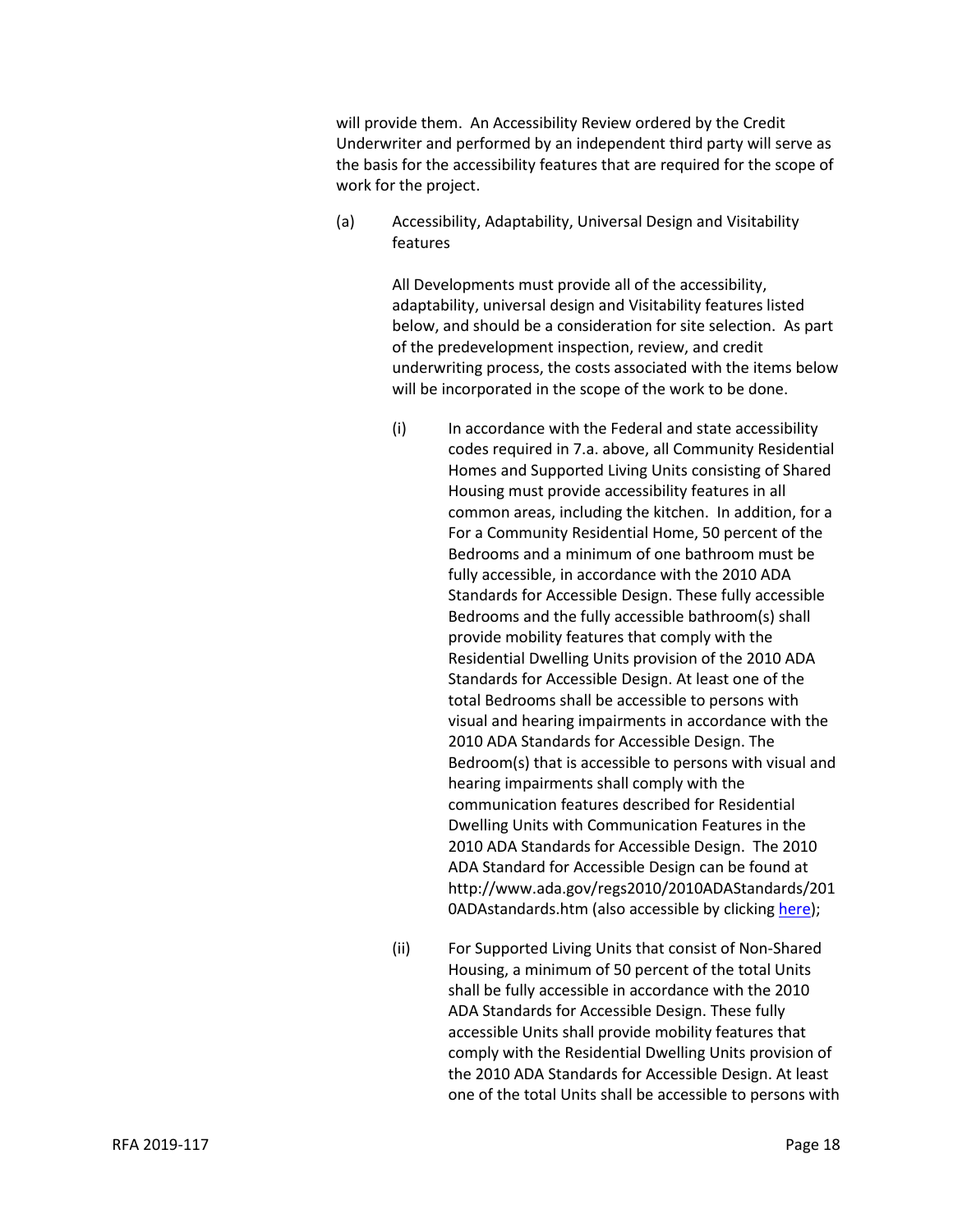visual and hearing impairments in accordance with the 2010 ADA Standards for Accessible Design. The Unit(s) that is accessible to persons with visual and hearing impairments shall comply with the communication features described for Residential Dwelling Units with Communication Features in the 2010 ADA Standards for Accessible Design. The 2010 ADA Standard for Accessible Design can be found at http://www.ada.gov/regs2010/2010ADAStandards/201 0ADAstandards.htm (also accessible by clicking [here\)](http://www.ada.gov/regs2010/2010ADAStandards/2010ADAstandards.htm);

- (iii) The Development must provide an accessible route that meets the 2010 ADA Standards for Accessible Design. A continuous, unobstructed path throughout the site and the building that connects all the accessible features, elements, and spaces shall be provided. This shall include the backyard and all amenities of the Development;
- (iv) The primary entrance door shall have a threshold with no more than a ½-inch rise;
- (v) Thresholds at doorways of exterior sliding doors shall not exceed ½-inch in height;
- (vi) When a secondary exterior door exits onto decks, patios, or balcony surfaces constructed of impervious materials, such as concrete or asphalt, the accessible route may be interrupted. In this case, the outside landing surface may be dropped a maximum of 4 inches below the floor level of the interior of the dwelling unit to prevent water infiltration at door sills, as allowed in the Fair Housing Act Guidelines;
- (vii) If the exterior surface is constructed of pervious material, such as a wood deck that will drain adequately, that surface must be maintained to within ½-inch of the interior floor level;
- (viii) All exterior doors shall provide a clear opening of not less than 32 inches. This includes the primary entrance door, all sliding glass doors, French doors, other doubleleaf doors, doors that open onto private decks, balconies, and patios, and any other exterior doors;
- (ix) All door handles on primary entrance door and interior doors must have lever handles;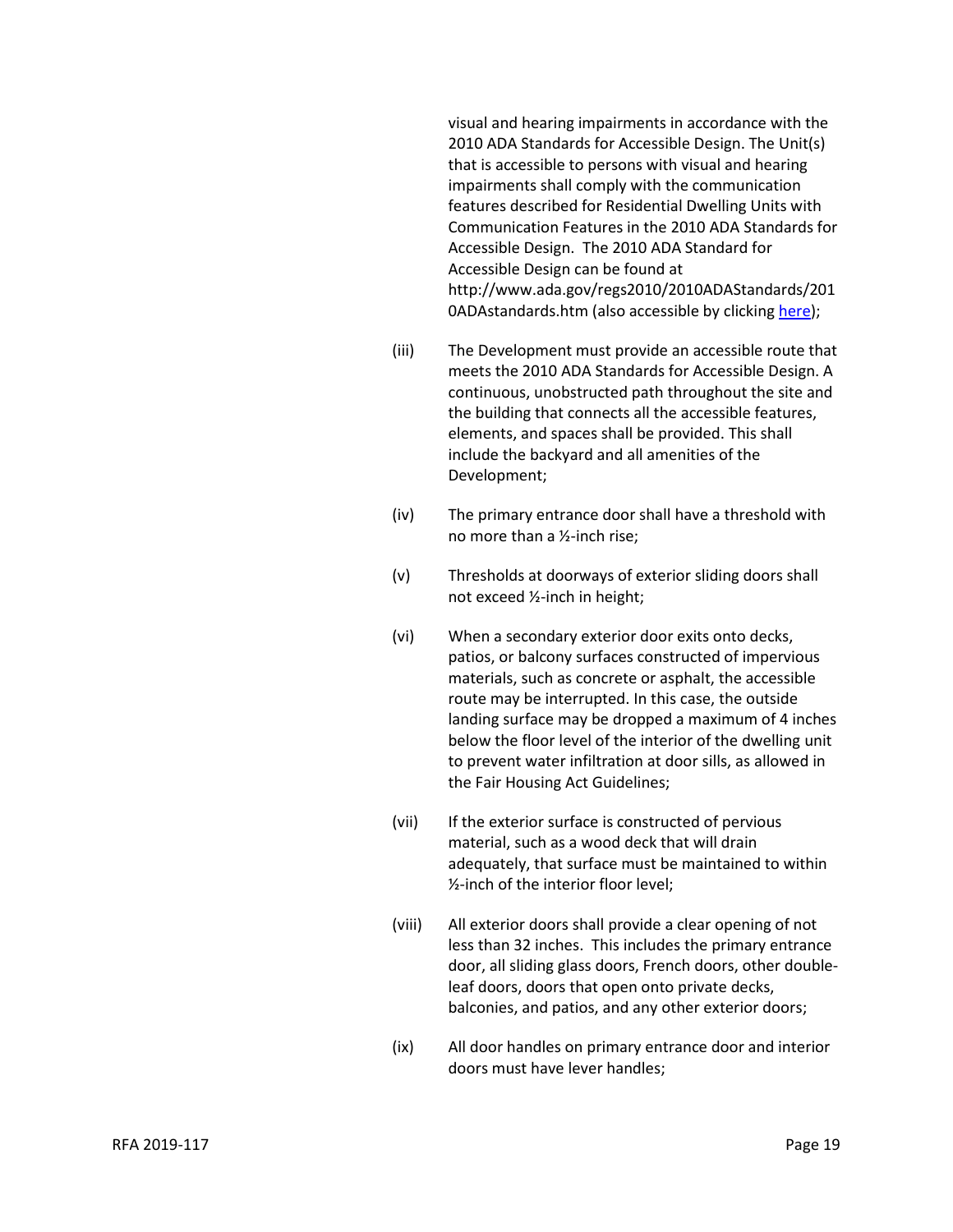- (x) Interior doorways shall provide a clear opening of not less than 32 inches;
- (xi) All interior doorways must have flush thresholds;
- (xii) Hall widths must be at least 36 inches wide to allow a person in a wheelchair to make a 90 degree turn into or out of a 32'' door opening;
- (xiii) Lever handles on all bathroom faucets and kitchen sink faucets;
- (xiv) Toilets must be at least 16.5 inches in height as measured from the finished floor to the top of the toilet seat; and
- (xv) Mid-point on light switches and thermostats shall not be more than 48 inches above finished floor level.
- d. Recommended to Applicants during Construction

NOTE: To ensure that new construction is carried out to take the greatest advantage of energy efficiency options, the Corporation recommends that Applicants awarded financing incorporate the following into their construction plans (not a requirement):

- To most efficiently implement the recommendations from the preconstruction blower door test, hire a contractor that includes or works with an expert with blower door training from the Florida Solar Energy Center, RESNET or the Building Performance Institute (does not have to be a certified energy rater) who can work with the contractor on how to improve the building envelope in the most cost effective manner. This can reduce the amount of time looking for leaks, seal the building properly and save the Applicant money; and
- Minimize bends in all exhaust ductwork carried out to be less than 90 degrees to provide less restriction on air movement.
- 8. Resident Community-Based Services Coordination (Mandatory only for Applicants requesting funding for Community Residential Homes):

The provision of community-based services coordination will be the responsibility of the Applicant, but may be in conjunction with public and/or private partnerships as approved by the Corporation in credit underwriting. All proposed Developments will be required to assist interested Residents with the coordination of their community-based services. The purpose is to assist each Resident to become aware of, access and/or maintain adequate and appropriate community-based services and resources. It is not the intent for this Resident service to take the place of services coordination already provided for a Resident by a program and/or agency as part of their supportive services plan. The focus shall be to assist Residents not receiving community-based services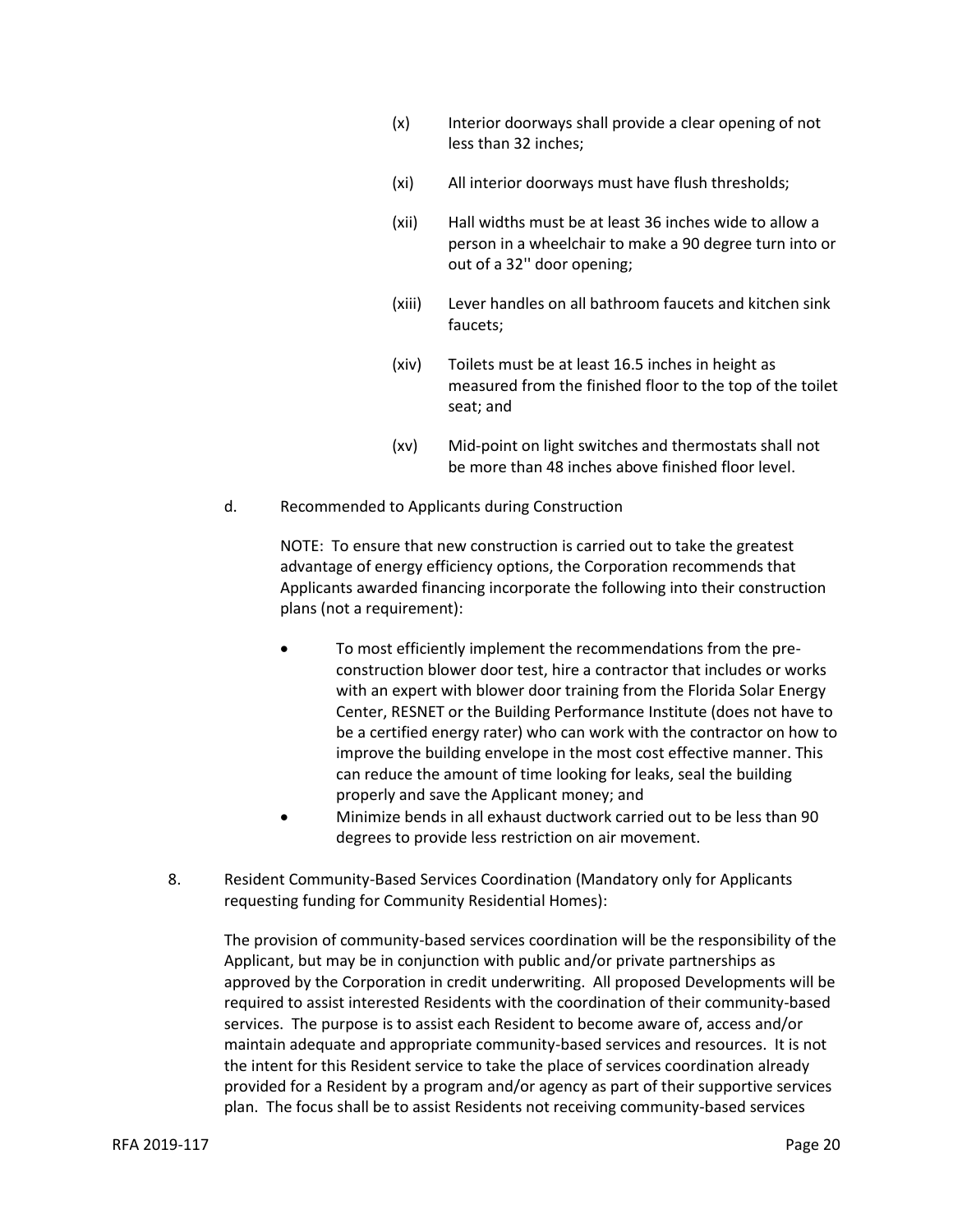coordination by another program and/or agency, as well as to assist those Residents who need additional assistance with coordination of community-based services.

The approved provider of this service must have a minimum of three years' experience administering and providing supportive services including outreach, information and referral services, benefits counseling, community-based services planning and coordination, and/or other related supportive services. Such experience must demonstrate that the supportive services listed above have been oriented to the needs and preferences of each intended Resident in assisting them to access services related to health care, independent activities of daily living, employment, income and housing. The provider of this Resident service shall also provide, at credit underwriting, information demonstrating its mission, qualifications, experience, agreements and/or contracts with state and federal supportive services programs, professional staffing and experience in serving the intended Residents described in question 2. of Exhibit A.

Community-based services coordination shall be offered and made available to the Residents initially and regularly, and Resident participation shall be voluntary. If the proposed Development consists of Scattered Sites, the community-based services coordination shall be equally available to Residents of each Unit on each Scattered Site. Resident participation shall not be a requirement for new or continued residency. The Applicant shall commit to submit a services coordination plan at credit underwriting. The services coordination plan shall adhere to guidelines developed by the Corporation, in conjunction with state agencies, or their designee(s), that administer publicly funded supportive services for the intended Residents.

Property management and Resident community-based services coordination cannot be the responsibility of the same staff persons; the functions must be entirely separate.

9. Access to Community-Based Services and Resources (Maximum 60 Points):

The ability of the intended Residents described in question 2 of Exhibit A. to effectively and efficiently access community-based services and resources is vital to assist these households in obtaining and maintaining choice, independence and full inclusion in the community. As specified in each section below, provide a description of the Applicant's plan to provide access to general community services including retail stores, recreation venues, and educational opportunities, as well as specific supportive services and resources that address the needs of the intended Residents, including healthcare centers and job-skills programs. Equitable access to community-based services and resources must be a consideration when proposing Scattered Site Units, and Applicants are expected to describe how each Unit in a proposed Scattered Site Development will have access to community-based services. In addition to the specific criteria for each section below, Applicant responses to these items will be evaluated based on the following criteria: (i) improvement to Residents' health, safety, stability, education and employment capacities, and quality of life; and (ii) improvement to Residents' ability to effectively utilize living skills to successfully live and be integrated in the community.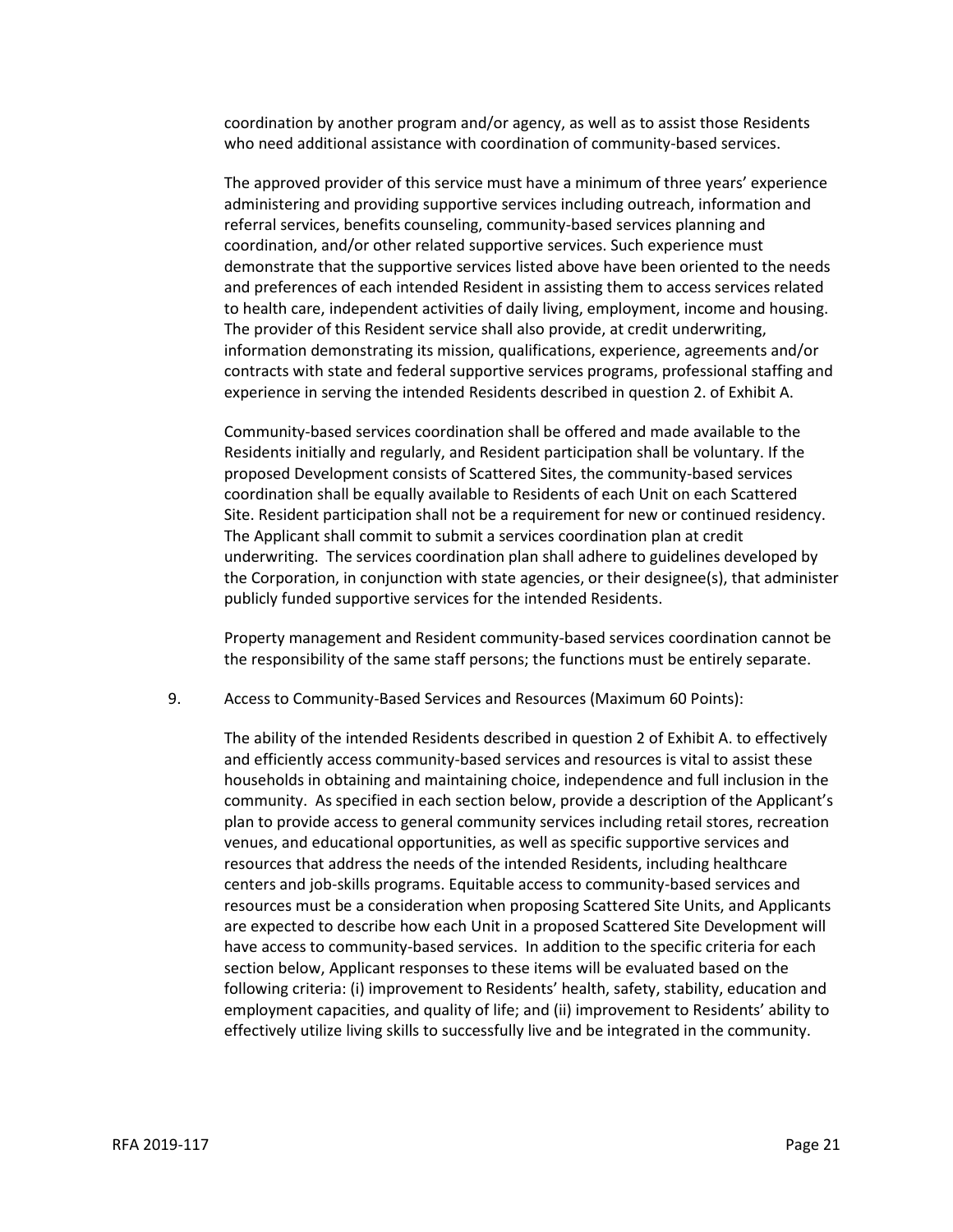All Applicants proposing Community Residential Homes may be awarded points for providing information regarding access to community-based services and resources outlined below.

All Applicants proposing Supported Living Units may be awarded points for providing information regarding access to community-based services and resources outlined below.

- a. Community Residential Homes:
	- (1) Private Transportation for Residents of Community Residential Homes (Up to 24 Points)

Private transportation is required for all Community Residential Homes. Applicants requesting funding for a Community Residential Home must provide at least one safe and serviceable vehicle and driver that can transport residents to off-site locations for medical appointments, public service facilities, shopping, educational, vocational, religious, cultural and social events, and other services and activities. Although very beneficial resources, a nearby bus stop or access to programs such as "Dial-a-Ride" will not be sufficient for purposes of this RFA.

Applicants proposing Community Residential Homes may be awarded up to 24 points by providing the following:

Describe the details of the transportation provided, including the number of vehicles available to the proposed Development, the type of vehicles (such as car or vans), and whether the vehicles are owned or leased, or provided in some other manner. The description should include whether the vehicles are shared among sites, and if shared, describe when they are available to the residents of the proposed Development. The Applicant may be required to verify the described transportation in credit underwriting.

Describe the level of mobility-impairment of each intended Resident and how the transportation provided by the Applicant will assist each resident in accessing off-site services and activities.

The Applicant's description(s) is limited to no more than two typed pages within the text box at question 9.a.(1) of Exhibit A. Any items described will be considered commitments by the Applicant. If the Applicant is awarded funding but unable to fulfill some or all of the commitments stated here, the funding may be rescinded. Note: Although the online Application system allows for more than two pages, any portion of the description that is beyond two pages will not be considered.

(2) Access to Groceries, Education, Household Shopping, and Employment for Residents in Community Residential Homes (Up to 12 Points)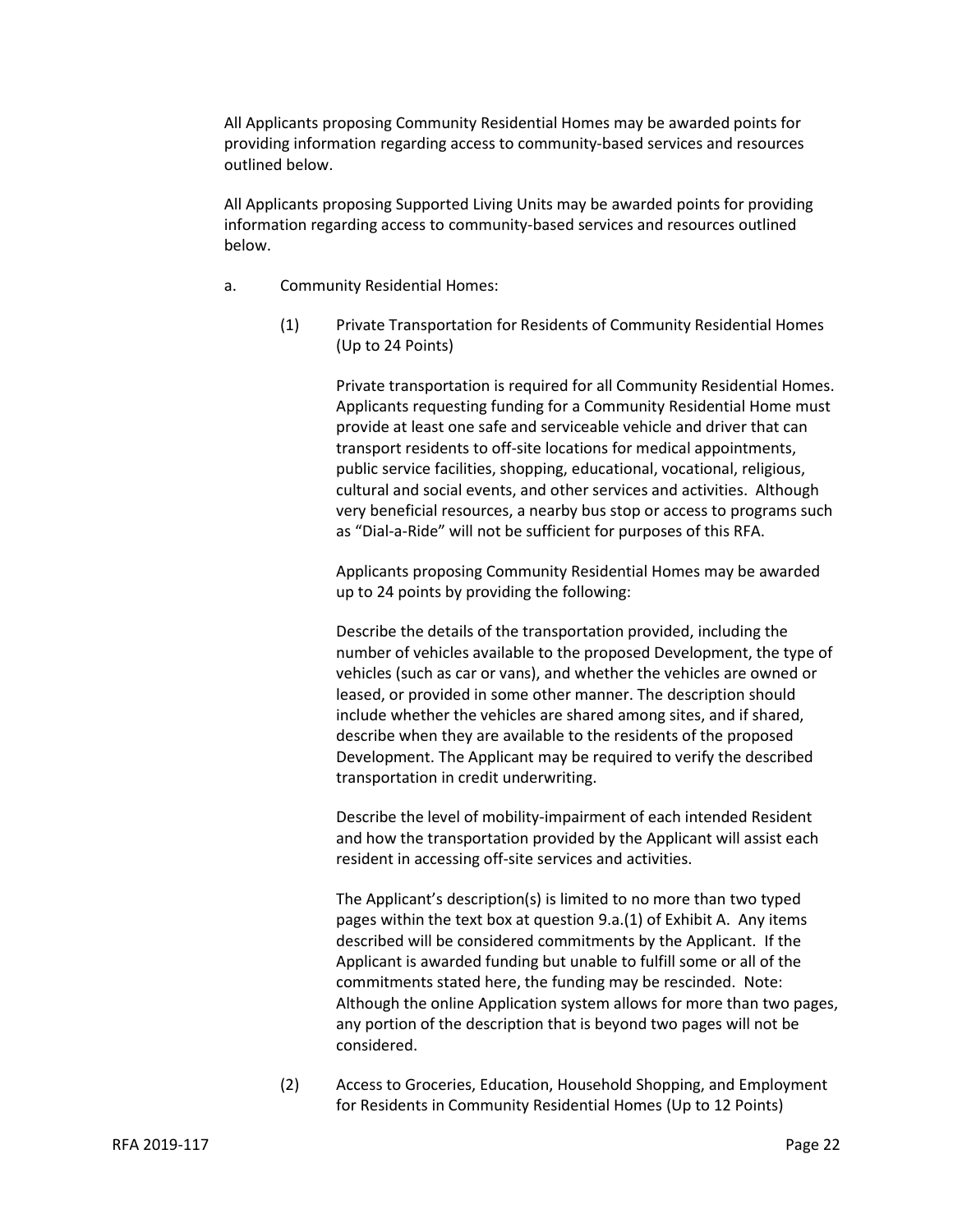Describe the general community-based services and resources that will be accessible to Residents, such as shopping for groceries, medicine, clothing, and other household and personal items. Include other services such as public schools, higher education, training and employment. The description should specify the variety of these services and resources that will be available. The description should also include information regarding any community-based services available to assist an intended Resident to access these services, if assistance is needed.

The Applicant's description(s) is limited to no more than two typed pages within the text box at question 9.a.(2) of Exhibit A. Any items described will be considered commitments by the Applicant. If the Applicant is awarded funding but is unable to fulfill some or all of the commitments stated here, the funding may be rescinded. Note: Although the online Application system allows for more than two pages, any portion of the description that is beyond two pages will not be considered.

(3) Specific Healthcare and/or Supportive Services Needs of Each Intended Resident in Community Residential Homes (Up to 24 Points)

> Describe the access to medical and healthcare services for each intended Resident described in question 2 of Exhibit A. This description should include how each Resident will have access to specific services that address their medical and healthcare needs. Describe how the required private transportation will be used to provide access to routine primary care screenings and how often these healthcare services are available to the resident. Describe by what method and how often the residents receive dental care, specialty medical care for individual resident's conditions, mental health services, and other applicable health services by using the transportation provided. The description should specify which services and resources are provided on the Development's site and which are available/provided at a location(s) in the community.

The Applicant's description(s) is limited to no more than two typed pages within the text box at question 9.a.(3) of Exhibit A. Any items described will be considered commitments by the Applicant. If the Applicant is awarded funding but is unable to fulfill some or all of the commitments stated here, the funding may be rescinded. Note: Although the online Application system allows for more than two pages, any portion of the description that is beyond two pages will not be considered.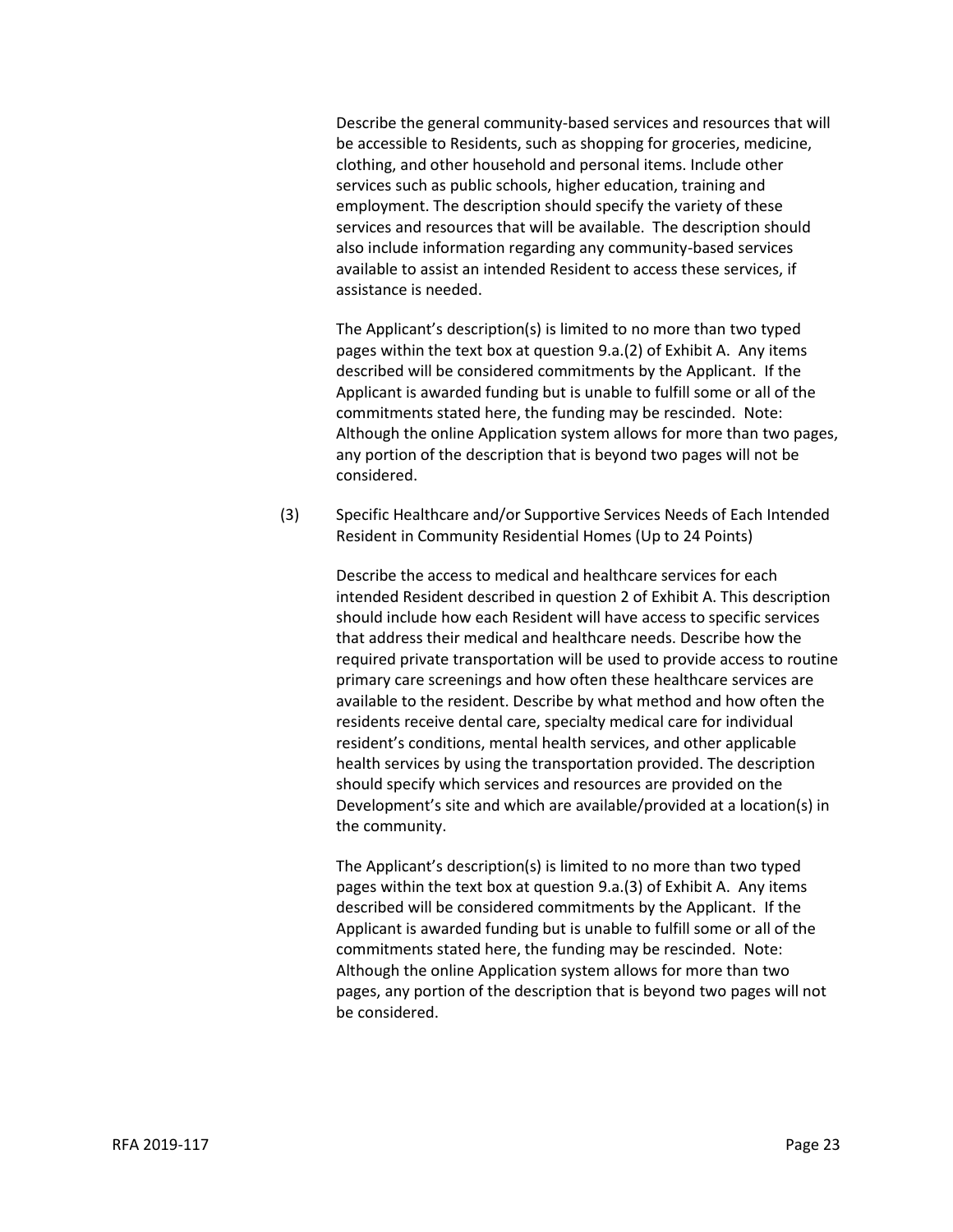b. Applicants proposing Supported Living Units

Scoring consideration will be given to whether the Applicant has provided the proposed Development's Location in question 5.d. of Exhibit A, and therefore is able to describe the actual Resident access to services in relation to the Development's physical location; or whether the Applicant has yet to obtain a site, and is only able to describe the Applicant's intention for each Resident's access to the following services.

(1) Access to Groceries, Education, Household Shopping, and Employment for Residents in Supported Living Units (Up to 24 Points)

> Describe the general community-based services and resources that will be accessible to Residents, such as shopping for groceries, medicine, clothing, and other household and personal items. Include other services such as public schools, higher education, training and employment. If the description of how the intended residents will access the services includes public transportation, such as bus or rail, state the exact measurement of walking distance to the current bus or rail stop from the proposed Development. State how frequently the bus or rail stop may be accessed by the residents of the proposed Development. Include the cost to the tenant of all public and/or private transportation options listed. The description should also include information regarding any community-based services available to assist an intended Resident to access these services, if assistance is needed.

> The Applicant's description(s) is limited to no more than two typed pages within the text box at question 9.b.(1) of Exhibit A. Any items described will be considered commitments by the Applicant. If the Applicant is awarded funding but is unable to fulfill some or all of the commitments stated here, the funding may be rescinded. Note: Although the online Application system allows for more than two pages, any portion of the description that is beyond two pages will not be considered.

(2) Specific Healthcare and/or Supportive Services Needs of Each Intended Resident in Supported Living Units (Up to 24 Points)

> Describe access to community-based resources and services to address the specific healthcare and/or supportive services needs of each intended Resident described in question 2 of Exhibit A, including, but not limited to, health and dental care, wellness programs, supported living coaching, counseling, and education or training. The description should specify which services and resources are provided on the Development's site and which are available/provided at a location(s) in the community. The physical proximity of the services and resources that are off-site to the Development should be described in the response. If the description of how the intended residents will access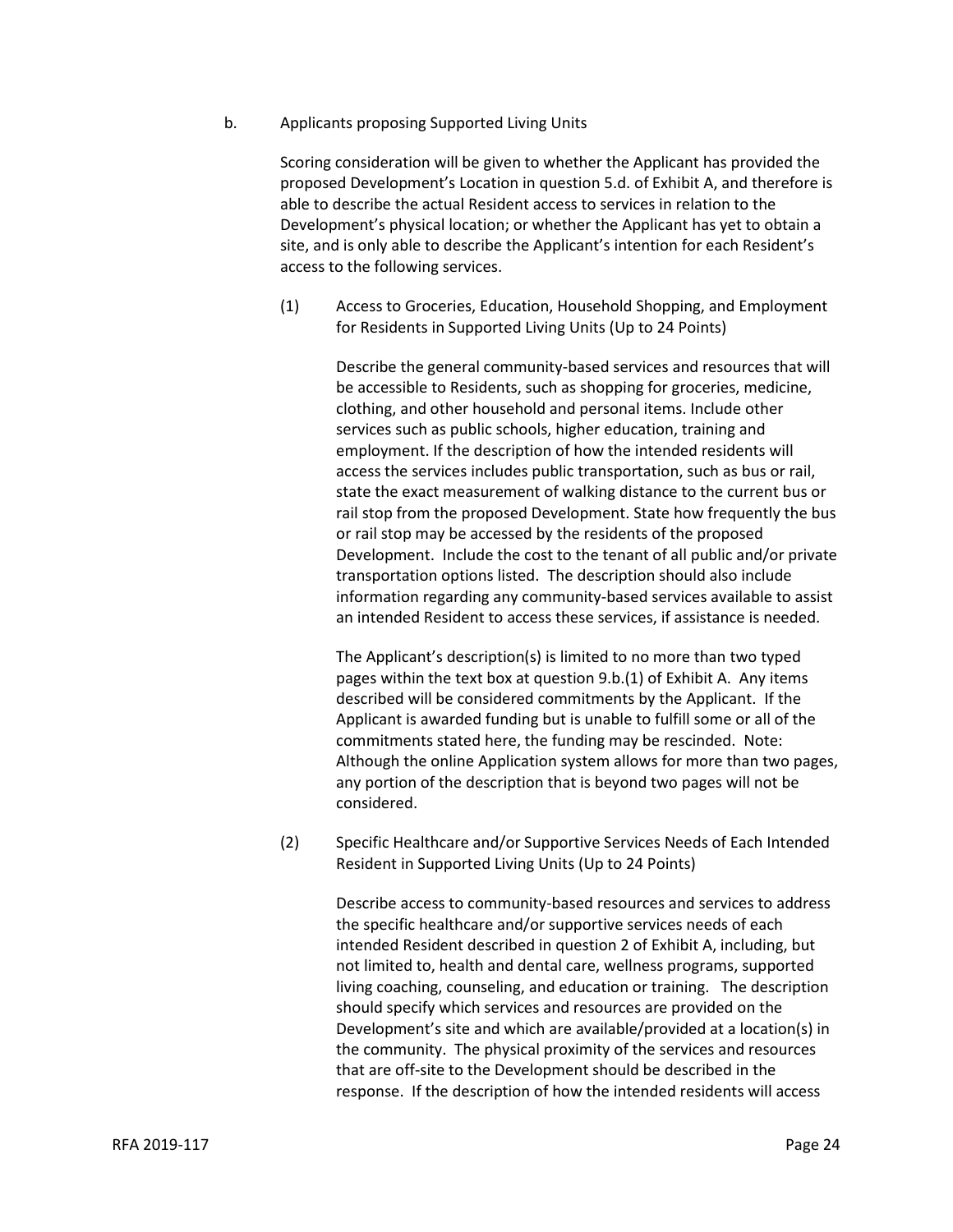the services includes public transportation, such as bus or rail, state the exact measurement of walking distance to the current bus or rail stop from the proposed Development. State how frequently the bus or rail stop may be accessed by the residents of the proposed Development. Include the cost to the tenant of all public and/or private transportation options listed.

The Applicant's description(s) is limited to no more than two typed pages within the text box at question 9.b.(2) of Exhibit A. Any items described will be considered commitments by the Applicant. If the Applicant is awarded funding but is unable to fulfill some or all of the commitments stated here, the funding may be rescinded. Note: Although the online Application system allows for more than two pages, any portion of the description that is beyond two pages will not be considered.

(3) Other Best Practices that will be implemented in Supported Living Units (Up to 12 Points)

> List and describe Best Practices not described above that will be implemented by the Applicant that have been found to promote and facilitate Residents' full inclusion in their community. When possible, cite studies or references that demonstrate that the Best Practice is an industry wide accepted Best Practice. Best Practices may include, but are not limited to, programs or services related to volunteerism, recreation, social activities, education, or greater employment opportunities. Best Practices shall be provided by the Applicant and/or by an appropriately executed partnership with public and/or private entities.

The Applicant's description(s) is limited to no more than two typed pages within the text box at question 9.b.(3) of Exhibit A. Any items described will be considered commitments by the Applicant. If the Applicant is awarded funding but is unable to fulfill some or all of the commitments stated here, the funding may be rescinded. Note: Although the online Application system allows for more than two pages, any portion of the description that is beyond two pages will not be considered.

10. Calculating the Maximum Eligible Funding Award Amount

Applications will initially be selected for funding using the Maximum Eligible Funding Award Amount. The Maximum Eligible Funding Award Amount will be determined by adding the Base Award that the Applicant is eligible for in a. below, plus \$18,000 as described in b. below, plus the following, as applicable: \$10,000 for demolition costs as described in c. below, up to \$100,000 for the South Florida Large County Boost as described in d. below, and up to \$20,000 for the purchase and installation of permanent, standby generators as described in e. below. This funding will be used for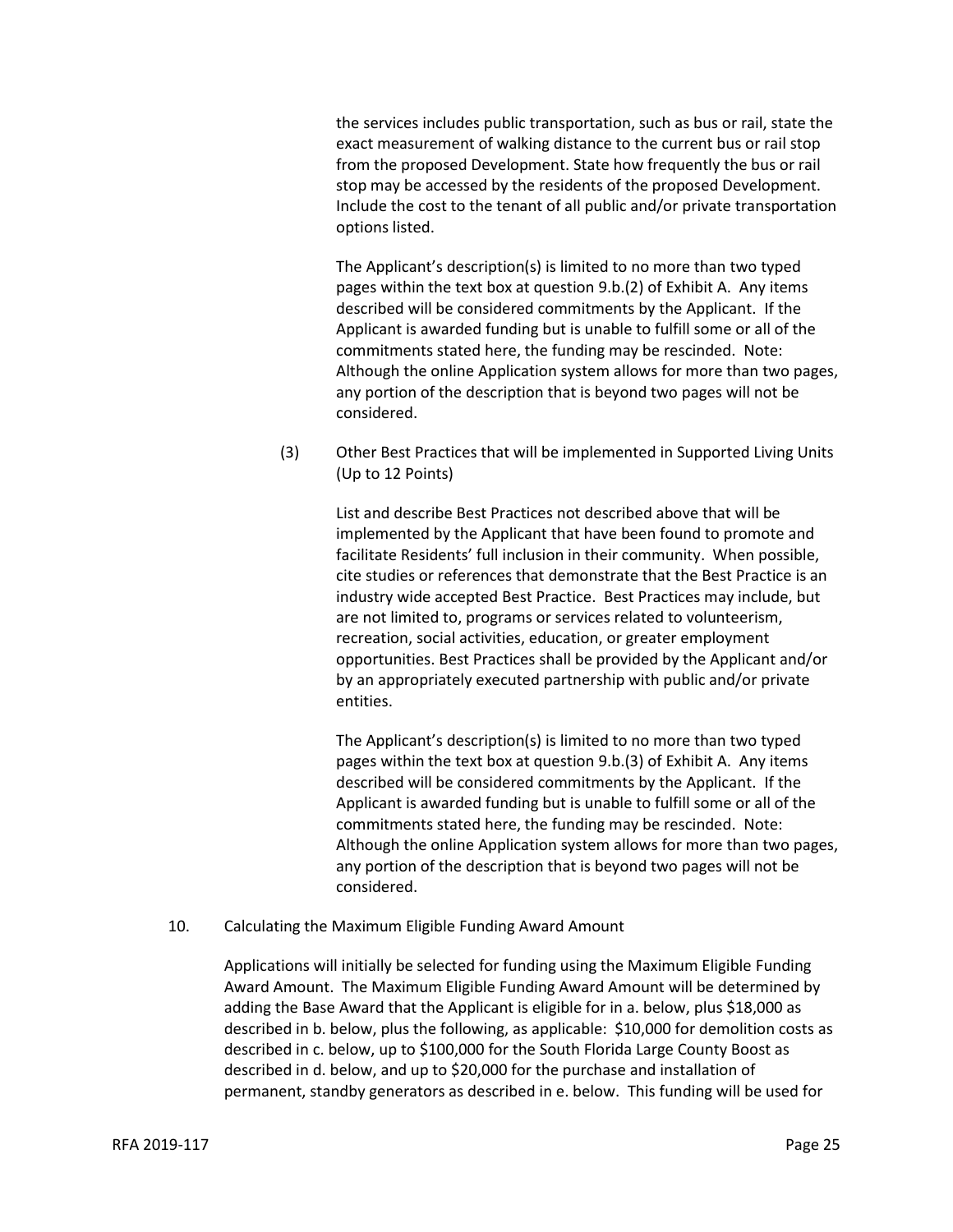the hard costs associated with construction as described below, the costs associated with predevelopment inspections as described in b. below, technical assistance and credit underwriting as described in c. below, and reimbursable fees as described in (3) below.

#### Required items:

All Applicants will be required to address the following required items. If the Credit Underwriter, in consultation with the Corporation and the Applicant, determines that the required items below cannot be addressed with the Maximum Eligible Funding Award Amount from the Corporation (plus any additional funding obtained by the Applicant from other sources), the proposed Development will be deemed infeasible and the Corporation will withdraw funding from the proposed Development.

- Required Features in Section Four, 7. of the RFA, including construction, green building, accessibility, universal design and Visitability requirements. The final scope of work prepared in credit underwriting must explain how the property will meet these requirements; and
- Additional Bedrooms and bathroom requested by the Applicant in the Application (i.e., the funding requested by the Applicant for this purpose may only be spent for this purpose).

Hierarchy of optional items:

The optional items are listed in order of priority and will be funded based on availability of funding remaining after required items below are addressed, based on a determination by the Credit Underwriter, in consultation with the Corporation and the Applicant.

- Additional items, including energy and accessibility features, requested by the Applicant; and
- 12-36 Month Physical Needs. Repairs, replacements and deferred and other large system and maintenance items that must be addressed within 12-36 months.
- a. Base Award

To complete the work described above, the Applicant will be eligible for the following amounts of funding up to the maximum specified below for construction needs, plus additional funding for the inspections and other work carried out as part of predevelopment and credit underwriting, and other soft costs associated with construction, as listed in b. below.

(1) Shared Housing for Community Residential Homes:

| Developments with $1 - 3$ Residents*: | up to \$235,000 |
|---------------------------------------|-----------------|
| Developments with 4 Residents*:       | up to \$300,000 |
| Developments with 5 Residents*:       | up to \$375,000 |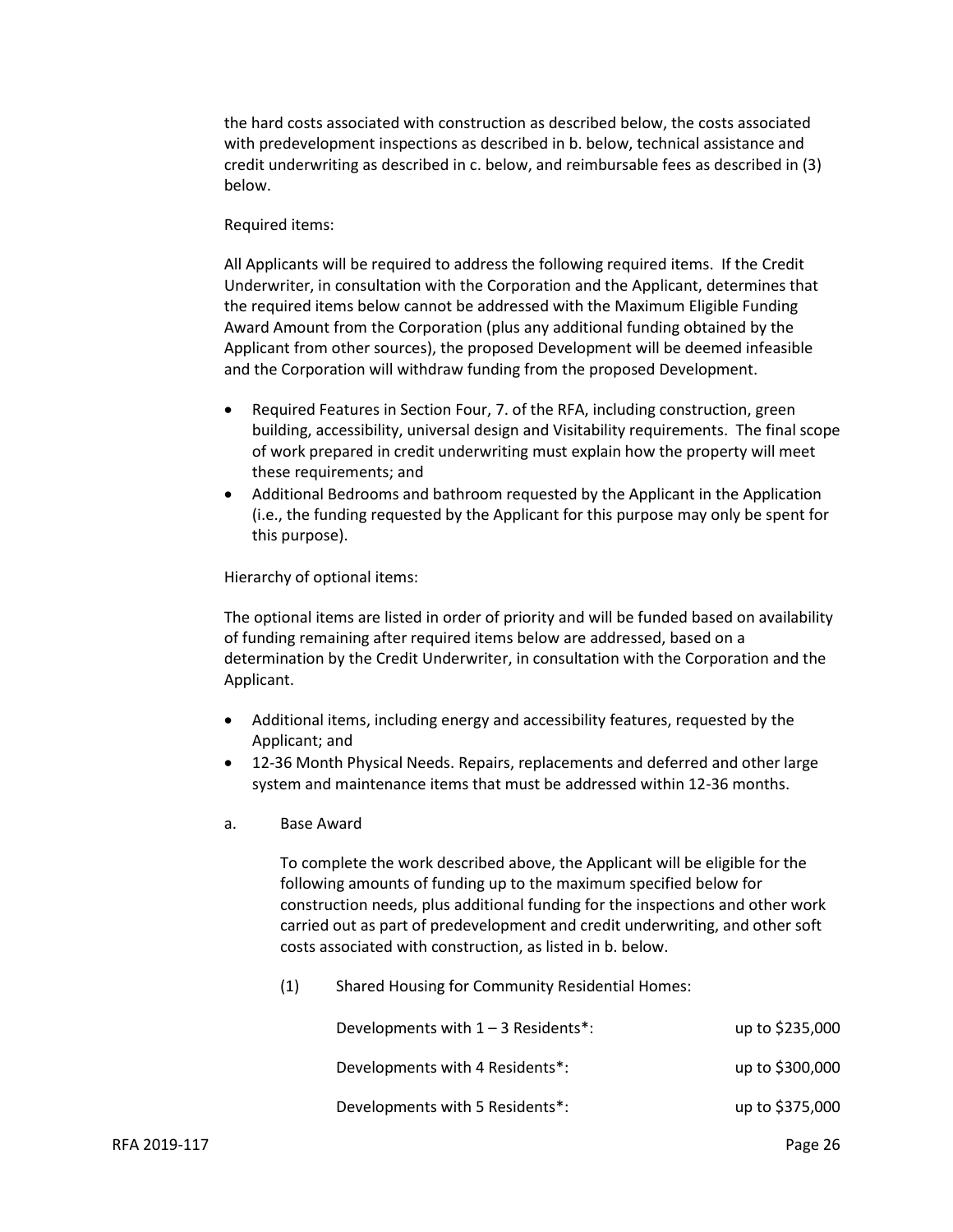Developments with 6 Residents<sup>\*</sup>: up to \$450,000

(2) Shared Housing for Supported Living Units:

| Developments with $1 - 3$ Residents*: | up to \$235,000 |
|---------------------------------------|-----------------|
| Developments with 4 Residents*:       | up to \$350,000 |
| Developments with 5 Residents*:       | up to \$460,000 |
| Developments with 6 - 8 Residents*:   | up to \$575,000 |
| Developments with 9 - 10 Residents*:  | up to \$690,000 |

\* These award amounts are based on the number of Residents that will be living in the proposed Development, as stated in 5.h. of Exhibit A, inclusive of the one additional bedroom and bathroom described in Section Four, A.7.b.(1)(c) of the RFA. If the scope of work for the proposed Development includes any additional bedrooms and/or bathrooms beyond those described in Section Four, 7.b.(1)(c) of the RFA, the Applicant will need to provide a pro-rata share of funding beyond the grant funding offered in this RFA to cover these additional construction features not contemplated with this RFA, to be determined in credit underwriting.

#### (3) Non-Shared Housing (Only Supported Living Units):

| Developments with 1 Unit**:  | Up to \$235,000 |
|------------------------------|-----------------|
| Developments with 2 Units**: | Up to \$350,000 |
| Developments with 3 Units**: | Up to \$460,000 |
| Developments with 4 Units**: | Up to \$575,000 |
| Developments with 5 Units**: | Up to \$690,000 |
| Developments with 6 Units**: | Up to \$800,000 |

\*\*These award amounts are based on the number of Units stated in 5.i. of Exhibit A.

Note: If the proposed Supported Living Units consist of a combination of Shared Housing Units and non-Shared Housing Units, the Development will be considered Shared Housing for purposes of the RFA, such as calculating the Maximum Eligible Funding Award Amount.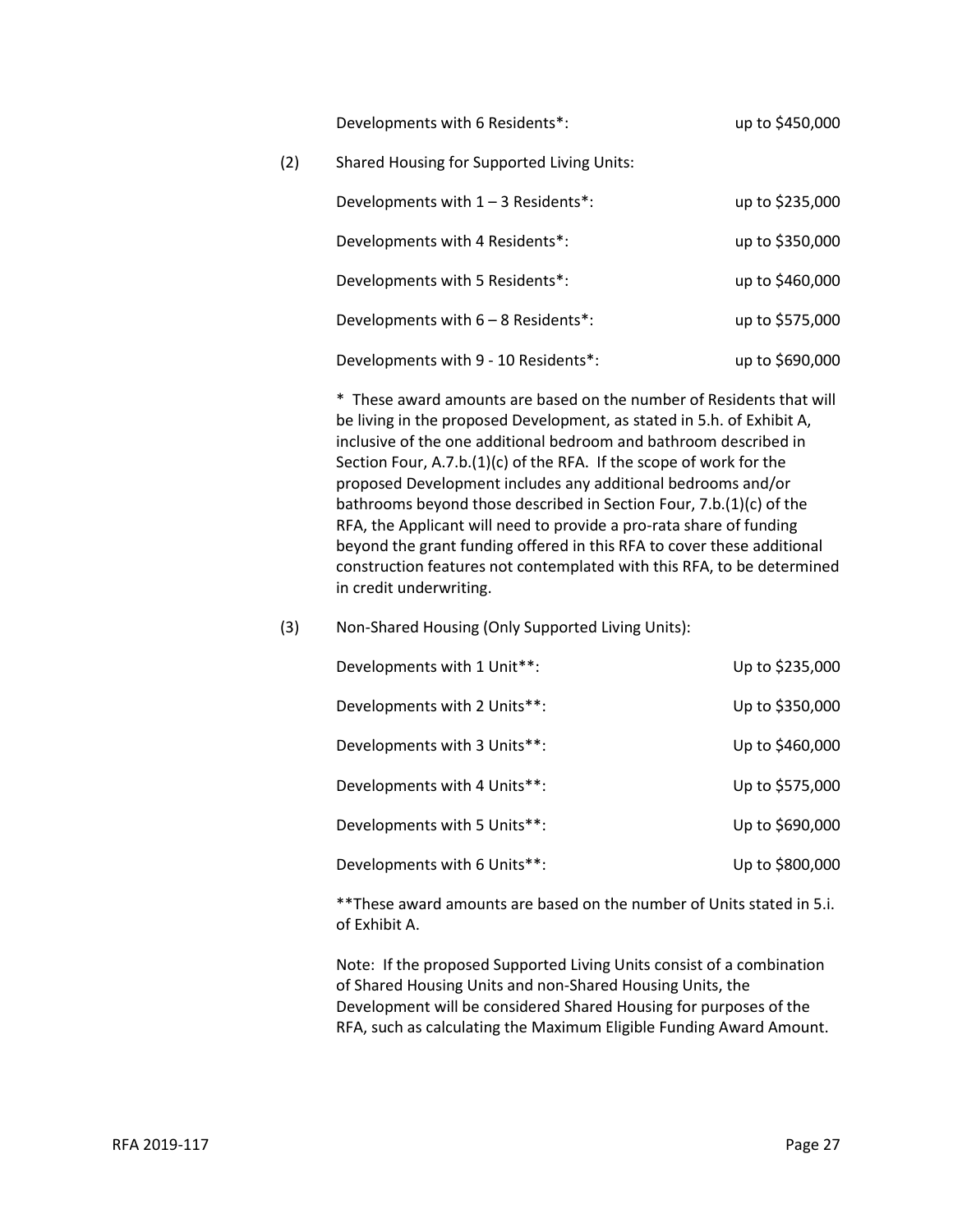b. Funding for Predevelopment and Credit Underwriting Costs

\$18,000 will be added to all Base Awards described in a. above. This funding is for credit underwriting costs of \$8,505.74 and predevelopment costs which are estimated to be \$9,494.26 or less. Any funding remaining from the amount set aside for predevelopment costs and/or demolition costs may be utilized for Development costs. The Corporation will pay the following expenses directly and deduct the appropriate amounts from the award:

- (1) The Corporation will pay these expenses directly and deduct the appropriate amounts from the award:
	- (a) A plan and cost review (desk review), ordered by the Credit Underwriter from an independent third party, including a cost analysis that will serve as the basis for a check on the proposed scope of work for the project. The review will be required to evaluate the feasibility of the required features in Section Four, A.7. of the RFA, including construction, green building, accessibility, universal design and Visitability requirements and all additional items, including energy and accessibility features, requested by the Applicant; and
	- (b) Accessibility review In credit underwriting the Applicant is required to provide a floor plan and other documentation needed for this review.
- (2) The Credit Underwriter reserves the right to assign a technical assistance provider to any Application in credit underwriting. If assigned, the provider will assist the Applicant as needed in formalizing the Development plans proposed in the response to this RFA and with the closing process.
- (3) The following fees are eligible for reimbursement or direct payment from the grant funding:
	- (a) Construction Inspection Fee estimated to be \$668 for each site inspection and up to an additional \$170 per hour to process each draw by the Credit Underwriter. These fees will be due for each draw processed. Fees related to up to four draws are eligible for reimbursement from the grant funding;
	- (b) Grant Commitment Fee: 1.0% of the amount of the final grant award, up to a maximum of \$2,000; and
	- (c) Compliance Monitoring Fees \$100 per year for 10 years (the affordability period). Additional fees may be required if site visits and follow up reviews are necessary.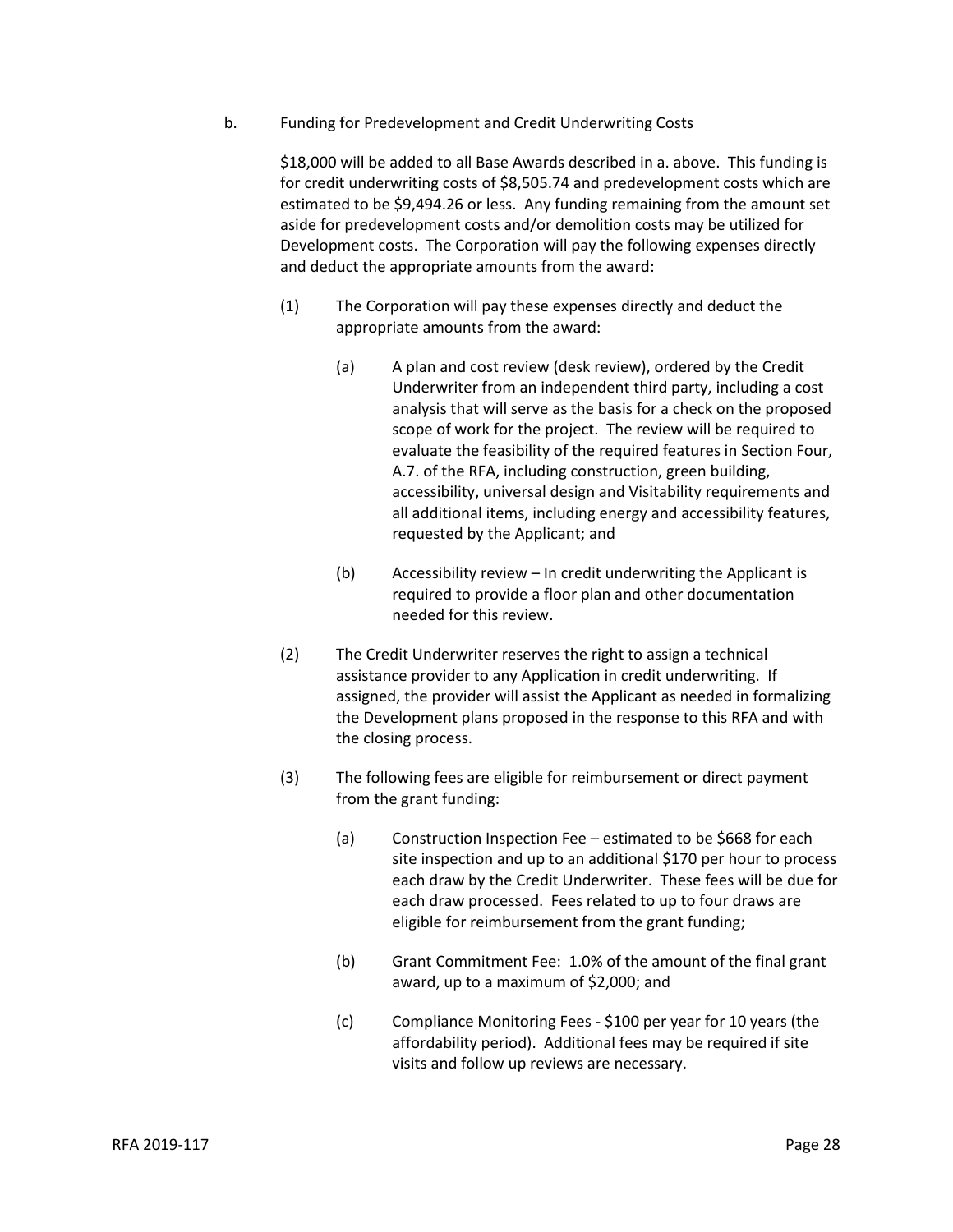- (d) Third-party fees:
	- (i) Estimated cost for an appraisal of an unincorporated property being purchased is \$600;
	- (ii) Estimated cost for an appraisal of a 2-4 unit residential facility is \$1,000;
	- (iii) Estimated cost for a Transaction Screen Process (ASTM Standard E 1528) is \$1,000;
	- (iv) Estimated costs to test for lead-based paint and asbestos is \$2,200;
	- (v) Estimated costs for property title report (Ownership and Encumbrance Report) is \$250;
	- (vi) Cost for the recording fees for the grant closing is \$250; and
	- (vii) Estimated cost for the boundary survey is \$1,000.
- (4) Non-reimbursable fees the following fees are not eligible to be reimbursed to the Applicant from the grant funding:
	- (a) Credit Underwriting Report Approval Deadline Extension Fee of \$250, if required, as further explained in Exhibit D, Part I, Item C.4.;
	- (b) Closing Extension Fee of \$250, if required, as further explained in Exhibit D, Part I, Item C.5.; and
	- (c) Assumption/Renegotiation Fees:

If the Applicant is requesting a sale and/or transfer and assumption of the Development, the Grantee shall submit to the Corporation a non-refundable assumption fee of one-tenth of one percent of the grant amount.

c. \$10,000 for Developments that involves demolition

Applicants that state at question 5.c. of Exhibit A that the of proposed Development involves demolition will qualify for an increase of \$10,000 to offset costs associated with the demolition.

- d. South Florida Large County Boost of up to \$100,000
	- (1) Applicants proposing Community Residential Homes that qualify for the South Florida Large County Boost will receive an increase of \$100,000.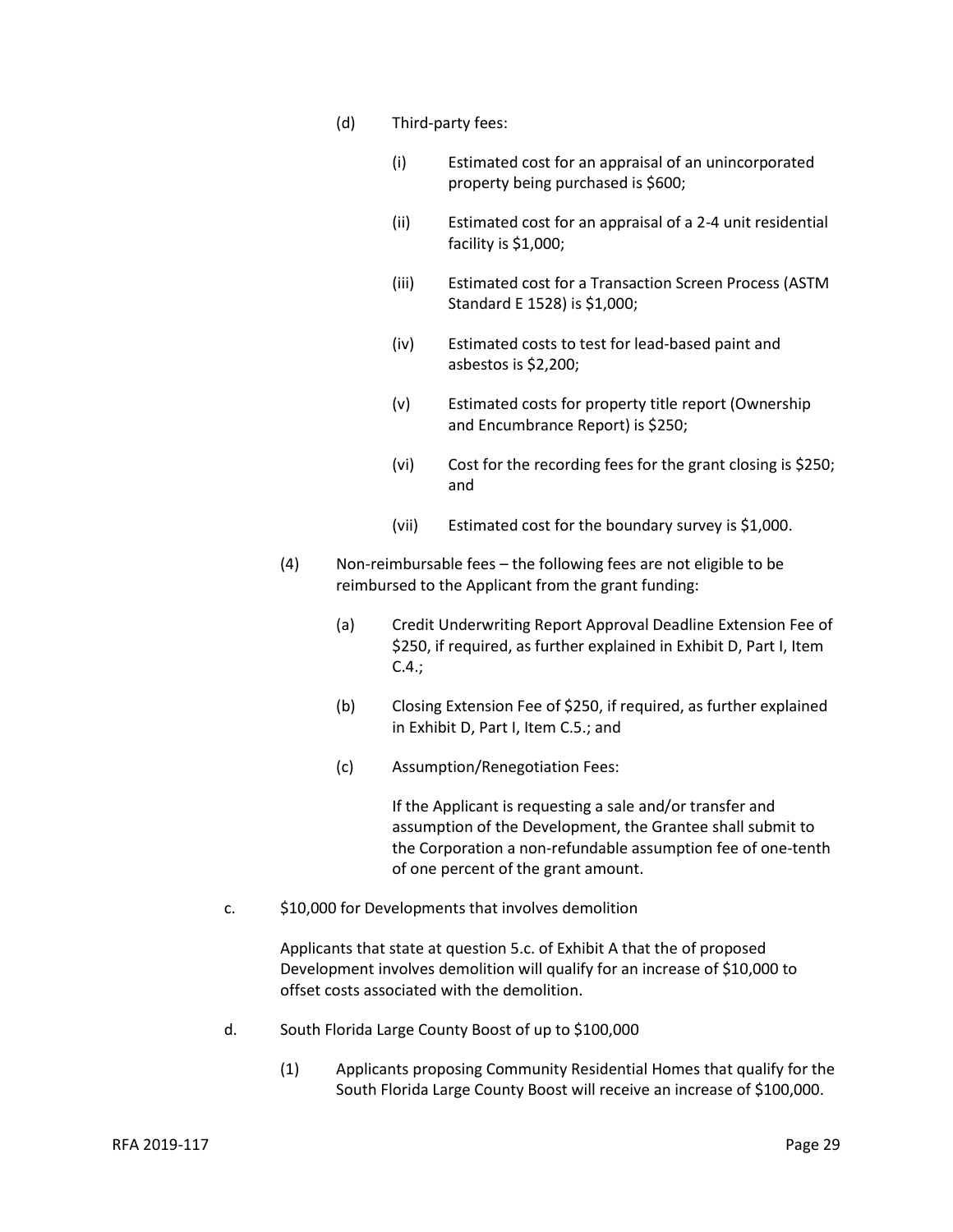To qualify for the South Florida Large County Boost, Applicants proposing Community Residential Homes must (i) proposed Developments that are located in Broward County, Miami-Dade County, or Palm Beach County; and (ii) proposed Developments that have six Residents.

- (2) Applicants proposing Supported Living Units that qualify for the South Florida Large County Boost will receive an increase to the Applicant's Maximum Eligible Funding Award Amount of \$20,000 per Unit, up to a maximum total of \$100,000. To qualify for the South Florida Large County Boost, Applicants proposing Supported Living Units must (i) proposed Developments that are located in Broward County, Miami-Dade County, or Palm Beach County; and (ii) provide the number of Units at question 5.i. of Exhibit A.
- e. Permanent Standby Generator Boost of up to \$20,000

All Community Residential Homes are required to provide permanent standby generators and therefore will qualify for an increase of \$20,000. Applicants proposing Supported Living Units that commit to will qualify for an increase of \$20,000 to offset costs associated with the purchase and installation of a permanent standby generator.

11. Qualifying Financial Assistance Preference

To qualify for the Qualifying Financial Assistance Preference, the Applicant must meet one of the following requirements:

a. Cash Funding Equals at Least 10 Percent of the Base Award Amount

To qualify, the Applicant must state the amount of cash loans, cash grants and/or cash on hand ("Cash Funding") from local or other non-Corporation sources (all of which for purposes of this provision will be considered to be "Qualifying Financial Assistance"). If the Non-Corporation Funding total sources are equal to at least 10 percent of the Base Award described in 10.a. above, the Applicant will receive funding preference as described in Section Five, A.1 of the RFA. If the Applicant qualifies for this preference through the cash funding and is awarded funding under this RFA, the Applicant must provide and maintain at least 10 percent of the Base Award within the permanent sources of financing or the award will be withdrawn.

b. Donation of Land by a Local Government

To qualify, the Total Development Cost cannot consist of any land costs during scoring or during the credit underwriting process; the entire site must have been donated or will be donated from a Local Government to the Applicant; and, when submitted, the site control documentation must reflect one of the following: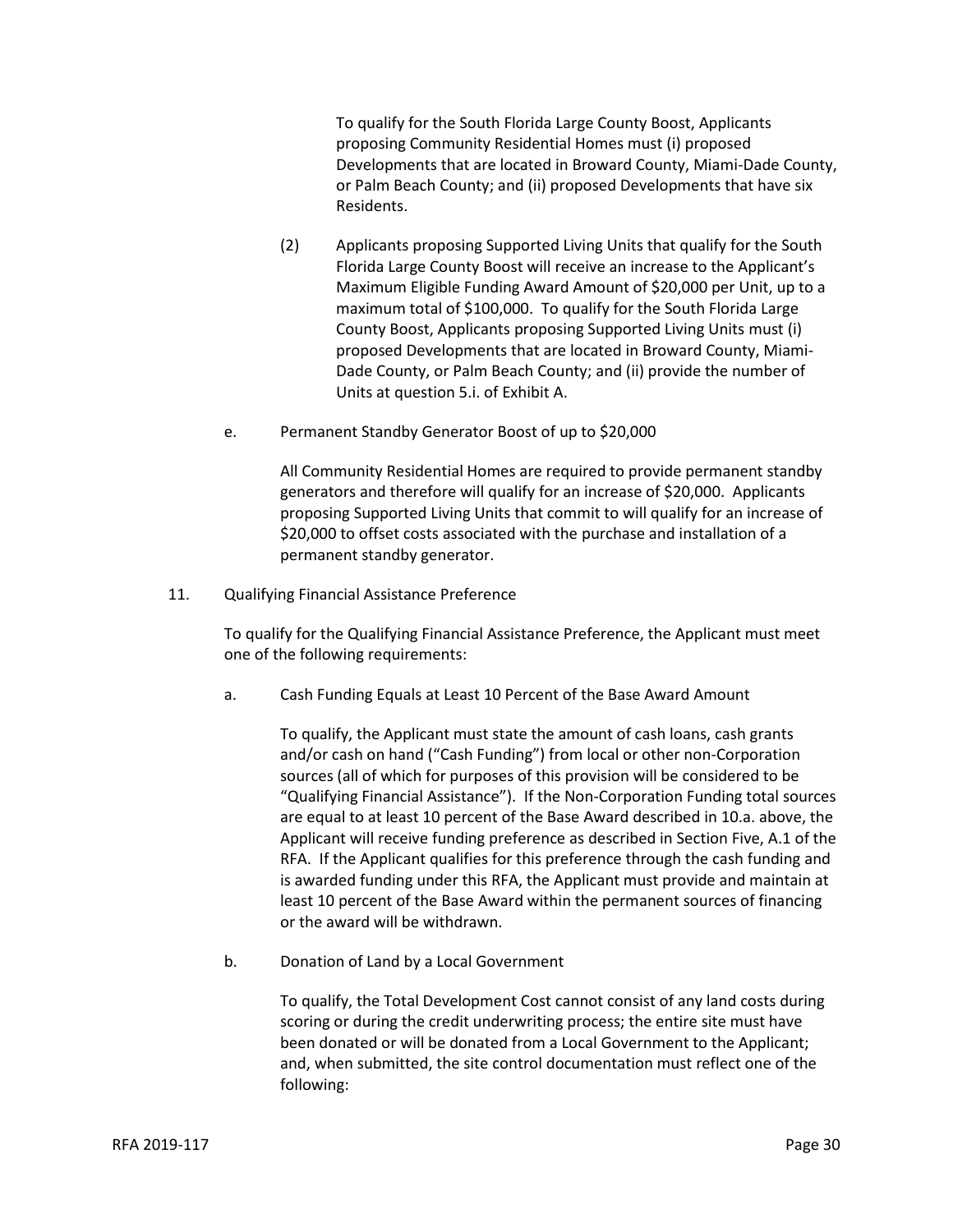- The eligible contract must reflect that a Local Government is the seller and the Applicant is the buyer, and the price of the land must be \$10 or less;
- The deed must reflect the Local Government as the grantor, the transaction must have occurred no more than 12 months prior to the Application Deadline, the price of the land must have been \$10 or less, and the closing statement must be provided demonstrating that the price of land was \$10 or less; or
- The eligible lease must reflect a Local Government as the Lessor and the Applicant as the Lessee, and the lease payments must equal \$10 a year or less.

If the Applicant qualifies for this preference through the donation of land and is awarded funding under this RFA, the Applicant will not receive any Corporation funding towards the cost of the land.

Note: In-kind donations, waivers of any fees, and any funding from the Corporation are not considered Qualifying Financial Assistance, although they can be used to help reduce costs in the construction of the proposed Development.

- 12. Additional Information
	- a. To carry out such activities as credit underwriting, construction inspections and draws, compliance monitoring fees will be assessed, as outlined in Section Four, 10.b. of this RFA.
	- b. Sources of funding must equal or exceed expenses. However, if any funding shortfalls are discovered, the Applicant will be required to demonstrate during credit underwriting that it has secured adequate sources of funding to pay for all Development expenses. Sources of funding related to the value of in-kind donations of labor and/or materials will not be recognized in credit underwriting, although they can be used to help reduce costs in the construction of the proposed Development.
	- c. Developer overhead shall be limited to 10% of Development Cost.
	- d. The Maximum Eligible Funding Award Amount will be the amount of funding used for the Funding Selection Process; however, the actual amount of award may be less than the Maximum Eligible Funding Award Amount. To ensure that these scarce resources are allocated to Developments in a prudent manner, after preliminary awards are made, the Corporation may reduce the amount of the grant award based on needs determined in credit underwriting.

#### **B. Addenda**

The Applicant may use the Addenda section of Exhibit A to provide any additional information or explanatory addendum for items in the Application, except for questions 2, 4, 5.c.(2), 9.a.(1),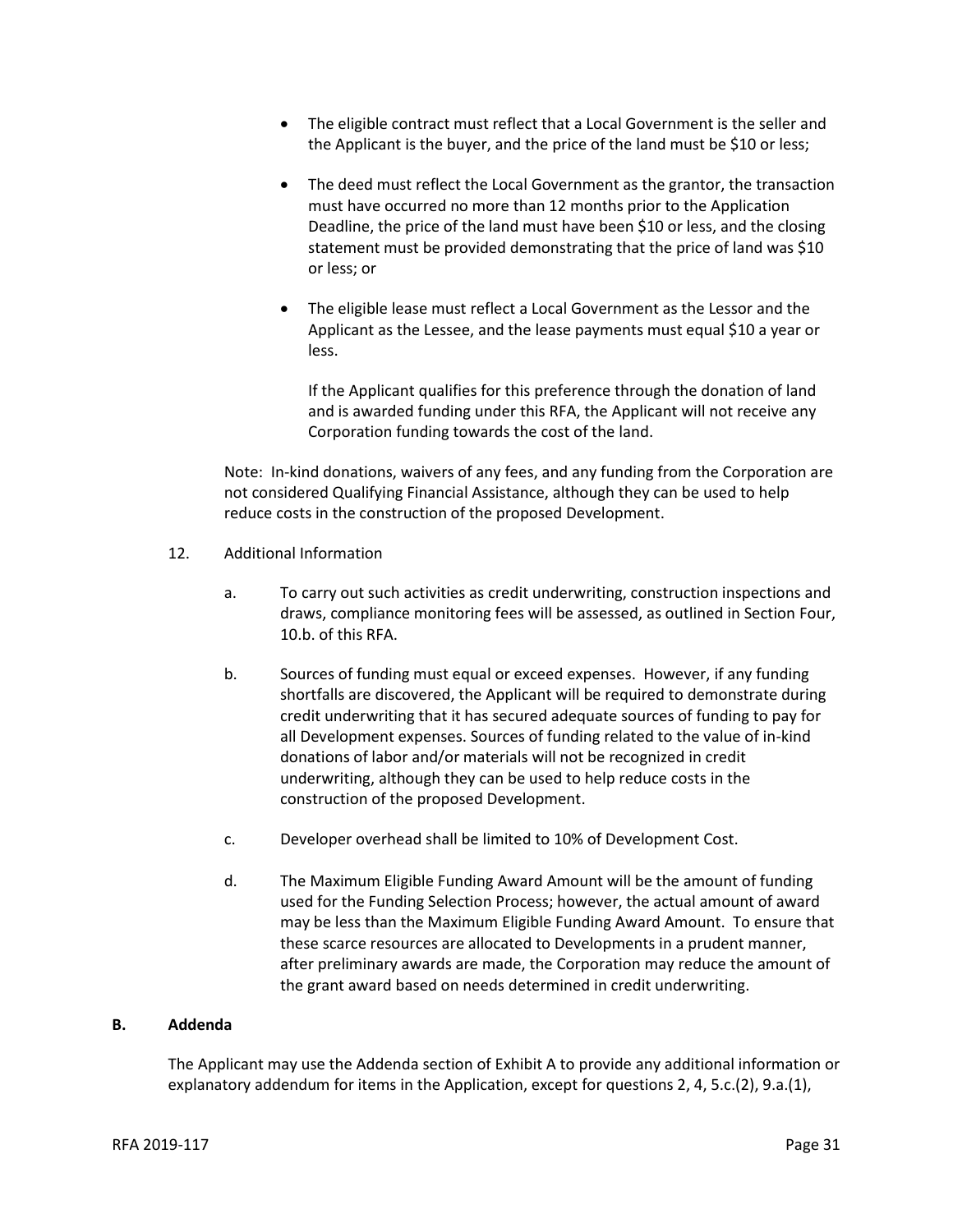9.a.(2), 9.a.(3), 9.b.(1), 9.b.(2), or 9.b.(3), of the RFA. Please specify the particular item to which the additional information or explanatory addendum applies.

## **SECTION FIVE SCORING AND SELECTION PROCESS**

## A. Scoring the RFA

1. Determining Eligibility

Only Applications that meet all of the following Eligibility Items will be eligible for funding and considered for funding selection.

| <b>Eligibility Items</b>                                                          |
|-----------------------------------------------------------------------------------|
| Submission Requirements Met*                                                      |
| Demographic Commitment description provided                                       |
| Contact information provided                                                      |
| Name of Applicant provided                                                        |
| Verification that no more than two Applications were submitted by the same        |
| Applicant entity                                                                  |
| Evidence Applicant is a legally formed entity qualified to do business in Florida |
| provided                                                                          |
| Evidence that since August 1, 2018, or earlier, the Applicant is a private Non-   |
| Profit organization provided                                                      |
| For Community Residential Homes, evidence that since August 1, 2018, or           |
| earlier, the Applicant entity's primary mission includes serving Persons with     |
| Developmental Disabilities provided                                               |
| For Supported Living Units, evidence that as of the Application Deadline, the     |
| Applicant entity's primary mission includes providing housing or services for     |
| persons with developmental disabilities, persons with disabling conditions or     |
| persons with disabilities provided                                                |
| Confirmation that Non-Profit Applicant entity owns at least 51% of ownership      |
| interest in Development provided                                                  |
| Confirmation that Non-Profit Applicant entity is receiving at least 50% of the    |
| Developer overhead provided                                                       |
| Name of Proposed Development provided                                             |
| County where the proposed Development is or will be located provided              |
| If demolition of existing Community Residential Home or Supported Living Unit     |
| is involved, Tenant Relocation Plan is provided                                   |
| If Supported Living Unit, Development Type provided                               |
| Whether the proposed Development is a Community Residential Home or               |
| <b>Supported Living Units</b>                                                     |
| If Supported Living Unit, question whether the Development is Shared Housing      |
| answered                                                                          |
| If Shared Housing, total number of Residents that will be living in the proposed  |
| Development provided                                                              |
| If Supported Living Unit, total number of Units provided                          |
| Minimum of 60 points achieved                                                     |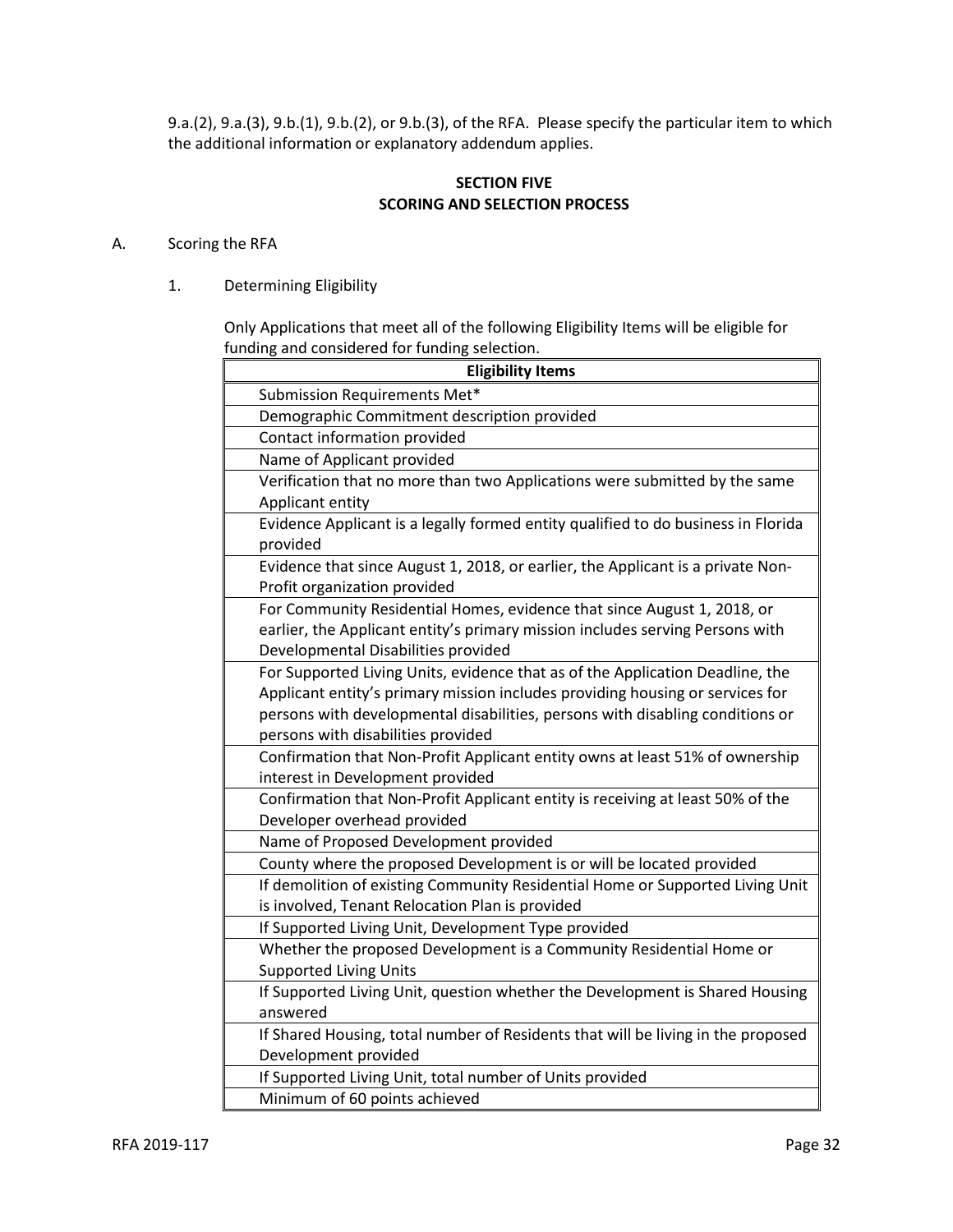Submission Requirement

To be eligible for funding, the following submission requirements must be met: (i) the Application must be submitted online by the Application Deadline, (ii) the required number of hard copies must be submitted by the Application Deadline, (iii) the Applicant's hard copy submission must be contained in a sealed package, and (iv) the required Application fee must be submitted as of the Application Deadline.

| <b>Items for which Points May Be Awarded</b>      | <b>Maximum</b> |
|---------------------------------------------------|----------------|
|                                                   | <b>Points</b>  |
| Operating/Managing Permanent Supportive Housing   |                |
| Experience                                        | 40             |
| Access to Community-Based Services and Resources: |                |
| Private Transportation (in Community Residential  |                |
| Homes only)                                       | 24             |
| Groceries, education, household shopping,         |                |
| employment (in Community Residential Homes        |                |
| only)                                             | 12             |
| Groceries, education, household shopping,         |                |
| employment (in Supported Living Units only)       | 24             |
| Specific healthcare/supportive service needs of   |                |
| intended Residents (for both Community            |                |
| Residential Homes and Supported Living Units)     | 24             |
| Other Best Practices that will be implemented (in |                |
| Supported Living Units only)                      | 12             |
|                                                   |                |
| <b>Total Possible Points:</b>                     | 100            |

2. The following is a summary of the Items for which Points May Be Awarded:

#### B. Selection Process

- 1. Sorting Order All Applications may receive points up to the maximum outlined above. Applications that received at least 60 points and met all other Mandatory Items ("eligible Applications") will first be sorted by score (from the highest score to lowest score with a preference to select the Applicant with the highest score over one with a lower score). In the event that multiple Applications receive the same number of points, tie-breakers will be used in the following order to determine how these Applications are sorted in the funding selection process:
	- a. Qualifying Financial Assistance Preference Applicants that can demonstrate use of cash loans, cash grants and/or cash on hand ("Cash Funding") from local or other non-Corporation sources (all of which for purposes of this provision will be considered to be "Qualifying Financial Assistance") will receive preference in the funding selection process if such sources are equal to at least 10 percent of the Applicants' Base Award described in Section Four, A.10.a. of the RFA and/or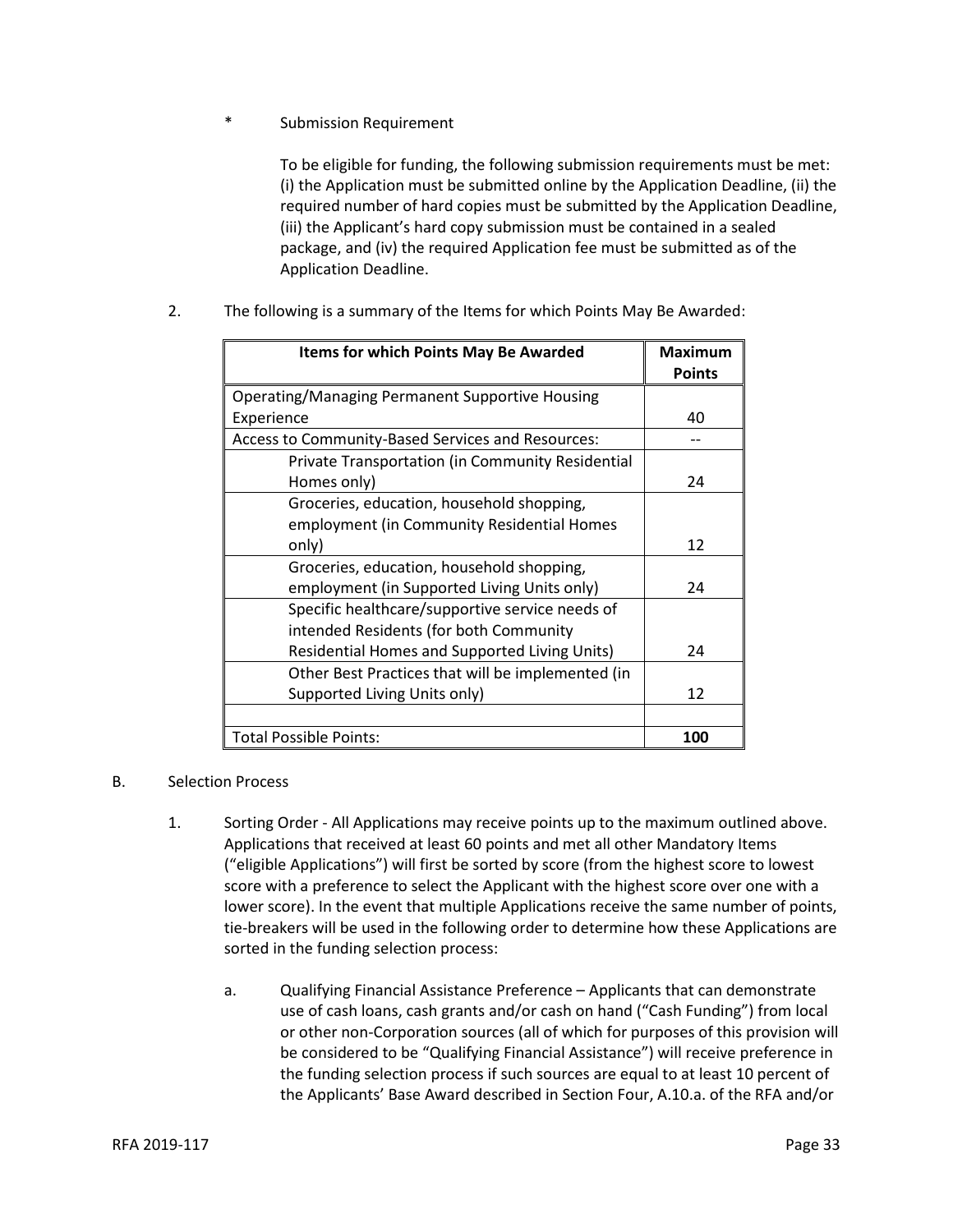those that meet the requirements because they have received a donation of land will be listed above Applications that do not demonstrate this amount. Cash Funding must be listed at question 10. of Exhibit A, and may include pending, approved, and received funding. If the Applicant qualifies for this preference and is awarded funding under this RFA, the Applicant must provide and maintain either (1) at least 10 percent of the Base Award within the permanent sources of financing, or (2) the donation of land within the parameters set forth in Section four, A.11.b. of the RFA or the award will be withdrawn and/or the expense will not be paid or reimbursed out of the grant funding.

Note: In-kind donations, or other assets, waivers of any fees, and any funding from the Corporation are not considered Qualifying Financial Assistance although they can be used to help reduce costs in the construction of the proposed Development.

b. Florida Job Creation Preference - Section 420.507, F.S., requires that all of the Corporation's competitive programs include a preference for Applications that demonstrate the highest rate of Florida job creation in the development and construction of affordable housing.

To determine eligibility for the preference, the Corporation will calculate each Application's Florida Job Creation score, which will reflect the number of Florida jobs per \$1 million of the Base Amount Award (without any of the qualifying funding add-ons).

Applications must have a Florida Job Creation score equal to or greater than 8.83 to qualify for the Florida Job Creation Ranking Preference.

(1) The Corporation will calculate the Rate of Florida Job Creation using the following formula:

Number of Units x 3.974 Florida Jobs per Unit x \$1,000,000 / Base Amount Award = Florida Jobs per \$1 million in Grant funding.

Example A:

Application A consists of 1 new construction Community Residential Unit (with 6 Residents) having a Base Award Amount of \$450,000.

1 x 3.974 x 1,000,000 / 450,000 = Florida Job Creation score of 8.83.

- (2) In the above example, Application A will qualify for the Job Creation Preference because they each have a Florida Job Creation score that is equal to or more than 8.83.
- c. Lottery if the tie-breakers above do not break all ties, then the Application that received the lowest lottery number will receive preference.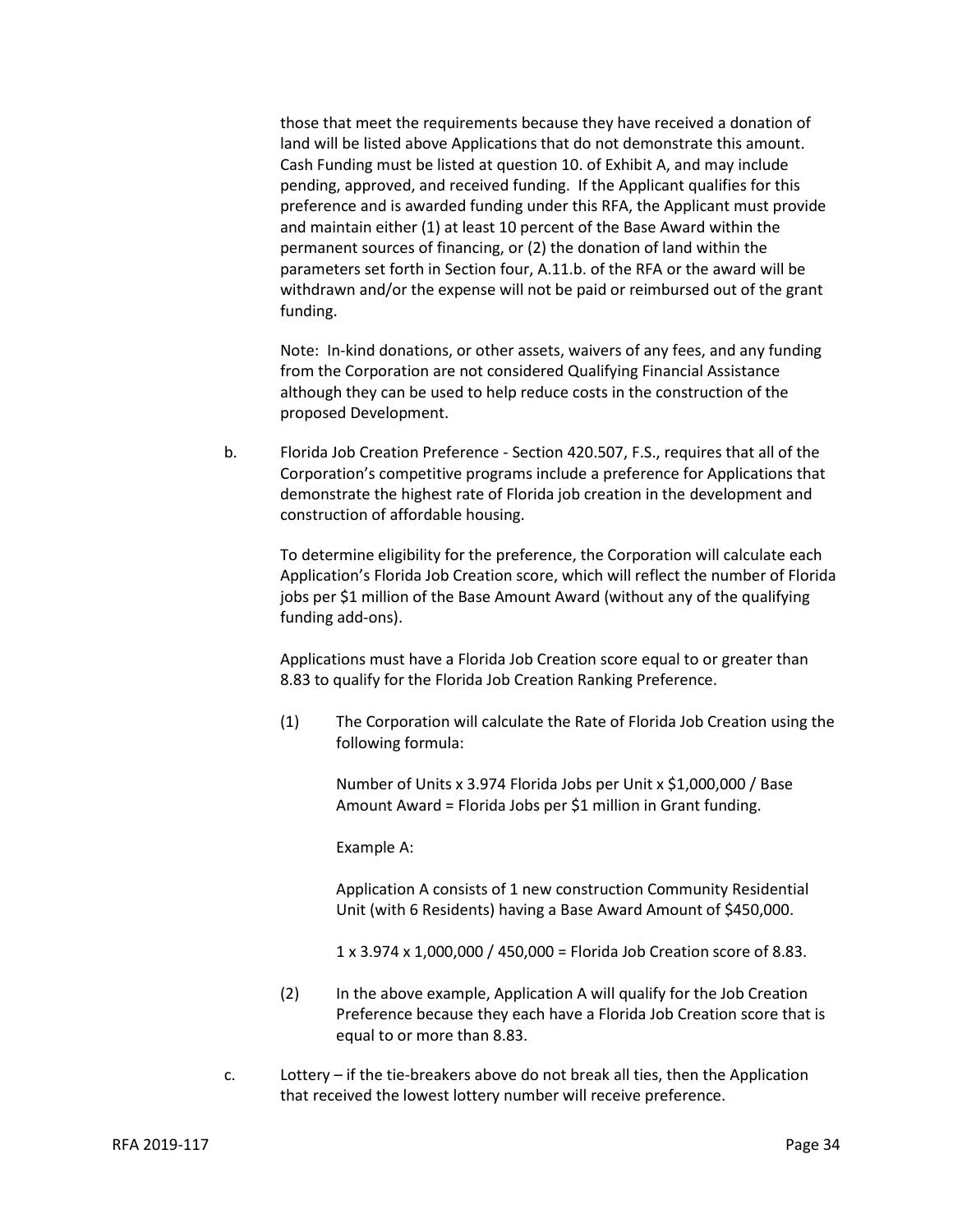- 2. Funding Available: Amounts of Grant Funding available:
	- \$3,000,000 in Grant Funding
- 3. Funding Tests:
	- a. 100% Funding Test The 100% Funding Test means that Applications will be selected for funding only if there is enough funding available to fully fund the Maximum Eligible Funding Award Amount
	- b. 90% Funding Test The 90% Funding Test means that Applications will be selected for funding only if there is enough funding available to fund at least 90% of the Maximum Eligible Funding Award Amount.

Note: If an Application is selected for funding because it meets the 90% Funding Test but could not be fully funded, the Applicant will be required to demonstrate in credit underwriting that it can secure enough sources to pay for all expenses.

4. County Award Tally: All counties will be listed on two separate lists: The Community Residential Home County Award Tally and the Supported Living Unit County Award Tally.

As each Application proposing a Community Residential Home is selected for tentative funding, the county where the proposed Development is located will have one Application credited toward the Community Residential Home County Award Tally, with two exceptions

- The first Community Residential Home Applications selected for funding in Broward County, Miami-Dade County and Palm Beach County will not count towards the County Award Tally. The second Application selected for funding in these counties, as well as all subsequent Applications selected in these counties will be applied towards the County Award Tally; and
- The County Award Tally will not be applied towards the first Intensive Behavior Community Residential Home Applications considered for funding in Lake County, Orange County, Osceola County and Seminole County. The County Award Tally will be applied towards the first non-Intensive Behavior Community Residential Home Application, second Intensive Behavior Community Residential Home Application, as well as all subsequent Applications considered in these counties.

As each Application proposing Supported Living Units is selected for tentative funding, the county where the proposed Development is located will have one Application credited toward the Supported Living Units County Award Tally.

In the funding selection process, all Community Residential Home Applications and Supported Living Unit Applications will be sorted together. Every county will have two different County Award Tallies – one for Community Residential Homes and one for Supported Living Units. The Corporation will prioritize eligible unfunded Applications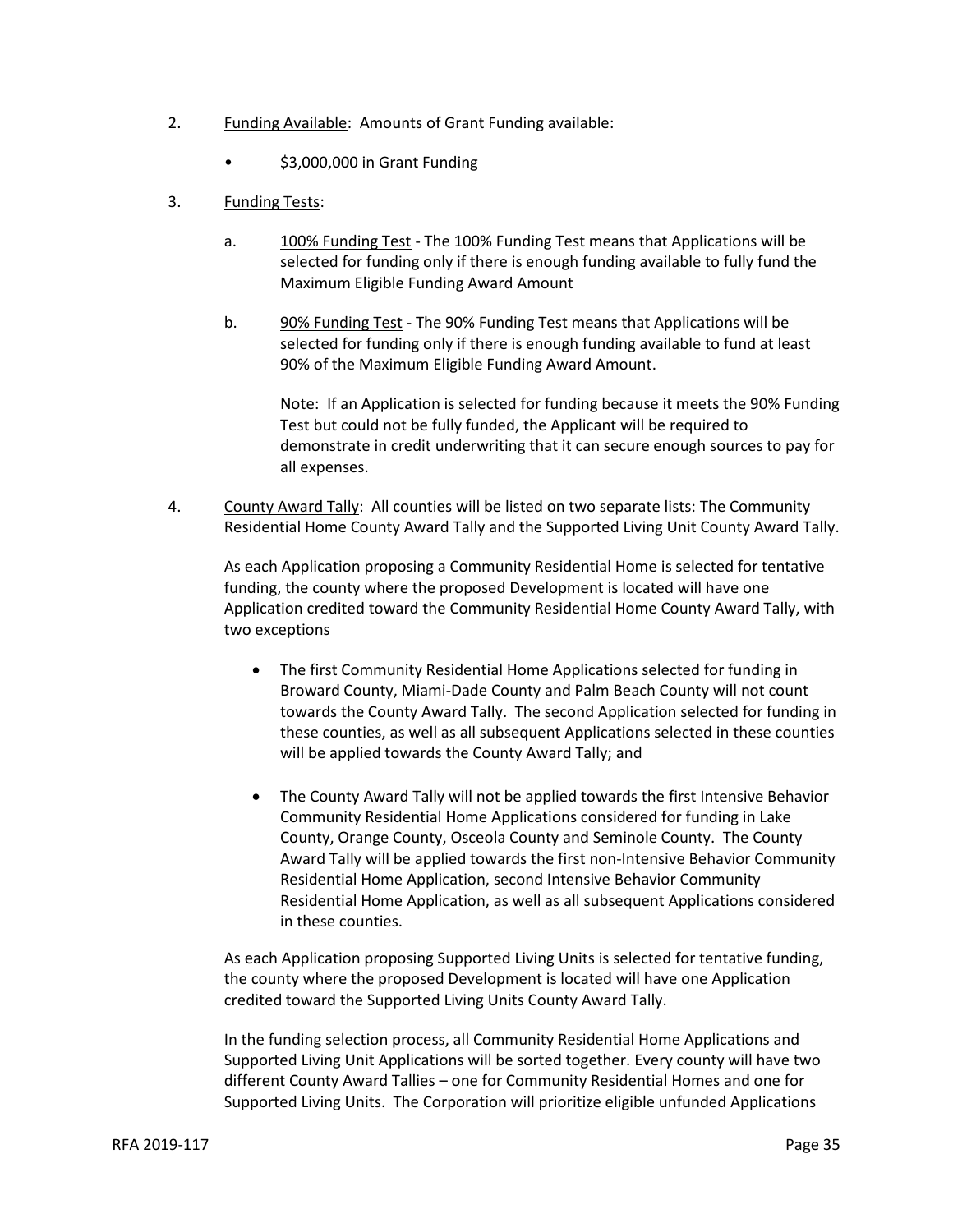that meet the Funding Test and have the lowest applicable County Award Tally above other eligible unfunded Applications with a higher County Award Tally that also meet the applicable Funding Test, even if the Applications with a higher County Award Tally are higher ranked. If there are multiple eligible unfunded Applications that have the lowest County Award Tally, the Corporation will select the highest ranking Application among them for tentative funding.

5. Selection Process: The first Application selected for funding will be the highest scoring eligible Application. After the first Application is selected for funding, the next highest scoring eligible Application(s) will be selected for funding, provided the Application (i) can meet the 100% Funding Test, and (ii) the county has a County Award Tally that is less than or equal to all other eligible unfunded NC and A/R Applications that also meet the 100% Funding Test.

If none of the eligible unfunded Applications meet the 100% Funding Test, then the remaining funding will be awarded to the highest scoring eligible unfunded Applications provided the Application (i) can meet the 90% Funding Test, and (ii) the county has a County Award Tally that is less than or equal to all other eligible unfunded Applications that also meet the 90% Funding Test.

If none of the unfunded eligible Applications meet the 90% Funding Test, any remaining funding will be distributed as approved by the Board.

6. Returned Funding - Any returned funding shall be distributed as approved by the Board.

## **SECTION SIX AWARD PROCESS**

- A. The Corporation's Executive Director will appoint a staff review Committee. Each member of the review Committee will be assigned a certain part or parts of each Application to review and score, consulting with non-committee Corporation staff and legal counsel as necessary and appropriate.
- B. The Committee shall conduct at least one public meeting during which the Committee members may discuss their evaluations, select Applicants to be considered for award, and make any scoring adjustments deemed necessary to best serve the interests of the Corporation's mission. The Committee will list the Applications deemed eligible for funding in order from highest total score to lowest total score, applying the tie-breaker criteria, and then the funding selection criteria outlined in Section Five above, and develop a recommendation or series of recommendations to the Board.
- C. The Board may use the Applications, the Committee's scoring, any other information or recommendation provided by the Committee or staff, and any other information the Board deems relevant in its selection of Applicants to award funding.
- D. After the Board approves preliminary awards, the Corporation shall provide notice of its decision, or intended decision, for this RFA on the Corporation's Website the day of the applicable Board vote. After posting, an unsuccessful Applicant may file a notice of protest and a formal written protest in accordance with Section 120.57(3), Fla. Stat., et. al. Failure to file a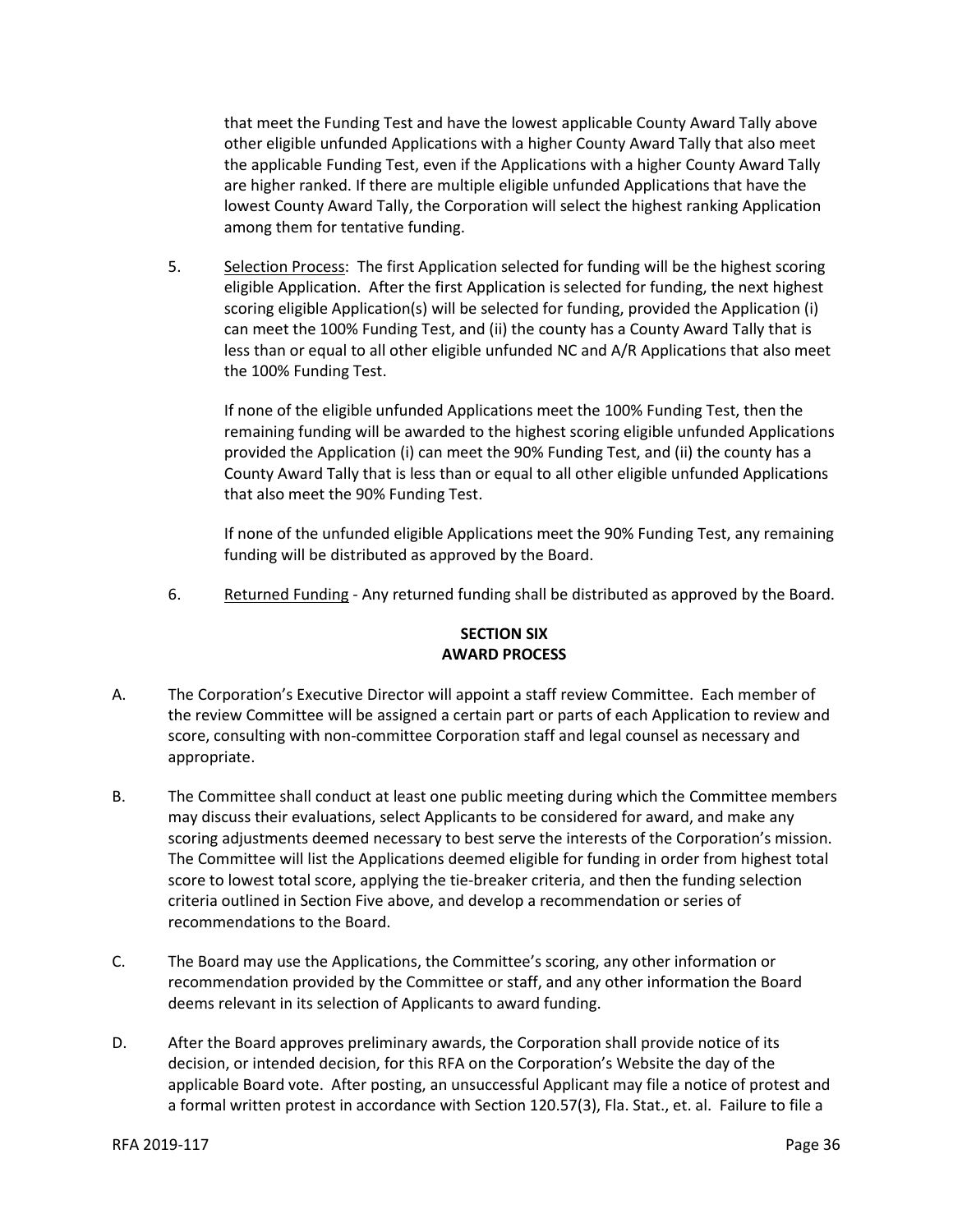protest within the time prescribed in Section 120.57(3), Fla. Stat., et. al., shall constitute a waiver of proceedings under Chapter 120, Fla. Stat.

E. After the Board's decision to select Applicants for funding in this RFA has become final action, each approved Application will be sent a Corporation letter of preliminary award outlining information that will need to be provided by the Applicant and the applicable deadlines as described in Part I, items A. and B. of Exhibit D. Once the Applicants meet those deadlines, they will be invited into credit underwriting. Credit underwriting reports for each preliminary award will be sent to the Board for final consideration. Notwithstanding a preliminary award by the Board pursuant to this RFA, a firm commitment of funding will be subject to a positive recommendation from the Credit Underwriter based on criteria outlined in the credit underwriting provisions in Exhibit D and subsequent approval of the credit underwriting report by the Board.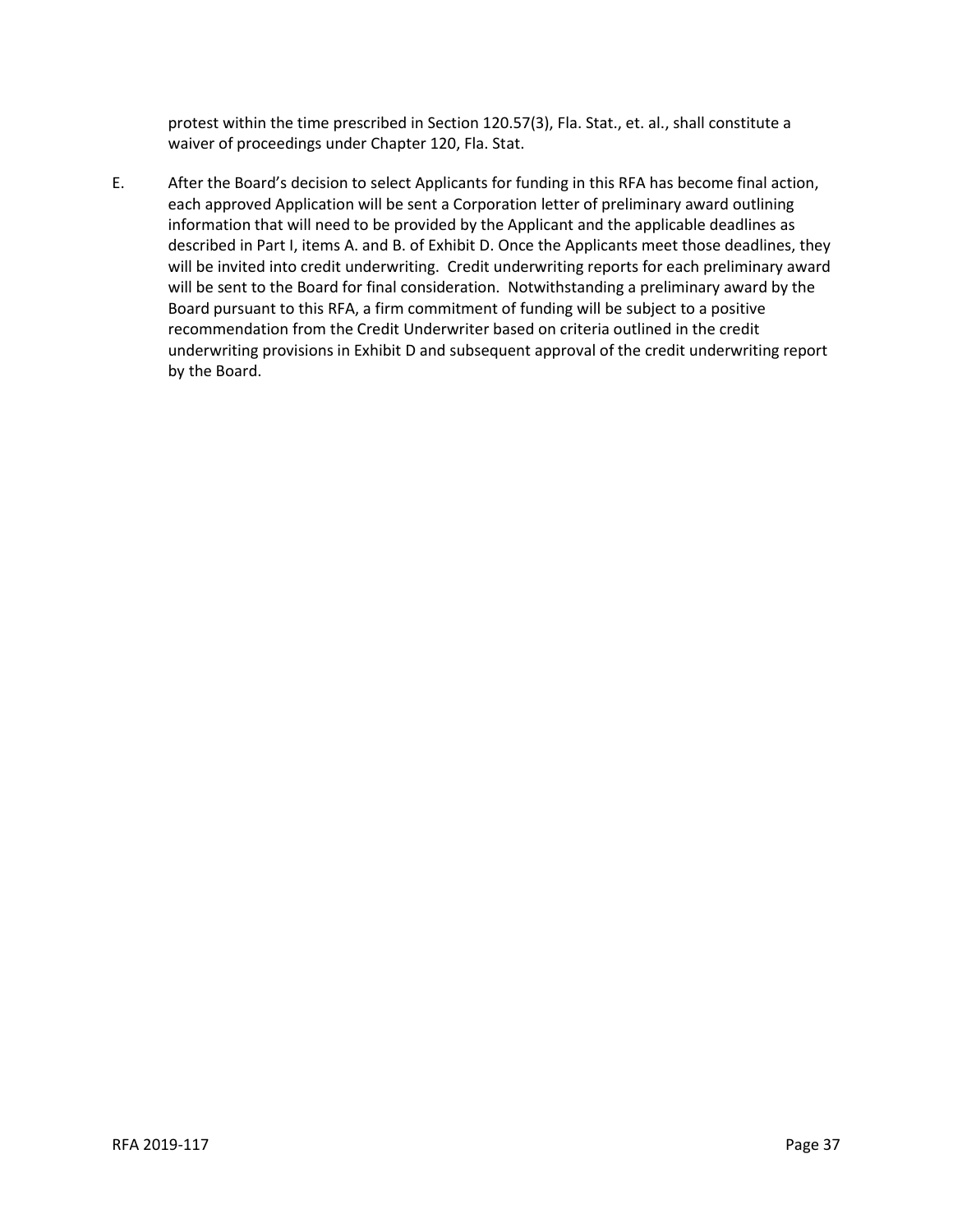#### **Exhibit A to RFA 2019-117 Application**

The Applicant must provide a completed Application along with all applicable attachments thereto, including the Applicant Certification and Acknowledgement. The Applicant Certification and Acknowledgement form must be signed, the correct number of photocopies of the Original Hard Copy and all Attachments must be made and submitted as outlined in Section Three. **The Applicant should read Section Four of this RFA to find additional guidance in answering questions.**

1. Applicant Certification and Acknowledgement

The Applicant must include a signed Applicant Certification and Acknowledgement form as **Attachment 1** to Exhibit A, as outlined in Section Four A.1. of the RFA.

2. Persons with Developmental Disabilities Demographic Commitment

As further explained in Section Four A.2. of the RFA, provide a detailed description of the intended Residents' characteristics, Permanent Supportive Housing needs and preferences. Include a detailed description of how the proposed Development will meet the needs and preferences of the intended Residents. The Applicant's description(s) is limited to no more than two typed pages within the text box below.

Click here to enter text.

- 3. Applicant Information
	- a. Contact Person
		- (1) Authorized Principal Representative contact information (required)

Name: Click here to enter text. Organization: Click here to enter text. Street Address: Click here to enter text. City: Click here to enter text. State: Click here to enter text. Zip: Click here to enter text. Telephone: Click here to enter text. E-Mail Address: Click here to enter text.

(2) Operational Contact Person information (optional)

Name: Click here to enter text. Organization: Click here to enter text. Street Address: Click here to enter text. City: Click here to enter text. State: Click here to enter text. Zip: Click here to enter text. Telephone: Click here to enter text. E-Mail Address: Click here to enter text.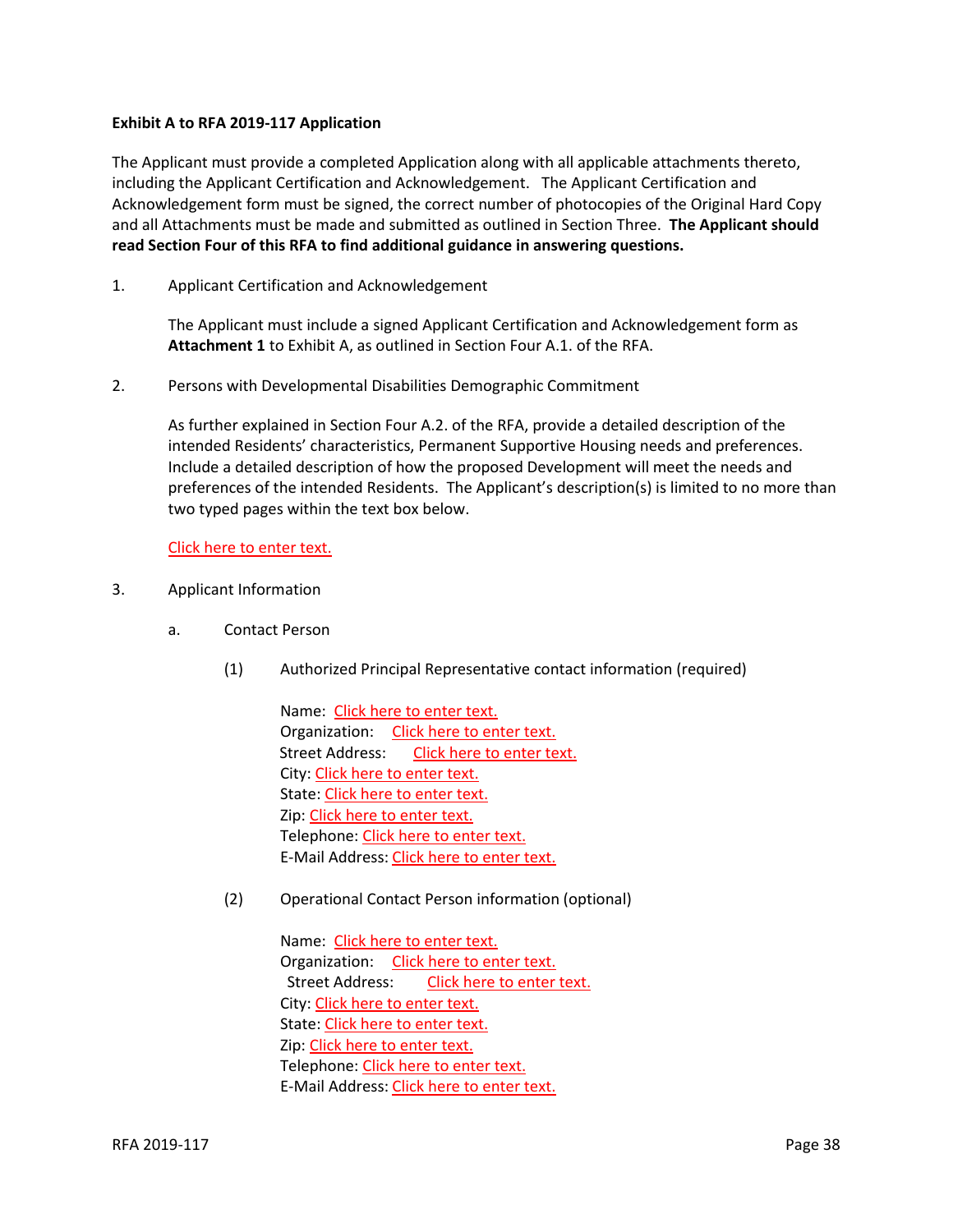- b. Applicant
	- (1) Name of Applicant

Click here to enter text.

(Notes: The site control documents, when submitted, must reflect this name. No more than two Applications may be submitted by the same Applicant entity.)

- (2) Provide the required documentation to demonstrate that the Applicant is a legally formed entity qualified to do business in the state of Florida as of the Application Deadline as **Attachment 2**.
- (3) Provide the IRS determination letter demonstrating that the Applicant entity has been a private Non-Profit organization under 501(c)(3) or 501(c)(4) of the IRC since August 1, 2018, or earlier as **Attachment 3**.
- (4) Provide the documentation demonstrating the Applicant entity's primary mission meets the requirements outlined in Section Four, A.3.b. as **Attachment 4**.
- c. Does the Applicant entity consist of both Non-Profit and for profit entities?

#### Choose an item.

If Yes, answer questions (1) and (2) below.

(1) Does the Non-Profit Applicant entity own at least 51 percent of the ownership interest in the Development?

## Choose an item.

(2) Will the Non-Profit Applicant entity receive at least 50 percent of the Developer overhead?

Choose an item.

4. Operating/Managing Permanent Supportive Housing Experience (Up to 40 Points)

As further explained in Section Four, A.4. of the RFA, describe the Applicant's or management company's experience in operating and managing Permanent Supportive Housing, including performing operations and management functions specific to the needs of the intended Residents described in question 2. above. Providing only a list of Permanent Supportive Housing Developments and/or Units will not be a sufficient description of experience for any Applicant or the management company. The Applicant's description(s) is limited to no more than two typed pages within the text box below.

Click here to enter text.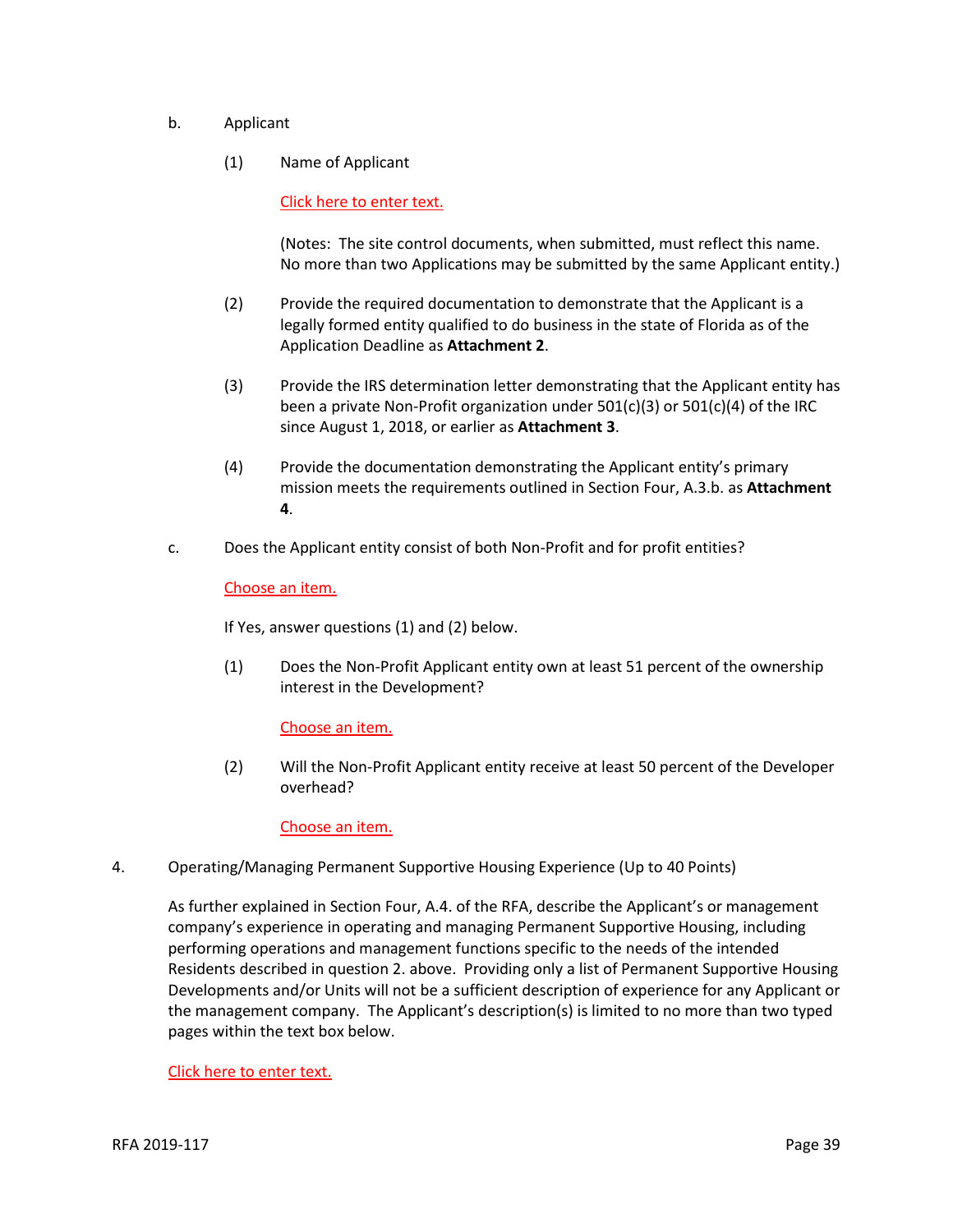- 5. General Development Information
	- a. State the name of the proposed Development:

Click here to enter text.

b. Indicate the county where the proposed Development is or will be located:

Choose a county.

c. All Applicants must commit to New Construction.

Does the proposed Development involve demolition?

#### Choose an item.

- (1) If "Yes", the Maximum Eligible Funding Award Amount will be increased by \$10,000 and the Applicant must choose one of the following.
	- ☐ (a) The existing structure is not an occupied, existing Community Residential Home or Supported Living Unit.
	- $\Box$
- (b) The existing structure is an occupied, existing Community Residential Home or Supported Living Unit that will be demolished in order to build a new Community Residential Home or Supported Living Units so that they are better able to serve the needs of existing Residents. This will require a Tenant Relocation Plan, which has been described at (2) below.
- (2) Tenant Relocation Plan

As further explained in Section Four, A.5.c. of the RFA, if the Applicant states at question 5.c. above that the proposed Development involves demolition of an occupied, existing Community Residential Home or Supported Living Unit, the Applicant must detail how the temporary and permanent relocation will be handled. The Applicant's description(s) is limited to no more than two typed pages within the text box below.

## Click here to enter text.

d. Development Location:

The Applicant should state (i) the address number, street name, and name of city and/or (ii) the street name, closest designated intersection, and either name of city or unincorporated area of county for the proposed Development in the space provided, if known.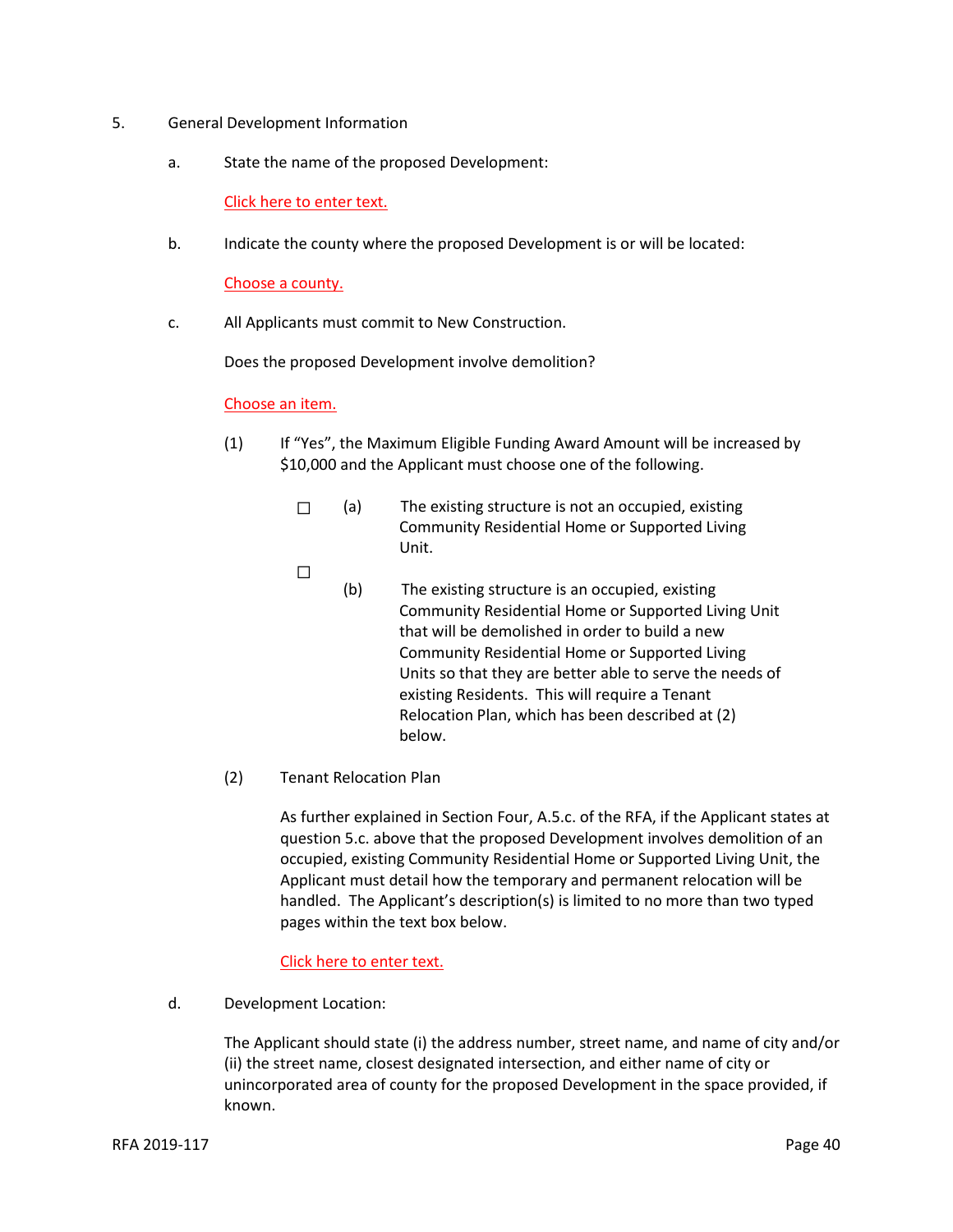#### Click here to enter text.

e. Indicate whether the proposed Development is a Community Residential Home or whether it consists of Supported Living Units.

#### Choose an item.

If proposing a Community Residential Home, will the Community Residential Home qualify as an Intensive Behavior Community Residential Home as described in Section Four, A.5.e. of the RFA?

#### Choose an item.

If "Yes", provide, as **Attachment 5**, the Provider Status for Behavior Focus and Intensive Behavior Residential Habilitation document signed by the Agency for Persons with Disabilities.

- f. If Supported Living Units, select the Development Type(s) of the proposed Development.
	- ☐ Single Family
	- ☐ Duplex
	- ☐ Triplex
	- $\Box$  Other small complex of up to six units
- g. If Supported Living Units, is the Applicant proposing to develop Shared Housing, as defined in Exhibit C?

#### Choose an item.

- h. If the Applicant is proposing a Community Residential Home or if the Applicant is proposing a Supported Living Unit(s) that is Shared Housing, how many total Residents, as defined in Exhibit C, will be living in the proposed Development? Click here to enter text.
- i. If Supported Living Units, how many total Units are in the proposed Development? Click here to enter text.
- 6. Set-Aside Commitments requirements are stated in Section Four, A.6. of the RFA.
- 7. Required Design and Construction Features requirements are stated in Section Four, A.7. of the RFA.
- 8. Resident Community-Based Services Coordination requirements are stated in Section Four, A.8. of the RFA.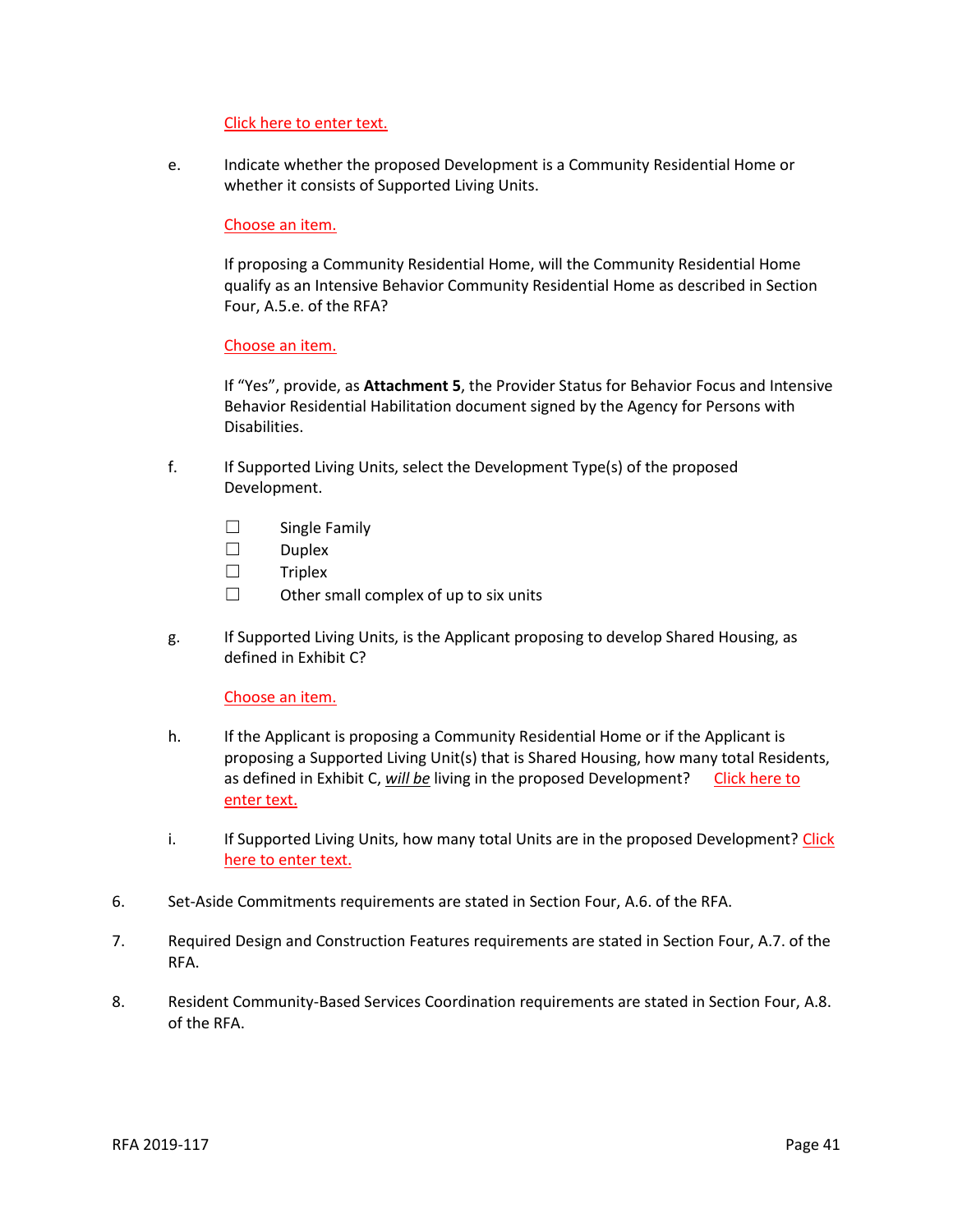9. Access to Community-Based Services and Resources (Maximum 60 Points):

As specified in each section below, provide a description of the Applicant's plan to provide access to general community services including retail stores, recreation venues, and educational opportunities, as well as specific supportive services and resources that address the needs of the intended Residents, including healthcare centers and job-skills programs.

All Applicants proposing Community Residential Homes may be awarded points for providing information regarding access to community-based services and resources outlined in a. below.

All Applicants proposing Supported Living Units may be awarded points for providing information regarding access to community-based services and resources outlined in b. below.

- a. Applicants proposing Community Residential Homes:
	- (1) Private Transportation for Residents of Community Residential Homes (Up to 24 points)

As further explained in Section Four, A.9.a.(1) of the RFA, Applicants proposing Community Residential Homes may be awarded up to 24 points by providing a description of the private transportation services that are offered.

The Applicant's description(s) is limited to no more than two typed pages within the text box below.

Click here to enter text.

(2) Access to Groceries, Education, Household Shopping, and Employment for Residents in Community Residential Homes (Up to 12 Points)

As further explained in Section Four, A.9.a.(2) of the RFA, describe the general community-based services and resources that will be accessible to Residents, such as shopping for groceries, medicine, clothing, and other household and personal items.

The Applicant's description(s) is limited to no more than two typed pages within the text box below.

## Click here to enter text.

(3) Access to Specific Healthcare and/or Supportive Services Needs of Intended Resident in Community Residential Homes (Up to 24 Points)

As further explained in Section Four, A.9.a.(3) of the RFA, describe access to community-based resources and services to address the specific healthcare and/or supportive services needs of each intended Resident described in question 2. of Exhibit A, including, but not limited to, health and dental care, wellness programs, supported living coaching, counseling, and education or training.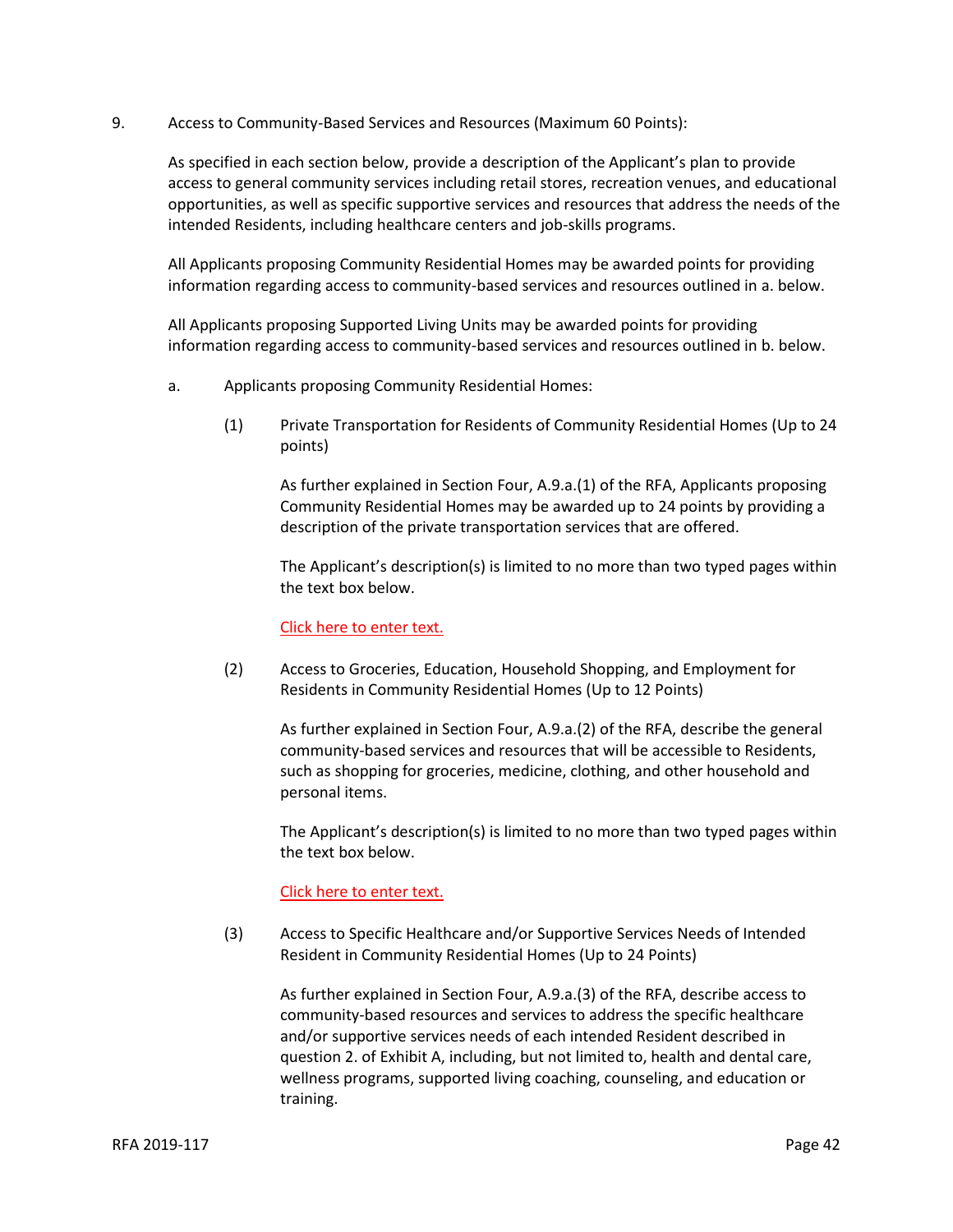The Applicant's description(s) is limited to no more than two typed pages within the text box below.

## Click here to enter text.

- b. Applicants proposing Supported Living Units
	- (1) Access to Groceries, Education, Household Shopping, and Employment for Residents in Supported Living Units (Up to 24 Points)

As further explained in Section Four, A.9.b.(1) of the RFA, describe the general community-based services and resources that will be accessible to Residents, such as shopping for groceries, medicine, clothing, and other household and personal items.

The Applicant's description(s) is limited to no more than two typed pages within the text box below.

#### Click here to enter text.

(2) Access to Specific Healthcare and/or Supportive Services Needs of Intended Resident in Supported Living Units (Up to 24 Points)

As further explained in Section Four, A.9.b.(2) of the RFA, describe access to community-based resources and services to address the specific healthcare and/or supportive services needs of each intended Resident described in question 2. of Exhibit A, including, but not limited to, health and dental care, wellness programs, supported living coaching, counseling, and education or training.

The Applicant's description(s) is limited to no more than two typed pages within the text box below.

#### Click here to enter text.

(3) Other Best Practices that will be implemented in Supported Living Units (Up to 12 Points)

As further explained in Section Four, A.9.b.(3) of the RFA, list and describe Best Practices not described above that will be implemented by the Applicant and have been found to promote and facilitate Residents' full inclusion in their community.

The Applicant's description(s) is limited to no more than two typed pages within the text box below.

## Click here to enter text.

10. Calculating the Maximum Eligible Funding Award Amount

## RFA 2019-117 Page 43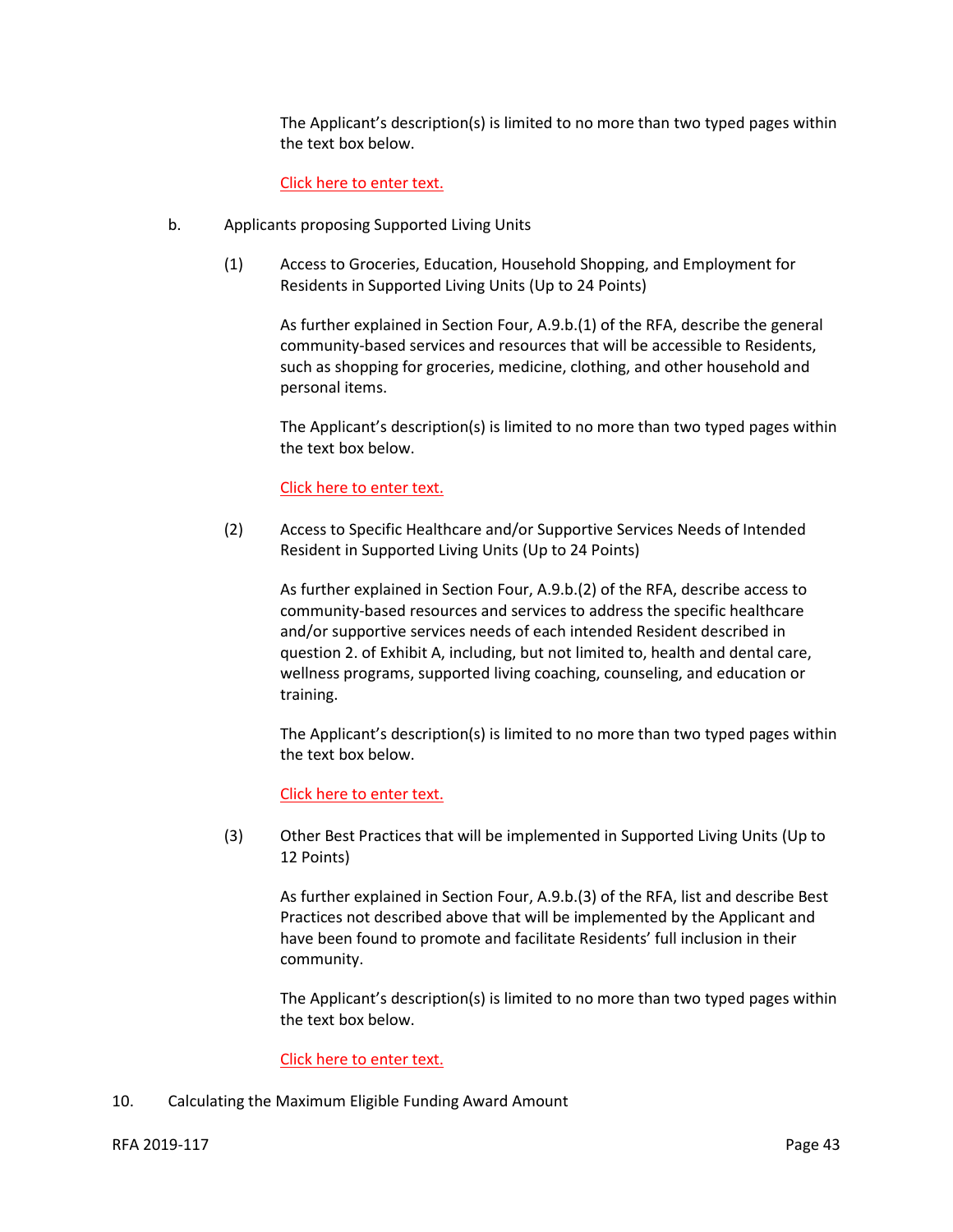The Maximum Eligible Funding Award Amount will be determined by the Corporation as described in Section Four, A.10. of the RFA.

- 11. Qualifying Financing Assistance Preference
	- a. Qualifying through Cash Funding

To qualify for the Qualifying Financing Assistance Preference, the Applicant must state the amount of cash loans, cash grants and/or cash on hand ("Cash Funding") from local or other non-Corporation sources (e.g., "Qualifying Financial Assistance"):

- (1) The Applicant has received\* the following amount to be used as a source of funding for the proposed Development \$Click here to enter text.
- (2) The following amount is an approved\* source to be used as a source of funding for the proposed Development  $\begin{aligned} \text{SClick here to enter text.} \end{aligned}$
- (3) The following amount is a pending\* source to be used as a source of funding for the proposed Development  $\mathsf{SClick}$  here to enter text.
- (4) The total amount of Cash Funding is  $\mathsf{SClick}$  here to enter text.  $(1)+(2)+(3)$

If the amount in (4) is equal to at least 10 percent of the Applicants' Base Award Amount, the Applicant will receive preference in the funding selection process. If the Applicant qualifies for this preference and is awarded funding under this RFA, the Applicant must provide and maintain at least 10 percent of the Base Award within the permanent sources of financing or the award will be withdrawn.

\*Received Cash Funding represents funding that the Applicant has collected and either deposited or used to pay for acquisition pursuant to Section Four, A.5.c. of the RFA. Approved Cash Funding represents funding that the provider of the funds has committed or agreed to provide, but the Applicant has not yet received. Pending Cash Funding represents all sources of funding the Applicant believes will be obtained, but which have not yet been committed to the Applicant. If the Applicant qualifies for this preference and is awarded funding under this RFA, the Applicant must provide and maintain at least 10 percent of the Base Award within the permanent sources of financing or the award will be withdrawn.

b. Qualifying though Donation of Land

Does the Application qualify for the Qualifying Financial Assistance Preference by meeting the requirements stated in Section Four for Donation of Land by a Local Government?

## Choose an item.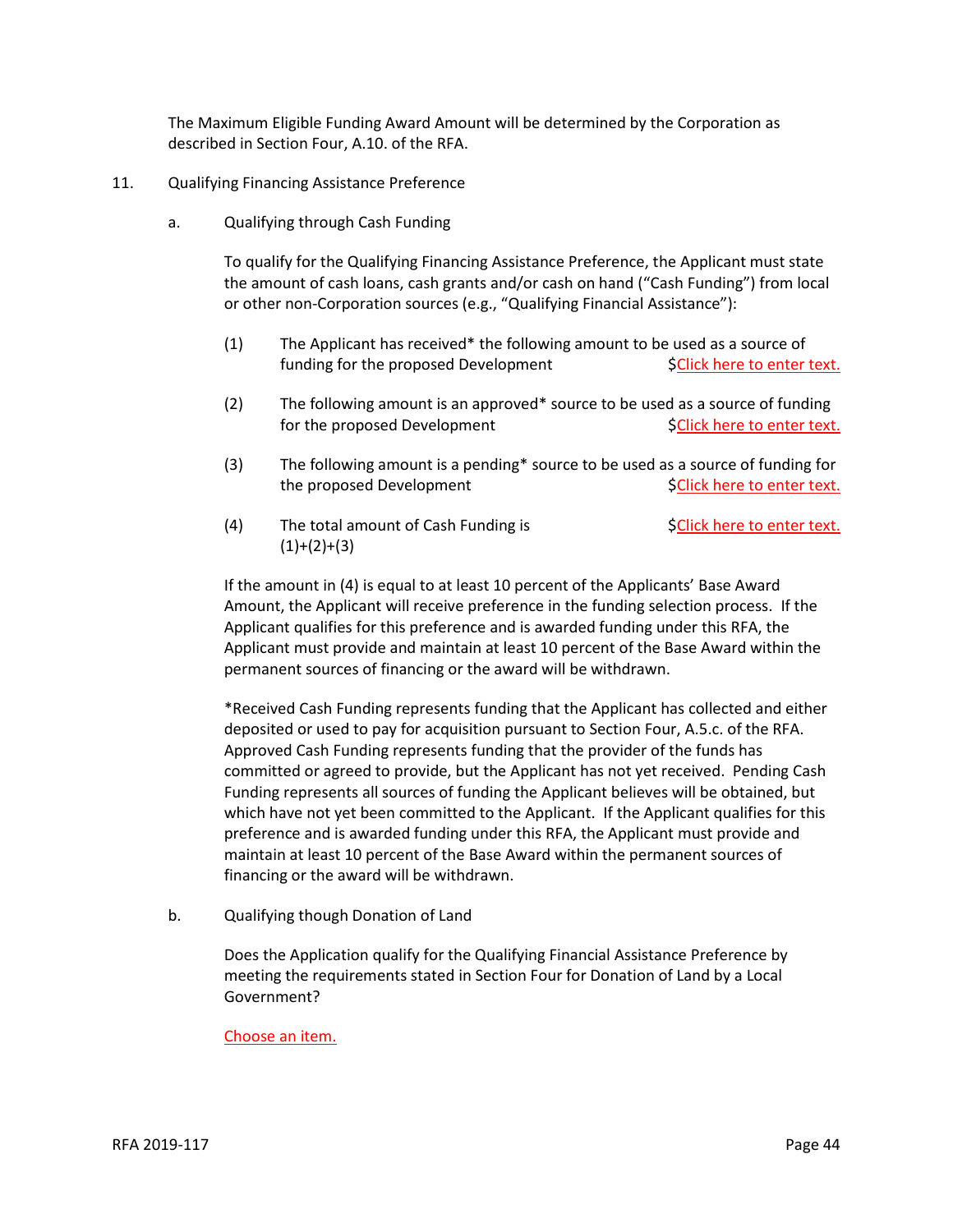## **Addenda**

The Applicant may use the space below to provide any additional information or explanatory addendum for items in the Application, except for questions 2, 4, 5.c.(2), 9.a.(1), 9.a.(2), 9.a.(3), 9.b.(1), 9.b.(2), or 9.b.(3), of the RFA. Please specify the particular item to which the additional information or explanatory addendum applies.

Click here to enter text.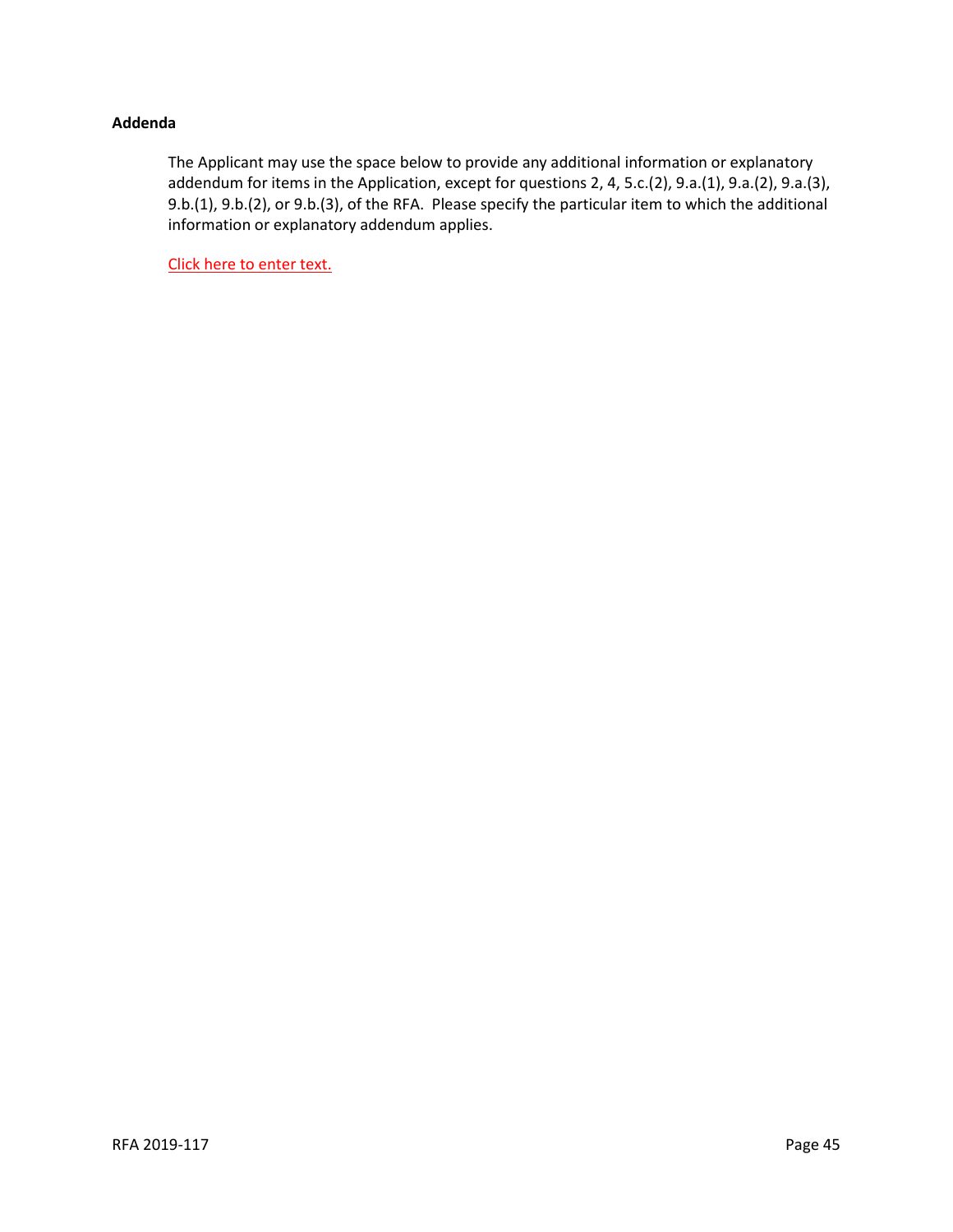## **Exhibit B to RFA 2019-117 - Applicant Certification and Acknowledgement**

1. The Applicant acknowledges and certifies that the following information will be provided by the due date outlined below, or as otherwise outlined in the Corporation letter of preliminary award. An invitation to credit underwriting will not be issued until these requirements are met.

Within 90 Calendar Days of the date of the Corporation letter of preliminary award, the Applicant must submit:

- a. All site control documentation as stated in Part I. Item A of Exhibit D\*; and
- b. All Ability to Proceed documentation as stated in Part I. Item B of Exhibit D\*\*. THIS PROCESS OFTEN TAKES LONGER THAN ANTICIPATED. APPLICANTS ARE STRONGLY ADVISED TO BEGIN THIS PROCESS AS EARLY AS POSSIBLE.

\*As stated in Part I. Item A of Exhibit D, failure to demonstrate site control by the stated deadline shall result in the withdrawal of the Corporation letter of preliminary award.

\*\* As stated in Part I. Item B of Exhibit D, failure to demonstrate Ability to Proceed by the stated deadline shall result in the withdrawal of the Corporation letter of preliminary award, unless an extension has been approved by the Corporation.

- 2. The Applicant acknowledges and certifies that the following information will be provided by the due date outlined below, or as otherwise outlined in the invitation to enter credit underwriting. Failure to provide the required information by the stated deadline may result in the withdrawal of the invitation to enter credit underwriting, unless an extension is approved by the Corporation.
	- a. Within seven Calendar Days of the date of the invitation to enter credit underwriting, the Applicant must respond to the invitation. The Corporation will then submit the credit underwriting fee and deduct the expense from the Maximum Eligible Funding Award Amount as outlined in Section Four, A.10. of the RFA.
	- b. Within 14 Calendar Days of the date of the invitation to enter credit underwriting, if requested by the Corporation, Applicants shall submit IRS Tax Information Authorization Form 8821 for all Financial Beneficiaries to the Corporation.
	- c. Within two months of the date of the invitation to enter credit underwriting, the Applicant must either provide a Transaction Screen Process (TSP) report in accordance with ASTM Practice E 1528 standards or Phase I Environmental Site Assessment for the entire Development site as further explained in Part I, Item C.3 of Exhibit D.
	- d. Within nine months of the date of the invitation to enter credit underwriting, the credit underwriting report must be approved by the Board, unless a written extension of time has been approved by the Corporation as explained in Part I. Item C.4. of Exhibit D. In the event that the extension is granted, extension fees will be assessed as outlined in the fee section of Section Four, A.10.b.(4) of the RFA.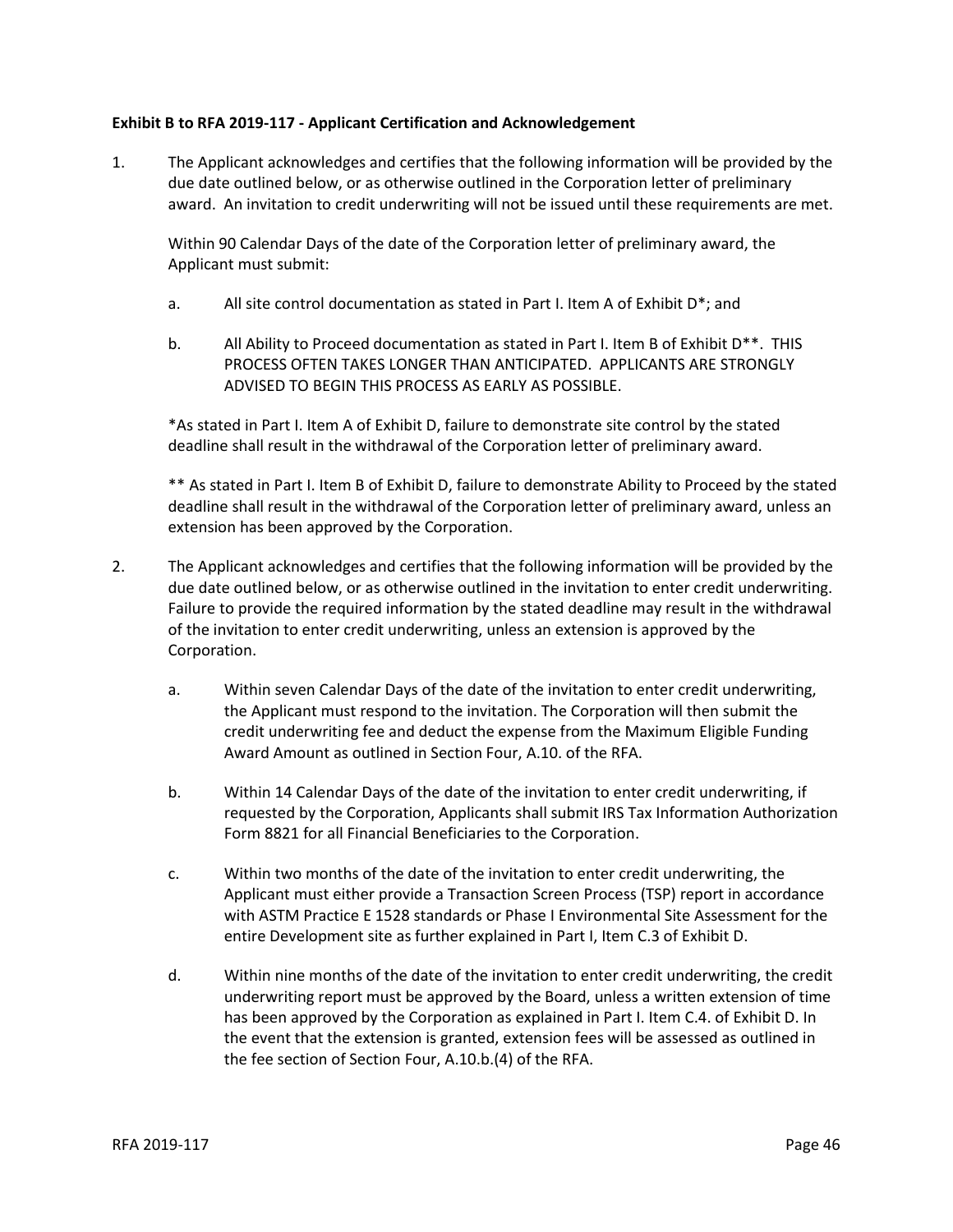- e. The grant funding must close within 12 months of the date of the invitation to enter credit underwriting. Applicants may request to extend the deadline up to 12 months as explained in Part I. Item C.5. of Exhibit D. In the event that the extension is granted, extension fees will be assessed as outlined in the fee section of Section Four, A.10.b.(5) of the RFA.
- 3. By submitting this RFA, the Applicant acknowledges and certifies that all requirements of the RFA and commitments made by the Applicant will be provided for the proposed Development and its Residents. Failure to do so shall result in the withdrawal of the invitation to enter credit underwriting:
	- a. All requirements set forth in the RFA and all commitments made by the Applicant will be met;
	- b. The proposed Development will meet all state building codes, including the Florida Accessibility Code for Building Construction; adopted pursuant to Section 553.503, F.S.; the Fair Housing Act as implemented by 24 CFR Part 100, including the Affirmative Fair Housing Marketing Plan; Violence Against Women Act Reauthorization Act of 2013; Section 504 of the Rehabilitation Act of 1973; and the Americans with Disabilities Act of 1990 as implemented by 28 CFR Part 35; incorporating the most recent amendments, regulations and rules
	- c. The information set forth in Exhibit D will be provided within the timeframes prescribed by the Corporation and/or the Credit Underwriter;
	- d. The Applicant acknowledges that any funding preliminarily secured by the Applicant is conditioned upon any independent review, analysis, and verification that may be conducted by the Corporation of all information contained in the Application and/or subsequently provided, the successful completion of credit underwriting, and all necessary approvals by the Board of Directors, Corporation or other legal counsel, the Credit Underwriter, and Corporation Staff;
	- e. If preliminary funding is approved, the Applicant will promptly furnish such other supporting information, documents, and fees requested or required by the Corporation or Credit Underwriter;
	- f. All awardees must provide a properly completed and executed Accessibility form at the end of construction certifying that the completed Development includes the applicable accessibility, adaptability, Visitability and universal design features required by the Corporation and proposed by the Applicant;
	- g. As a condition of the acceptance of funding, all awardees will be required to cooperate with the Corporation or any contractors affiliated with the Corporation in the evaluation of the effectiveness of Permanent Supportive Housing provided through this RFA. The Corporation is interested in collecting evidence to demonstrate the extent to which these Developments meet expected outcomes;
	- h. All awardees may be subject to compliance monitoring visits during the affordability period;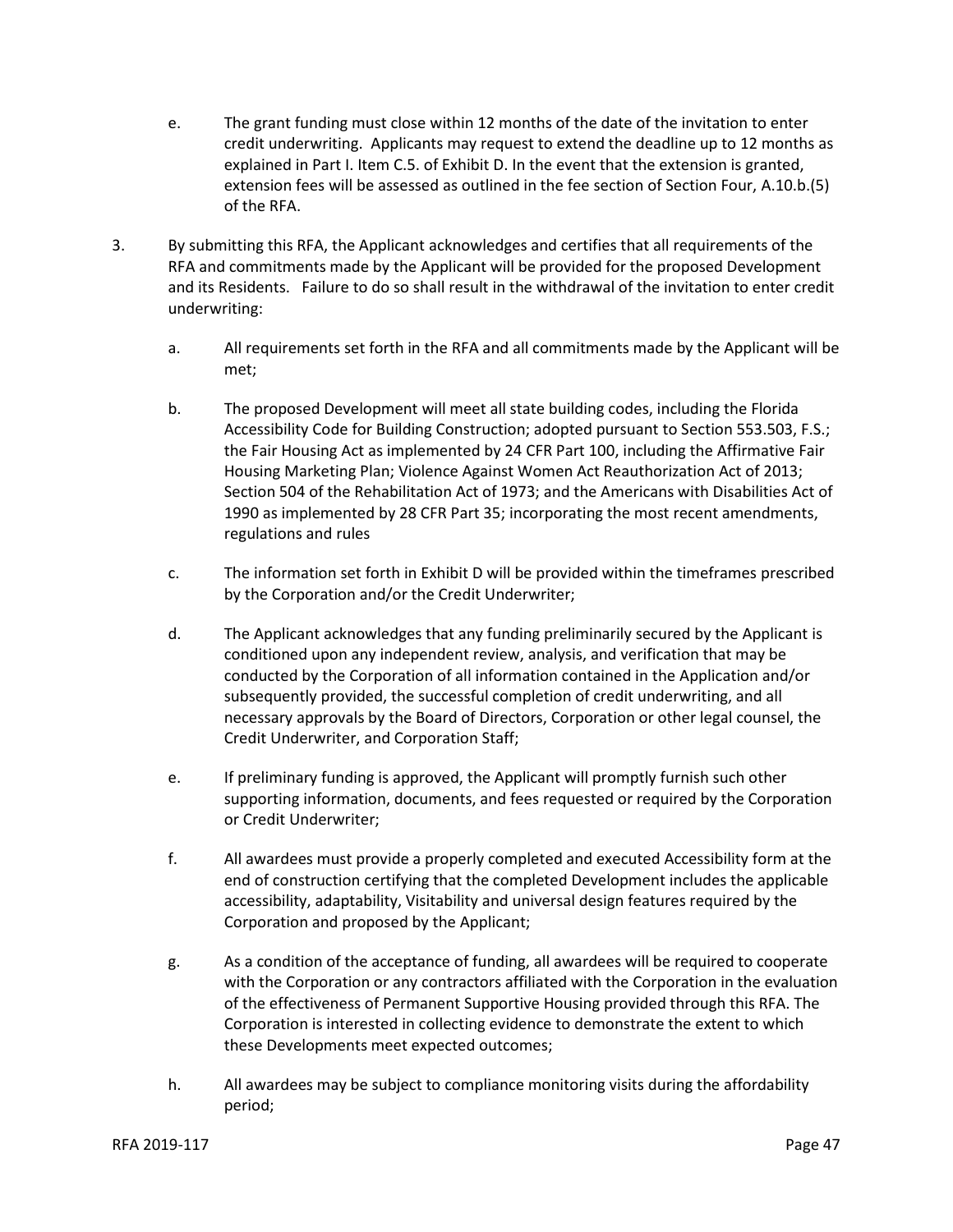- i. The Applicant developing Community Residential Homes shall commit to license the Community Residential Home for six or fewer Residents for the entire affordability period. The Applicant shall submit a hard copy of the facility's license to the Corporation within 30 Calendar Days from the date the license is issued by the licensing agency. The Applicant shall also submit all subsequent renewal Community Residential Homes facility licenses to the Corporation with each annual Continuing Program Compliance self-certification submitted. A current license shall be available on-site for compliance monitoring visits during the affordability period;
- j. The Applicant has read all applicable Corporation rules and provisions governing this RFA and has read the instructions for completing this RFA and will abide by the applicable Florida Statutes and the credit underwriting and program provisions outlined in the RFA;
- k. When eliciting information from third parties required by this RFA and/or included in this Application, the Applicant has provided such parties' information that accurately describes the Development. The Applicant has reviewed the third party information included in this Application and, to the best of the Applicant's knowledge, the information provided by any such party is based upon, and is accurate with respect to, the Development as proposed in this Application;
- l. The Applicant's commitments will be included in the Restrictive Covenant and Grant Agreement and must be maintained in order for the Development to remain in compliance, unless the Board approves a change;
- m. No more than two Applications can be submitted from the same Applicant entity. The Applicant understands that if more than two Applications are submitted from the same Applicant entity, all Applications submitted from that Applicant entity will be considered withdrawn, even if the Application(s) has been selected for funding and has entered into credit underwriting;
- n. The Applicant understands and agrees to cooperate with any audits conducted in accordance with the provisions set forth in Section 20.055(5), Fla. Stat.; and
- o. The undersigned is authorized to bind all Financial Beneficiaries to this certification and warranty of truthfulness and completeness of the Application.

Under the penalties of perjury, I declare and certify that I have read the foregoing and that the information is true, correct and complete.

\_\_\_\_\_\_\_\_\_\_\_\_\_\_\_\_\_\_\_\_\_\_\_\_\_\_\_\_\_\_\_\_\_\_\_\_\_\_ \_\_\_\_\_\_\_\_\_\_\_\_\_\_\_\_\_\_\_\_\_\_\_\_\_\_\_\_\_\_\_\_\_\_\_\_

Signature of Authorized Principal Representative Mame (typed or printed)

\_\_\_\_\_\_\_\_\_\_\_\_\_\_\_\_\_\_\_\_\_\_\_\_\_\_\_\_\_\_\_\_\_\_\_\_\_\_\_\_\_

Title (typed or printed)

NOTE: The Applicant must provide this form as Attachment 1 to the RFA. This form must be signed by the Authorized Principal Representative stated in Exhibit A.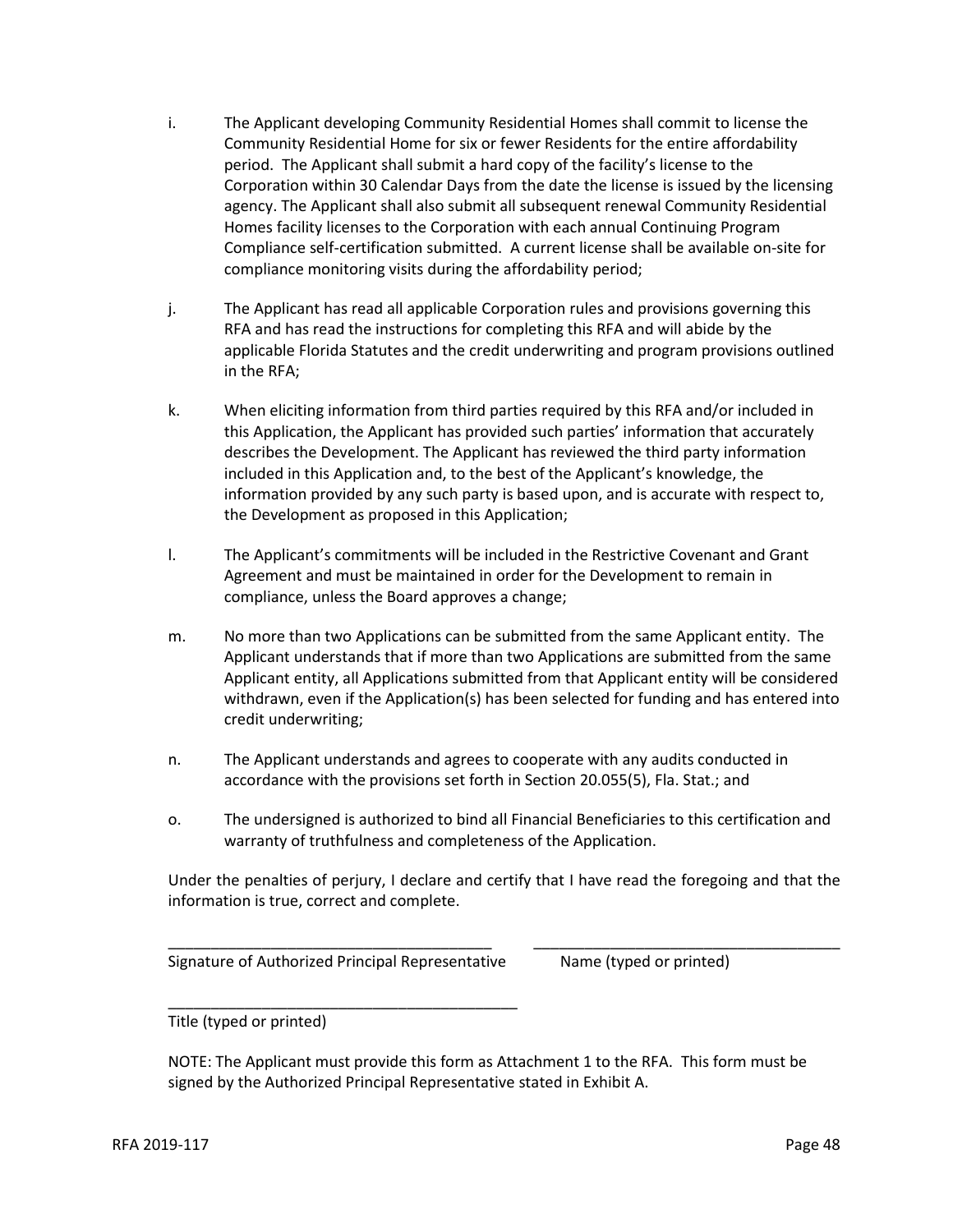## **Exhibit C to RFA 2019-117 - Definitions**

## **DEFINITIONS**

| "Address"                              | The address number, street name and city or, at a minimum, the street<br>name, closest designated intersection, and whether or not the Development<br>is located within a city or in the unincorporated area of the county. If located<br>within a city, include the name of the city.                                                                                                                                                                                                                                                                                                                                                                                                                                                                                                                        |
|----------------------------------------|---------------------------------------------------------------------------------------------------------------------------------------------------------------------------------------------------------------------------------------------------------------------------------------------------------------------------------------------------------------------------------------------------------------------------------------------------------------------------------------------------------------------------------------------------------------------------------------------------------------------------------------------------------------------------------------------------------------------------------------------------------------------------------------------------------------|
| "Affiliate"                            | Any person that, (i) directly or indirectly, through one or more<br>intermediaries, controls, is controlled by, or is under common control with<br>the Applicant or Developer, (ii) serves as an officer or director of the<br>Applicant or Developer or of any Affiliate of the Applicant or Developer, (iii)<br>directly or indirectly receives or will receive a financial benefit from a<br>Development, excluding third party lenders, third party management agents<br>or companies, third party service providers, credit enhancers regulated by a<br>state or federal agency, or contractors whose total fees are within the limit<br>described in Exhibit D of the RFA, or (iv) is the spouse, parent, child, sibling,<br>or relative by marriage of a person described in (i), (ii) or (iii) above. |
| "Bedroom"                              | A sleeping area of a Unit for one or two Residents with usable floor space<br>that is under a ceiling which is not less than 7 feet, 6 inches in height. When<br>determining usable floor space, an alcove or any other part of the room that<br>does not have at least a 7-foot horizontal dimension shall be excluded.<br>Bedrooms designated for two Residents shall have no less than 65 square<br>feet of usable floor space per Resident, including closets.                                                                                                                                                                                                                                                                                                                                            |
| "Best Practice"                        | A program, activity or strategy that has been field tested and has been<br>shown to work effectively and produce successful outcomes and is<br>supported by subjective and objective evaluation and research.                                                                                                                                                                                                                                                                                                                                                                                                                                                                                                                                                                                                 |
| "Calendar Days"                        | The seven days of the week. For computing any period of time allowed by<br>this RFA, the day of the event from which the designated period of time<br>begins to run shall not be included. The last day of the period so computed<br>shall be included unless it is a Saturday, Sunday or legal holiday, in which<br>event the period shall run until the end of the next day which is neither a<br>Saturday, Sunday or legal holiday.                                                                                                                                                                                                                                                                                                                                                                        |
| "Committee"                            | The review committee composed only of employees of the Corporation.                                                                                                                                                                                                                                                                                                                                                                                                                                                                                                                                                                                                                                                                                                                                           |
| "Compliance Period"                    | A period of time that the Development shall conform to all set-aside<br>requirements as described further in this RFA and agreed to by the Applicant<br>in the Application.                                                                                                                                                                                                                                                                                                                                                                                                                                                                                                                                                                                                                                   |
| "Community<br><b>Residential Home"</b> | Per section 419.001, F.S., means a dwelling Unit licensed to serve Residents<br>who are clients of the Agency for Persons with Disabilities, which provides a<br>living environment for unrelated Residents who operate as the functional<br>equivalent of a family, including such supervision and care by supportive<br>staff as may be necessary to meet the physical, emotional, and social needs<br>of the Residents. For the purpose of this RFA, Community Residential<br>Homes shall be limited to homes serving no more than six Residents and                                                                                                                                                                                                                                                       |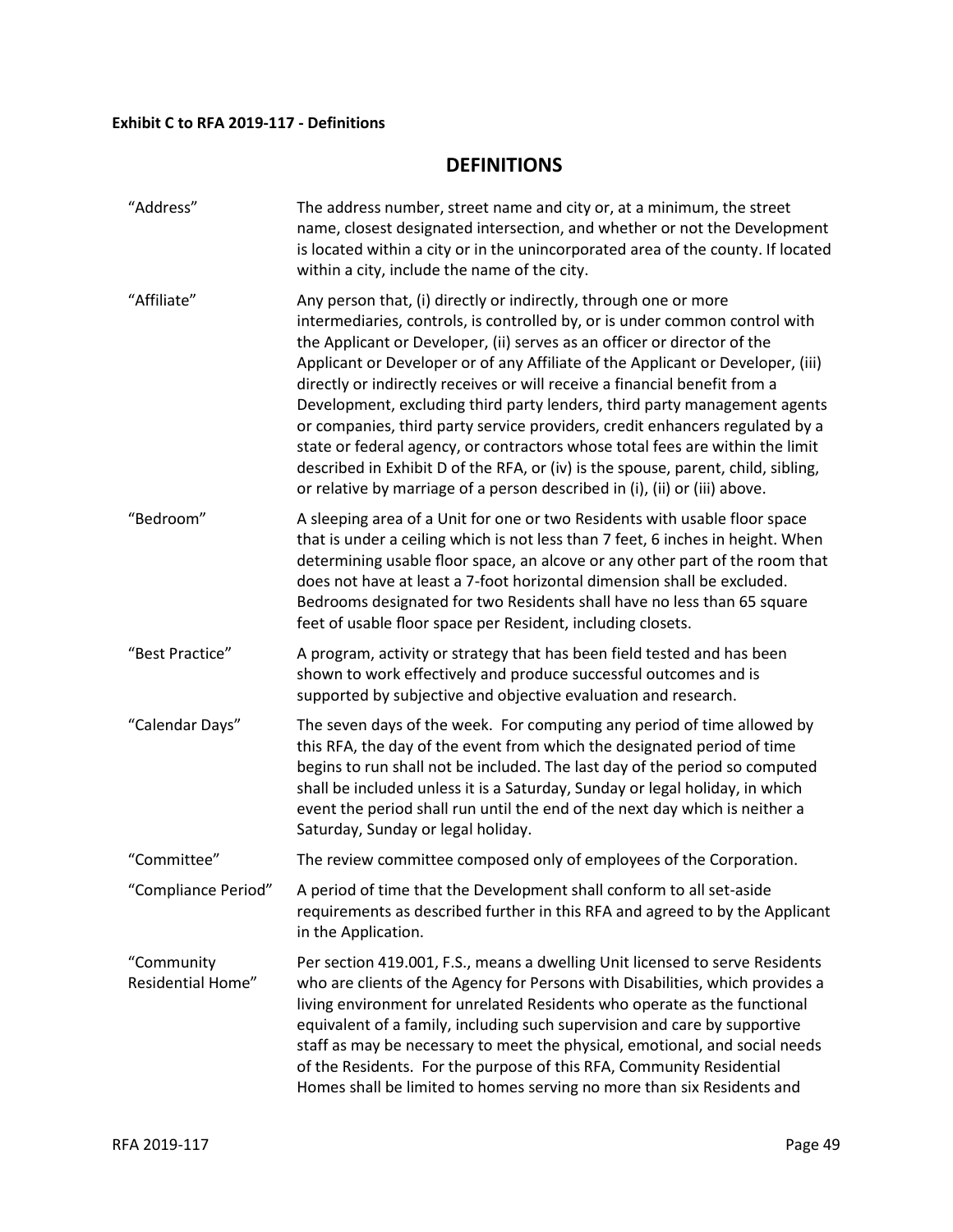|                                                 | shall be licensed by the Agency for Persons with Disabilities pursuant to<br>section 393. 393.067, F. S., and section 65G-2.012, F.A.C.                                                                                                                                                                                                                                                                                                                                                                                                                                                                                                                            |
|-------------------------------------------------|--------------------------------------------------------------------------------------------------------------------------------------------------------------------------------------------------------------------------------------------------------------------------------------------------------------------------------------------------------------------------------------------------------------------------------------------------------------------------------------------------------------------------------------------------------------------------------------------------------------------------------------------------------------------|
| "Contact Person"                                | The person with whom the Corporation will correspond concerning the<br>Application and the Development. This person cannot be a third-party<br>consultant.                                                                                                                                                                                                                                                                                                                                                                                                                                                                                                         |
| "Credit Underwriter"                            | The independent contractor under contract with the Corporation having the<br>responsibility for providing stated credit underwriting services.                                                                                                                                                                                                                                                                                                                                                                                                                                                                                                                     |
| "Developer"                                     | Any individual, association, corporation, joint venture, or partnership which<br>possesses the requisite skill, experience, and credit worthiness to<br>successfully produce affordable housing as required in the Application.                                                                                                                                                                                                                                                                                                                                                                                                                                    |
| "Development"                                   | Project, consisting of any work or improvement located or to be located in<br>the state, including real property, buildings, and any other real and personal<br>property, designed and intended for the primary purpose of providing<br>decent, safe, and sanitary Residential housing for persons or families,<br>whether new construction, the acquisition of existing Residential housing, or<br>the remodeling, improvement, rehabilitation, or reconstruction of existing<br>housing, together with such related nonhousing facilities as the corporation<br>determines to be necessary, convenient, or desirable, as defined in Section<br>420.503(33), F.S. |
| "Development Cost"                              | The total of all costs incurred in the completion of a Development excluding<br>Developer overhead and total land cost.                                                                                                                                                                                                                                                                                                                                                                                                                                                                                                                                            |
| "Document"                                      | Electronic media, written or graphic matter, of any kind whatsoever,<br>however produced or reproduced, including records, reports, memoranda,<br>minutes, notes, graphs, maps, charts, contracts, opinions, studies, analysis,<br>photographs, financial statements and correspondence as well as any other<br>tangible thing on which information is recorded.                                                                                                                                                                                                                                                                                                   |
| "Draw"                                          | The disbursement of funds to a Development.                                                                                                                                                                                                                                                                                                                                                                                                                                                                                                                                                                                                                        |
| "Executive Director"                            | The Executive Director of the Corporation.                                                                                                                                                                                                                                                                                                                                                                                                                                                                                                                                                                                                                         |
| "Extremely Low<br>Income" or "ELI<br>Household" | One or more natural persons or a family whose total annual household<br>income does not exceed 30 percent of the median annual adjusted gross<br>income for households within the state, as defined in Section 420.0004(9),<br>F.S. The Corporation may adjust this amount annually by rule to provide that<br>in lower income counties, extremely low income may exceed 30 percent of<br>area median income and that in higher income counties, extremely low<br>income may be less than 30 percent of area median income.                                                                                                                                        |
| "Financial<br>Beneficiary"                      | Any Principal of the Developer or Applicant entity who receives or will<br>receive any direct or indirect financial benefit from a Development,<br>excluding third party lenders, third party management agents or companies,<br>third party service providers, credit enhancers regulated by a state or federal<br>agency, or contractors whose total fees are within the limit described in<br>Exhibit D of this RFA.                                                                                                                                                                                                                                            |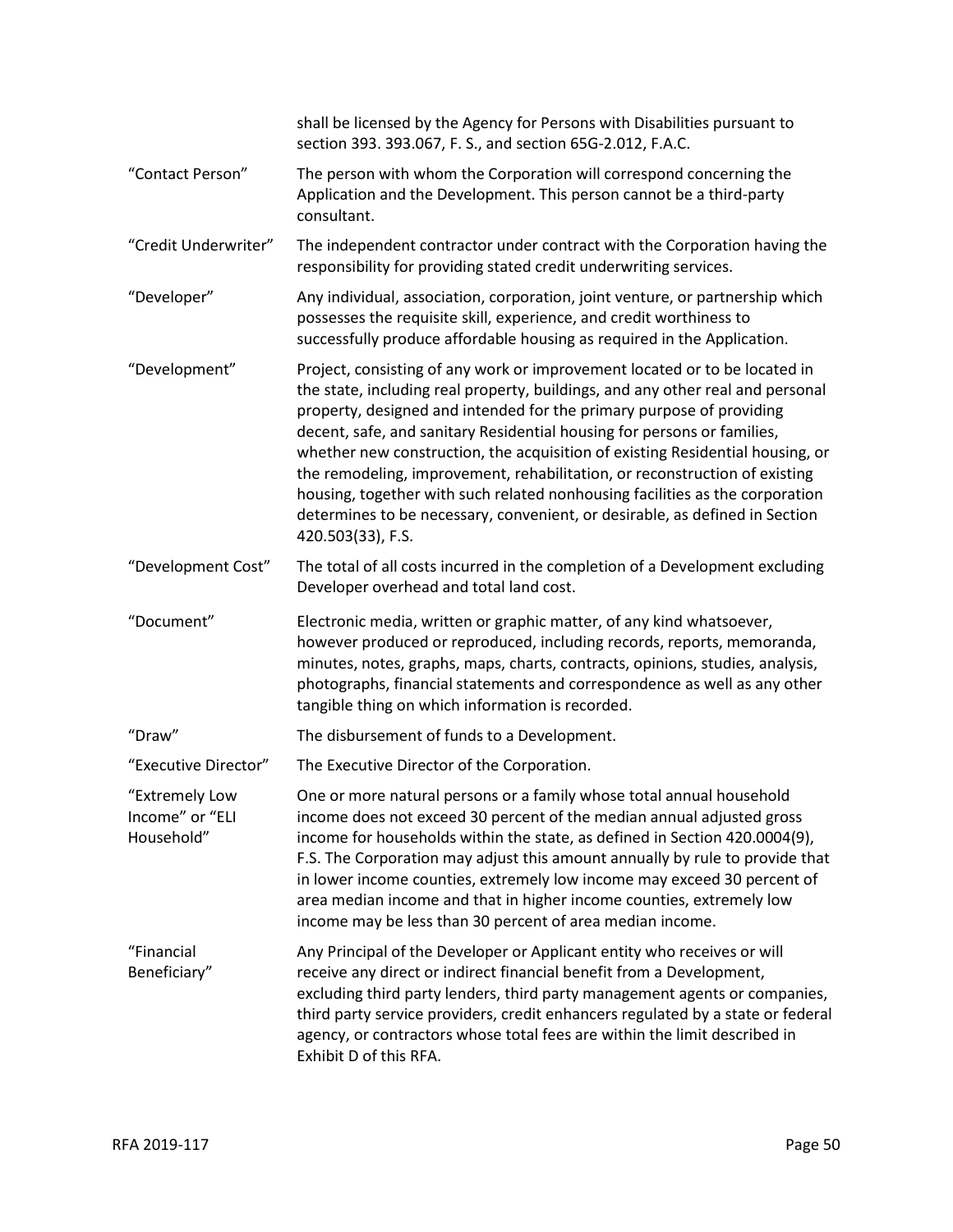| "General Contractor"                                                     | A person or entity duly licensed in the state of Florida with the requisite<br>skills, experience and credit worthiness to successfully provide the units<br>required in the Application, and which meets the criteria described in Part III<br>of Exhibit D of this RFA.                                                                                                                                                                                                                                                                                                                                                                                                                                                                                                                                                                                                                                                                                                                                                                                                      |
|--------------------------------------------------------------------------|--------------------------------------------------------------------------------------------------------------------------------------------------------------------------------------------------------------------------------------------------------------------------------------------------------------------------------------------------------------------------------------------------------------------------------------------------------------------------------------------------------------------------------------------------------------------------------------------------------------------------------------------------------------------------------------------------------------------------------------------------------------------------------------------------------------------------------------------------------------------------------------------------------------------------------------------------------------------------------------------------------------------------------------------------------------------------------|
| "Intermediate Care<br>Facilities for the<br>Developmentally<br>Disabled" | A residential facility licensed and certified in accordance with state law, and<br>certified by the Federal Government, pursuant to the Social Security Act, as<br>a provider of Medicaid services to persons who have developmental<br>disabilities.                                                                                                                                                                                                                                                                                                                                                                                                                                                                                                                                                                                                                                                                                                                                                                                                                          |
| "Non-Profit"                                                             | A qualified non-profit entity as defined in Section 42(h)(5)(C), subsection<br>501(c)(3) and 501(c)(4) of the IRC and organized under Chapter 617, F.S., if a<br>Florida Corporation, or organized under similar state law if organized in a<br>jurisdiction other than Florida, to provide housing and other services on a<br>not-for-profit basis, which owns at least 51 percent of the ownership<br>interest in the Development held by the general partner or managing<br>member entity, which shall receive at least 50 percent of the Developer<br>overhead, and which entity is acceptable to federal and state agencies and<br>financial institutions as a sponsor for affordable housing. A Non-Profit entity<br>shall own an interest in the Development, either directly or indirectly; shall<br>not be affiliated with or controlled by a for-profit Corporation; and shall<br>materially participate in the development and operation of the<br>Development throughout the total Compliance Period as stated in the<br>Restrictive Covenant and Grant Agreement. |
| "Permanent<br>Supportive Housing"                                        | For purposes of this RFA, affordable rental housing that is leased for<br>continued occupancy for as long as the tenant complies with lease<br>requirements, or in the case of respite care, for as long as the tenant<br>complies with the lease/contract requirements. The lease/contract shall<br>have no limits on length of tenancy related to the provision or participation<br>in supportive services. Permanent Supportive Housing shall facilitate and<br>promote activities of daily living, access to community-based services and<br>amenities, and inclusion in the general community. Permanent Supportive<br>Housing shall strive to meet the needs and preferences of the focus<br>households.                                                                                                                                                                                                                                                                                                                                                                 |
| "Person with a<br>Developmental<br>Disability"                           | Means a person with a developmental disability as provided in section<br>393.063(9), F.S., with a disorder or syndrome that is attributable to<br>intellectual disability, cerebral palsy, autism, spina bifida, Down syndrome,<br>Phelan-McDermid syndrome, or Prader-Willi syndrome; that manifests<br>before the age of 18; and that constitutes a substantial handicap that can<br>reasonably be expected to continue indefinitely. Note: Earlier versions of the<br>statute used the term "mental retardation" in defining "developmental<br>disability". In 2013, the legislature amended the definition by substituting<br>the term "intellectual disability" in place of "mental retardation". For<br>purposes of this RFA, the use of the term "mental retardation" in any<br>Application or documents submitted by an Applicant in response to this RFA<br>will be accepted for purposes of this definition.                                                                                                                                                         |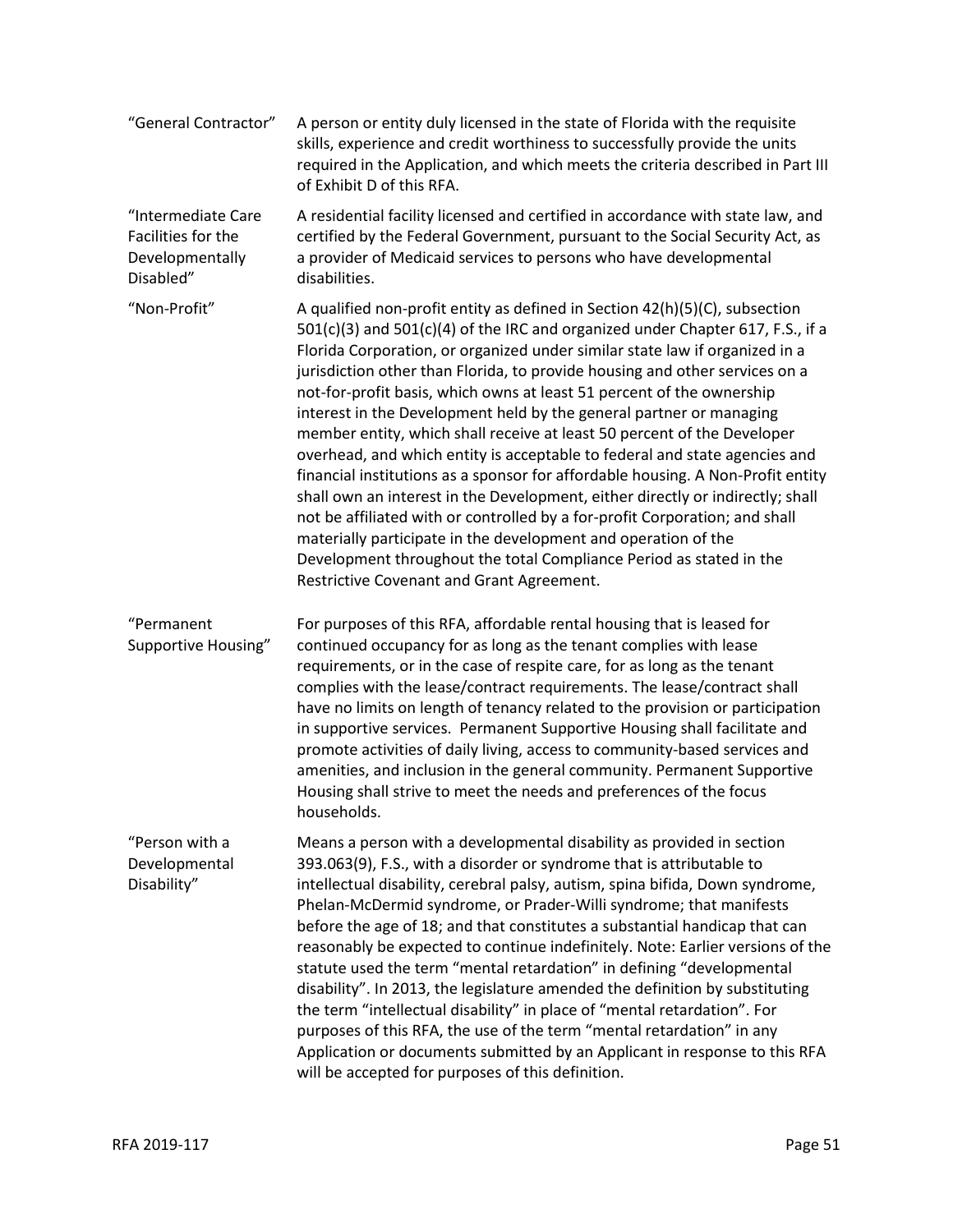| "Principal"                                      | Means:                                                                                                                                                                                                                                                                                                                                                                                                                                                                                                                                           |
|--------------------------------------------------|--------------------------------------------------------------------------------------------------------------------------------------------------------------------------------------------------------------------------------------------------------------------------------------------------------------------------------------------------------------------------------------------------------------------------------------------------------------------------------------------------------------------------------------------------|
|                                                  | (a) With respect to an Applicant or Developer that is a corporation, any<br>officer, director or shareholder of the Applicant or Developer corporation,<br>and, with respect to any shareholder of the Applicant or Developer<br>corporation that is:                                                                                                                                                                                                                                                                                            |
|                                                  | 1. A corporation, any officer, director or shareholder of the corporation,                                                                                                                                                                                                                                                                                                                                                                                                                                                                       |
|                                                  | 2. A limited partnership, any general partner or limited partner of the limited<br>partnership, or                                                                                                                                                                                                                                                                                                                                                                                                                                               |
|                                                  | 3. A limited liability company, any manager or member of the limited liability<br>company;                                                                                                                                                                                                                                                                                                                                                                                                                                                       |
|                                                  | (b) With respect to an Applicant or Developer that is a limited partnership,<br>any general partner or limited partner of the Applicant or Developer limited<br>partnership, and, with respect to any general partner or limited partner of<br>the Applicant or Developer limited partnership that is:                                                                                                                                                                                                                                           |
|                                                  | 1. A corporation, any officer, director or shareholder of the corporation,                                                                                                                                                                                                                                                                                                                                                                                                                                                                       |
|                                                  | 2. A limited partnership, any general partner or limited partner of the limited<br>partnership, or                                                                                                                                                                                                                                                                                                                                                                                                                                               |
|                                                  | 3. A limited liability company, any manager or member of the limited liability<br>company; and                                                                                                                                                                                                                                                                                                                                                                                                                                                   |
|                                                  | (c) With respect to an Applicant or Developer that is a limited liability<br>company, any manager or member of the Applicant or Developer limited<br>liability company, and, with respect to any manager or member of the<br>Applicant or Developer limited liability company that is:                                                                                                                                                                                                                                                           |
|                                                  | 1. A corporation, any officer, director or shareholder of the corporation,                                                                                                                                                                                                                                                                                                                                                                                                                                                                       |
|                                                  | 2. A limited partnership, any general partner or limited partner of the limited<br>partnership, or                                                                                                                                                                                                                                                                                                                                                                                                                                               |
|                                                  | 3. A limited liability company, any manager or member of the limited liability<br>company.                                                                                                                                                                                                                                                                                                                                                                                                                                                       |
| "Project"                                        | Development as defined above.                                                                                                                                                                                                                                                                                                                                                                                                                                                                                                                    |
| "Resident"                                       | Person living in the Unit who is a Person with a Developmental Disability.                                                                                                                                                                                                                                                                                                                                                                                                                                                                       |
| "Restrictive Covenant<br>and Grant<br>Agreement" | An agreement which sets forth the set-aside requirements and other<br>Development requirements under a Corporation program.                                                                                                                                                                                                                                                                                                                                                                                                                      |
| "Scattered Sites"                                | As applied to a single Development, means a Supported Living Unit<br>Development site that, when taken as a whole, is comprised of real property<br>that is not contiguous (each such non-contiguous site within a Scattered Site<br>Development, a "Scattered Site"). For purposes of this definition<br>"contiguous" means touching at a point or along a boundary. Real property<br>is contiguous if the only intervening real property interest is an easement,<br>provided the easement is not a roadway or street. Each Unit of a proposed |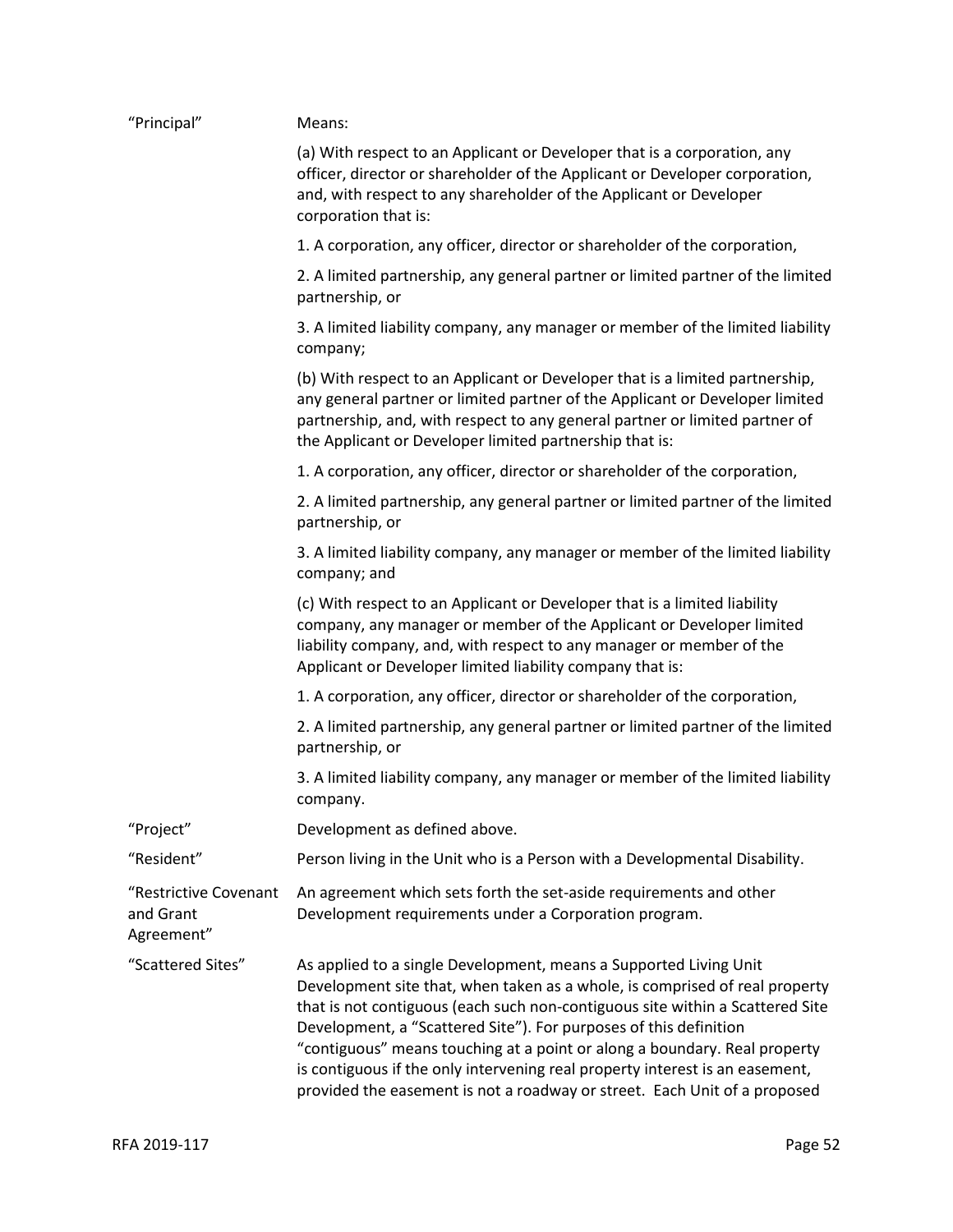|                                | Supported Living Unit Scattered Site Development must be in the same<br>county and within a five mile radius of the other Units in the proposed<br>Development. For purposes of this RFA, a proposed Development consisting<br>of a Community Residential Home cannot be Scattered Sites.                                                                                                                                                                                                                                                                                                                                                                                                                                                                                                                                                                             |
|--------------------------------|-----------------------------------------------------------------------------------------------------------------------------------------------------------------------------------------------------------------------------------------------------------------------------------------------------------------------------------------------------------------------------------------------------------------------------------------------------------------------------------------------------------------------------------------------------------------------------------------------------------------------------------------------------------------------------------------------------------------------------------------------------------------------------------------------------------------------------------------------------------------------|
| "Shared Housing"               | A rental dwelling unit that is shared by Persons with Developmental<br>Disabilities who are not related or significant others. Each Resident must<br>have non-exclusive access to shared living space, consisting at a minimum of<br>a kitchen and a living/dining area. Each Resident in a Shared Housing Unit<br>shall sign a separate lease and shall be considered a separate household for<br>the purposes of determining compliance with set-aside commitments,<br>income eligibility, and rent payments.                                                                                                                                                                                                                                                                                                                                                       |
| "Supported Living<br>Services" | The provision of supports necessary for a Person with Developmental<br>Disabilities, who is at least 18 years old, to establish, live in and maintain a<br>home of their choosing in the community. This includes supported living<br>coaching and other supports. These services may include assistance with<br>locating appropriate housing, the acquisition, retention or improvement of<br>skills related to activities of daily living such as personal hygiene and<br>grooming, household chores, meal preparation, shopping, personal finances,<br>and the social and adaptive skills necessary to enable persons to reside on<br>their own. For the purposes of this RFA, a person's eligibility to receive<br>Supportive Living Services is determined by the Florida Agency for Persons<br>with Disabilities.                                               |
| "Supported Living<br>Unit"     | For the purposes of this RFA, a Supported Living Unit means a rental<br>dwelling unit that is owned and operated by a private, Non-Profit<br>organization that operates and manages rental housing for the purposes of<br>leasing at least 50 percent of the units to Persons with Developmental<br>Disabilities who are determined by the Florida Agency for Persons with<br>Disabilities to be eligible to receive Supported Living Services. The<br>Supported Living Unit shall not be a licensed group home or facility, but shall<br>have an approved housing setting survey as established per Rule 65G-5.004,<br>F.A.C. It shall not be owned by an organization that provides community-<br>based supportive services to Persons with Developmental Disabilities. If<br>Shared Housing, each Resident must have their own bedroom that has a<br>locking door. |
| "Total Development<br>Cost"    | The total of all costs incurred in the completion of a Development, all of<br>which shall be subject to the review and approval by the Credit Underwriter<br>and the Corporation pursuant the RFA.                                                                                                                                                                                                                                                                                                                                                                                                                                                                                                                                                                                                                                                                    |
| "Unit"                         | A single family home or one set of living quarters in a duplex, triplex,<br>quadraplex, or apartment property. Units are those in which the occupants<br>live separately from any other persons in the building and which have direct<br>access from the outside of the building or through a common hall. The<br>occupants may be a family, one person living alone, or any other group of<br>related or unrelated persons who share living arrangements. For this RFA,<br>Units may contain one or more separate Bedrooms rented separately by                                                                                                                                                                                                                                                                                                                      |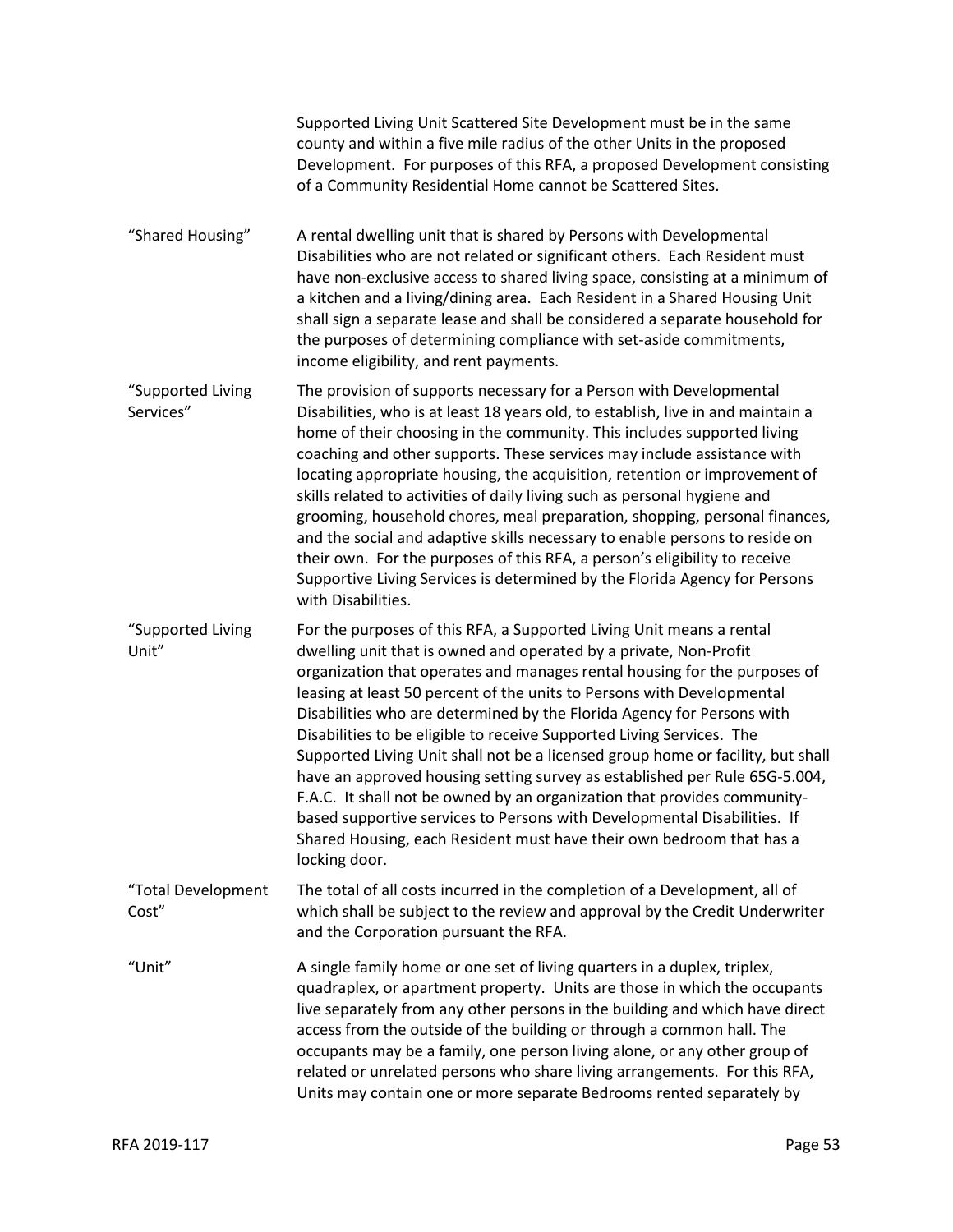non-related persons, and a Community Residential Home is considered to be a Unit.

- "Visitability" Housing designed in such a way that it can be lived in or visited by people who are mobility impaired. This includes the ability of people with a mobility aid to easily enter a home and move from room to room, including at least one bathroom on an accessible level. "Website" The Corporation's website, the Universal Resource Locator (URL) for which is
	- www.floridahousing.org.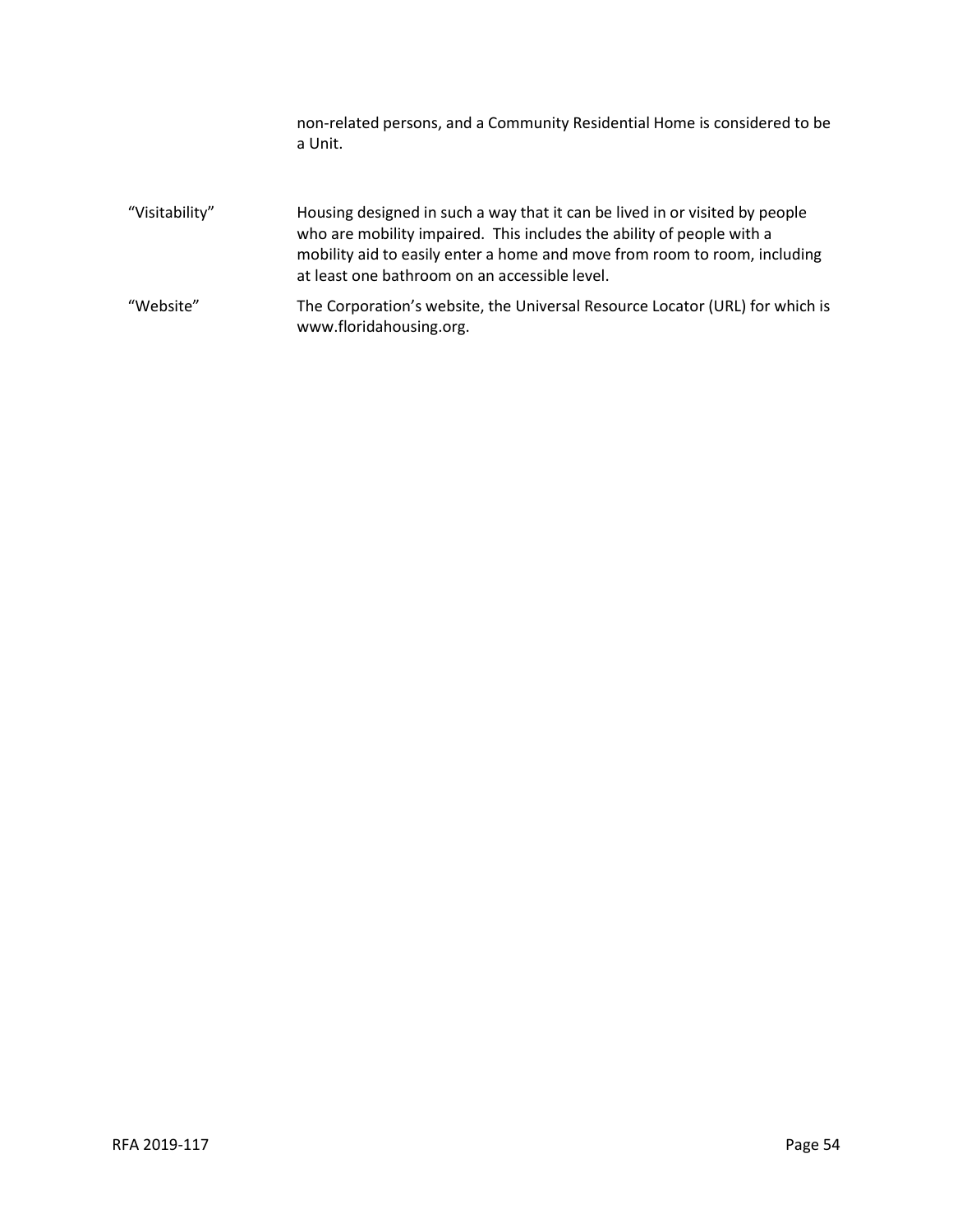## **Exhibit D to RFA 2019-117 - Credit Underwriting and Program Requirements**

## **Part I. Timeline for Providing Information to Corporation or Credit Underwriter**

After the Board's decision to select the Applicant(s) for funding has become final action, the Corporation will send all successful Applicants a letter of preliminary award with the deadlines outlined in A. and B. below. An invitation to credit underwriting will not be issued until these requirements are met.

A. Site Control

Site control must be successfully demonstrated within 90 Calendar Days of the date of the Corporation letter of preliminary award. Note: Before committing to a site, the Applicant must verify that all infrastructure and zoning requirements, as well as all other requirements of the RFA can be met for the proposed site. This includes verifying that sewer or septic tank systems are existing on the site and suitable for the proposed Development.

Failure to demonstrate site control by the applicable deadline shall result in the withdrawal of the Corporation letter of preliminary award. Site Control documents are:

- 1. Recorded Deed or Certificate of Title showing the Applicant as the sole grantee; or
- 2. Lease, including any sublease or assignment as applicable, showing the Applicant as the lessee or sub-lessee, or as the assignee of such interest. Applicants must provide a lease with a lease term of at least 15 years after the Application Deadline; or
- 3. Purchase contract, including any assignment as applicable, showing the Applicant as purchaser. Because the credit underwriting takes approximately nine months to complete, the Applicant should negotiate a closing date for the purchase that does not expire prior to completion of credit underwriting, inclusive of extensions; or
- 4. Written agreement from the current owner of the site, whereby the owner agrees or otherwise commits to grant, donate or gift the site to the Applicant and demonstrating that title to the site will be transferred to the Applicant no later than 15 months after the Application Deadline, and prior to the closing of the funding.
- B. Ability to Proceed Documentation must be submitted within the following deadlines:

Within 90 Calendar Days of the date of the Corporation letter of preliminary award.

Failure to demonstrate Ability to Proceed by the applicable deadline shall result in the withdrawal of the Corporation letter of preliminary award unless a written extension of time that is appropriate for the situation has been approved by staff. In determining whether to grant an extension, staff shall consider the facts and circumstances of the Applicant's request, inclusive of the responsiveness of the Development team and its ability to deliver the Development timely. Ability to Proceed documents are:

1. The completed and executed Florida Housing Finance Corporation Local Government Verification that Development is Consistent with Zoning and Land Use Regulations form (Form Rev. 08-18)\* or the completed and executed Florida Housing Finance Corporation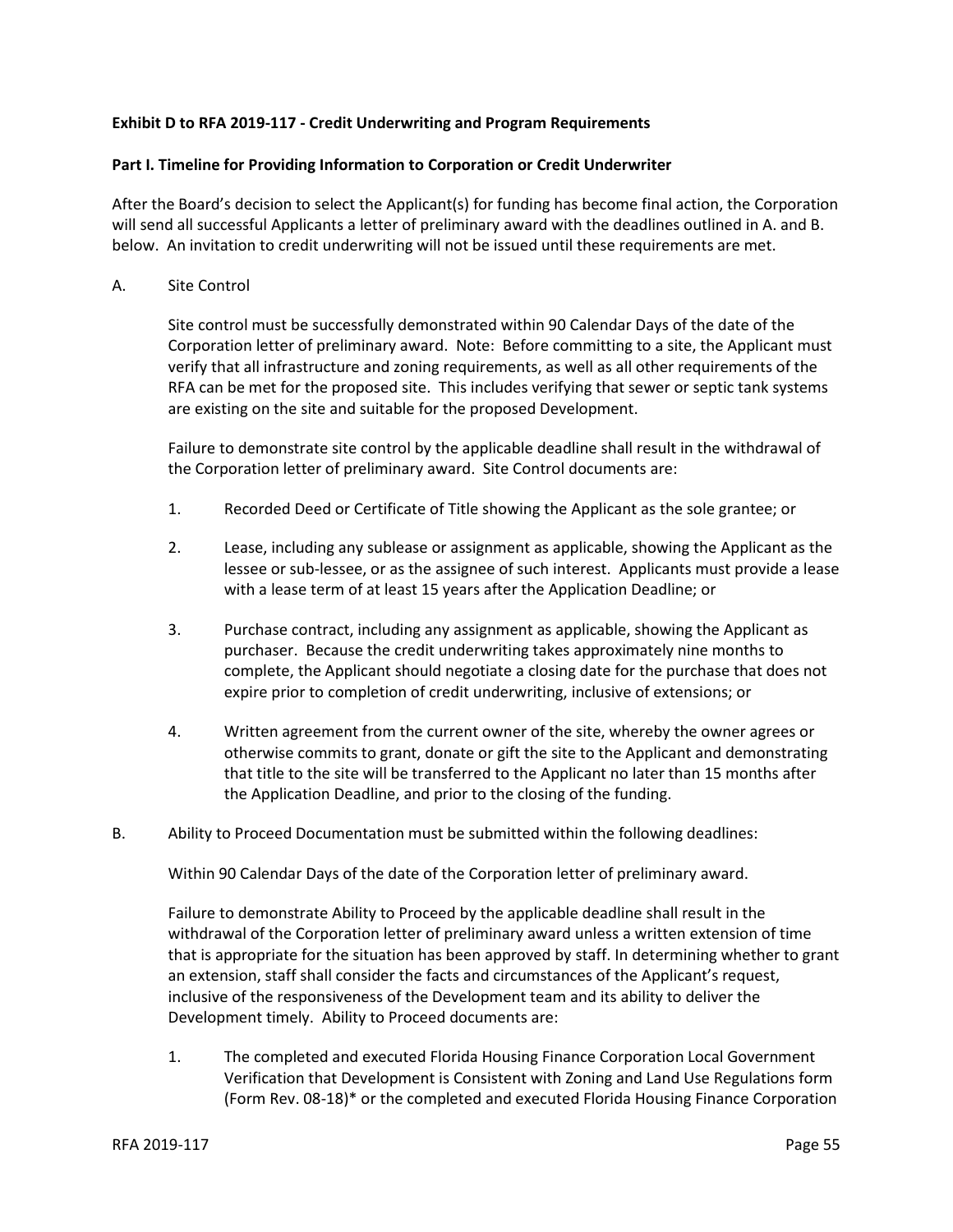Local Government Verification that Permits are not Required for this Development form (Form Rev. 08-18)\*, as applicable, to certify that the site is appropriately zoned for the proposed Development; and

- 2. Evidence from the Local Government or service provider, as applicable, confirming the availability of the following for the entire Development site, including confirmation that these items are in place: electricity, water, sewer service, and roads for the proposed Development. Such confirmation can be by submission of the completed and executed Florida Housing Finance Corporation Verification of Availability of Infrastructure (Electricity, Water, Sewer, and Roads) forms (Form Rev. 08-18)\* or by submission of a letter from the service provider which is dated within 12 months of the Application Deadline, is Development specific, and specifically states that the applicable service (electricity, water, sewer or roads) is available to the proposed Development, or in the case of septic systems, there are no known prohibitions regarding the installation of a septic system or, if necessary, the upgrade of an existing septic system. Applicants that are going to use a well, may submit the water form or a letter from Florida licensed well contractor or engineer stating that the site has been inspected and a well permit application has been submitted to the authority having jurisdiction.
	- \* The required zoning, and infrastructure forms are available on the RFA Website.
- C. After an Applicant has successfully demonstrated both site control and Ability to Proceed by submitting the above documentation by the applicable deadlines, the Corporation will invite the Applicant into credit underwriting. The invitation will outline the following deadlines. Failure to provide the required information by the stated deadline shall result in the withdrawal of the invitation to credit underwriting.
	- 1. Within seven Calendar Days of the date of the invitation to enter credit underwriting, the Applicant must respond to the invitation.
	- 2. Within 14 Calendar Days of the date of the invitation to enter credit underwriting, Applicants must submit:
		- (a) IRS Tax Information Authorization Form 8821 for all Financial Beneficiaries to the Corporation, if requested; and
		- (b) A Development Location Point stated in decimal degrees, rounded to at least the sixth decimal place.
	- 3. Within two months of the date of the invitation to enter credit underwriting, the Applicant must provide either a Transaction Screen Process (TSP) report that has been completed 2017within 12 months of the Application Deadline by an environmental engineer in accordance with ASTM Practice E 1528 standards; or Phase I Environmental Site Assessment, dated 2017within 12 months of the Application Deadline, for the entire Development site. If the Development consists of any building constructed pre-1978, there must be a lead inspection or risk assessment with any necessary testing completed. If necessary, an appropriate remedial action plan must be determined, approved by the Credit Underwriter, and become part of the scope of work. If the TSP or Phase I Environmental Site Assessment determines the need to test for asbestos or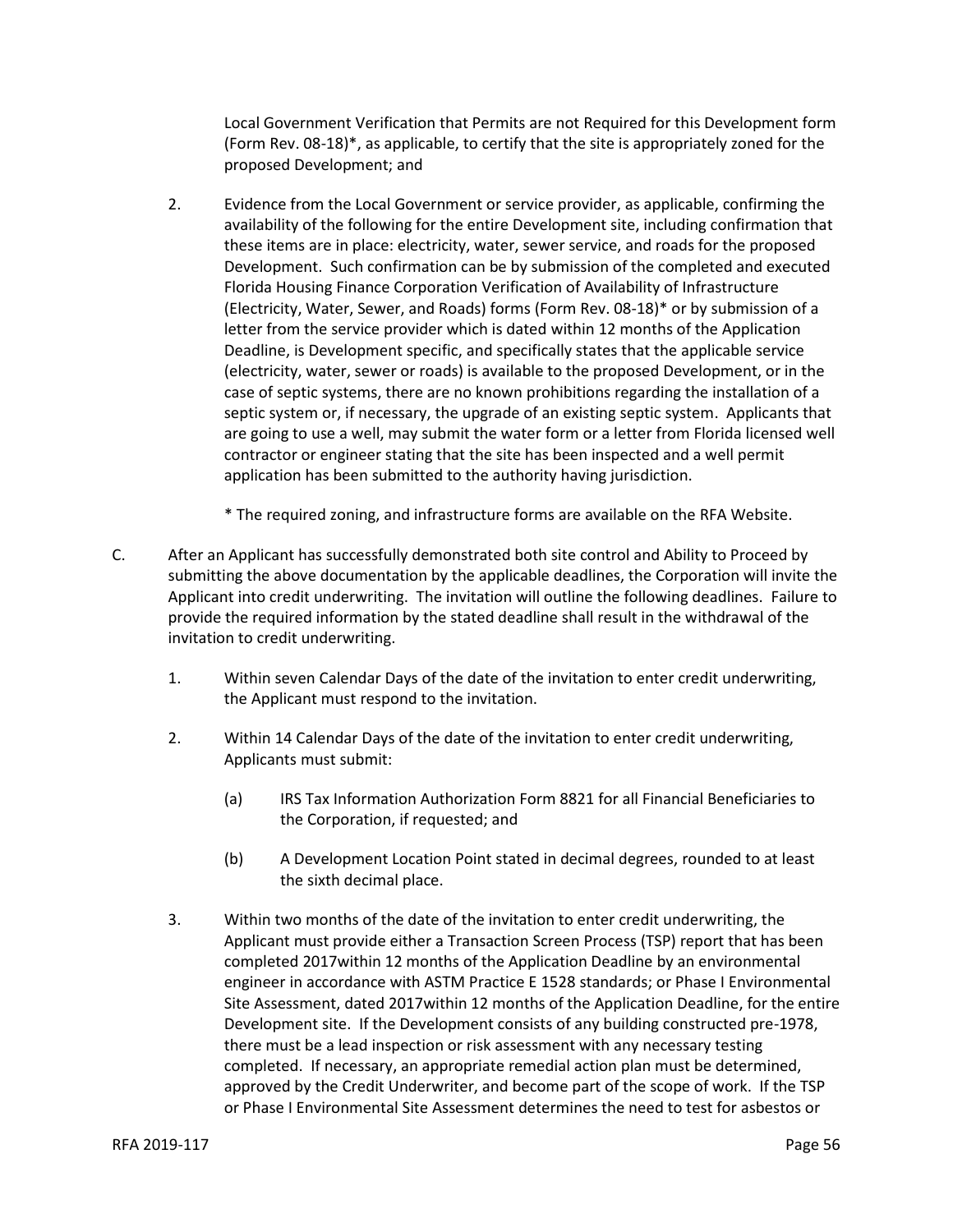any other environmental concern, testing must be completed. If necessary, an abatement program must be developed and then approved by the Credit Underwriter to become part of the scope of work. If remediation and/or abatement is not adequately addressed or if the cost of its implementation is prohibitive within the scope of the Development, the funds will be de-obligated.

- 4. Within nine months of the date of the invitation to enter credit underwriting, the credit underwriting report must be approved by the Board. Unless a written extension of time has been approved by staff or the Board, a credit underwriting report missing the approval deadline shall result in withdrawal of the funding. In determining whether to grant an extension, staff shall consider the facts and circumstances of the Applicant's request, inclusive of the responsiveness of the Development team and its ability to deliver the Development timely. If staff's decision is to deny the Applicant's request for an extension, then prior to the withdrawal of the invitation, the Board shall consider the facts and circumstances of the Applicant's request, staff's denial, and any credit underwriting report, if available, and make a determination of whether to grant the requested extension. The Corporation shall charge a non-refundable extension fee of \$250 if the request to extend the commitment beyond the initial credit underwriting deadline is approved by either staff or the Board.
- 5. The grant funding must close within 12 months of the date of the invitation to enter credit underwriting. Applicants may request to extend this deadline, with a final date not to exceed a total of 24 months past the date of the invitation to enter credit underwriting. All extension requests must be submitted in writing to the program administrator and contain the specific reasons for requesting an extension and shall detail the time frame to close the grant(s). Staff will consider the facts and circumstances of each Applicant's request and any credit underwriting report, if available, prior to determining whether to grant the requested extension. If staff determines to not recommend an approval of the extension request, the written request will then be submitted to the Corporation's Board for consideration. The Board shall consider the facts and circumstances of each Applicant's request and any credit underwriting report, if available, prior to determining whether to grant the requested extension. The Corporation shall charge a non-refundable extension fee of \$250 if the request to extend the commitment beyond the initial closing deadline is approved by either staff or the Board. In the event the funding does not close by the end of the extension period, the funds will be de-obligated.
- D. The Credit Underwriter will provide an itemized list for additional documentation needed to complete the credit underwriting report such as the following:
	- 1. Applicants intending to have the Development operate as a Community Residential Home will be required to demonstrate at credit underwriting that they are or will adhere to licensing standards by the Florida Agency for Persons with Disabilities related to Community Residential Homes.
	- 2. The Applicant shall submit its Resident community based services coordination plan at credit underwriting, subject to the criteria provided in this RFA. If the Applicant intends to provide Resident community-based services coordination in conjunction with public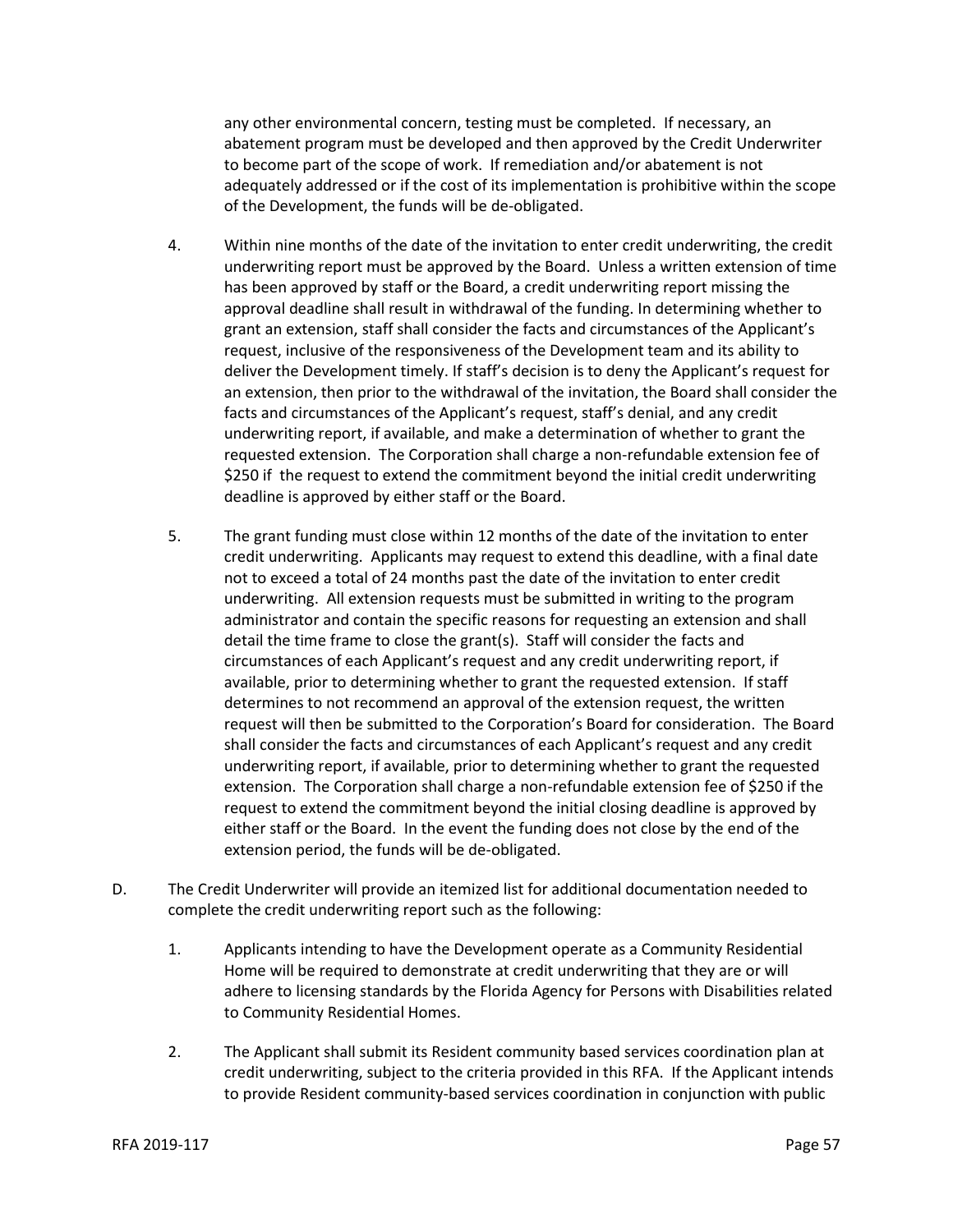and/or private partnerships, the coordination and plan must be approved by the Corporation prior to approval of the final credit underwriting report.

- 3. To ensure assistance to those Residents that are receiving community-based services coordination through another program or agency, as well as to ensure assistance to those Residents who need additional service coordination, the provider of this Resident service shall also provide, at credit underwriting, information demonstrating its mission, qualifications, experience, agreements and/or contracts with state and federal supportive services programs, professional staffing and experience in serving the intended Residents.
- 4. If the Applicant is developing a Community Residential Home, the Applicant shall submit a hard copy of the facility's license to the Corporation within 30 Calendar Days from the date the license is issued by the licensing agency.
- 5. If the Applicant qualifies for the Qualifying Financial Preference by demonstrating cash funding and is awarded funding under this RFA, the Applicant must provide and maintain at least 10 percent of the Base Award within the permanent sources of financing or the award will be withdrawn. If the Applicant qualifies for the Qualifying Financial Preference through the donation of land and is awarded funding under this RFA, the Applicant will not receive any Corporation funding towards the cost of the land.
- E. The Applicant must demonstrate it is meeting all of the criteria committed to within the RFA either at time of Application, credit underwriting, or executed closing agreements, as applicable.

## **Part II. Credit Underwriting Procedures**

The following credit underwriting requirements apply to all Applications funded under this RFA.

Credit underwriting is a de novo review of all information supplied, received or discovered during or after any Application scoring and funding preference process, prior to final board approval and the closing on funding. The success of an Applicant in being selected for funding is not an indication that the Applicant will receive a positive recommendation from the Credit Underwriter or that the Development team's experience, past performance or financial capacity is satisfactory. The credit underwriting review shall include an analysis of the Applicant, the real estate, the economics of the proposed scope of work, the ability of the Applicant and the Development team to proceed, and determine a recommended Grant Funding amount, as applicable. Corporation funding where property acquisition is involved will be based on an appraisal of comparable developments and other documents evidencing justification of costs. As part of the credit underwriting review, the Credit Underwriter will consider the applicable provisions of the credit underwriting and program requirements outlined in this RFA.

1. At the completion of all litigation and approval by the Board of all final agency action as defined in the Administrative Procedure Act, Chapter 120, Florida Statutes with regard to this RFA, the Corporation shall send all Applicants within the funding range a letter of preliminary award. After an Applicant has successfully demonstrated both site control and Ability to Proceed by submitting the required documentation by the applicable deadlines outlined in Part I., A. and B. above, the Corporation will invite the Applicant into credit underwriting. The Corporation shall select the Credit Underwriter for each Development.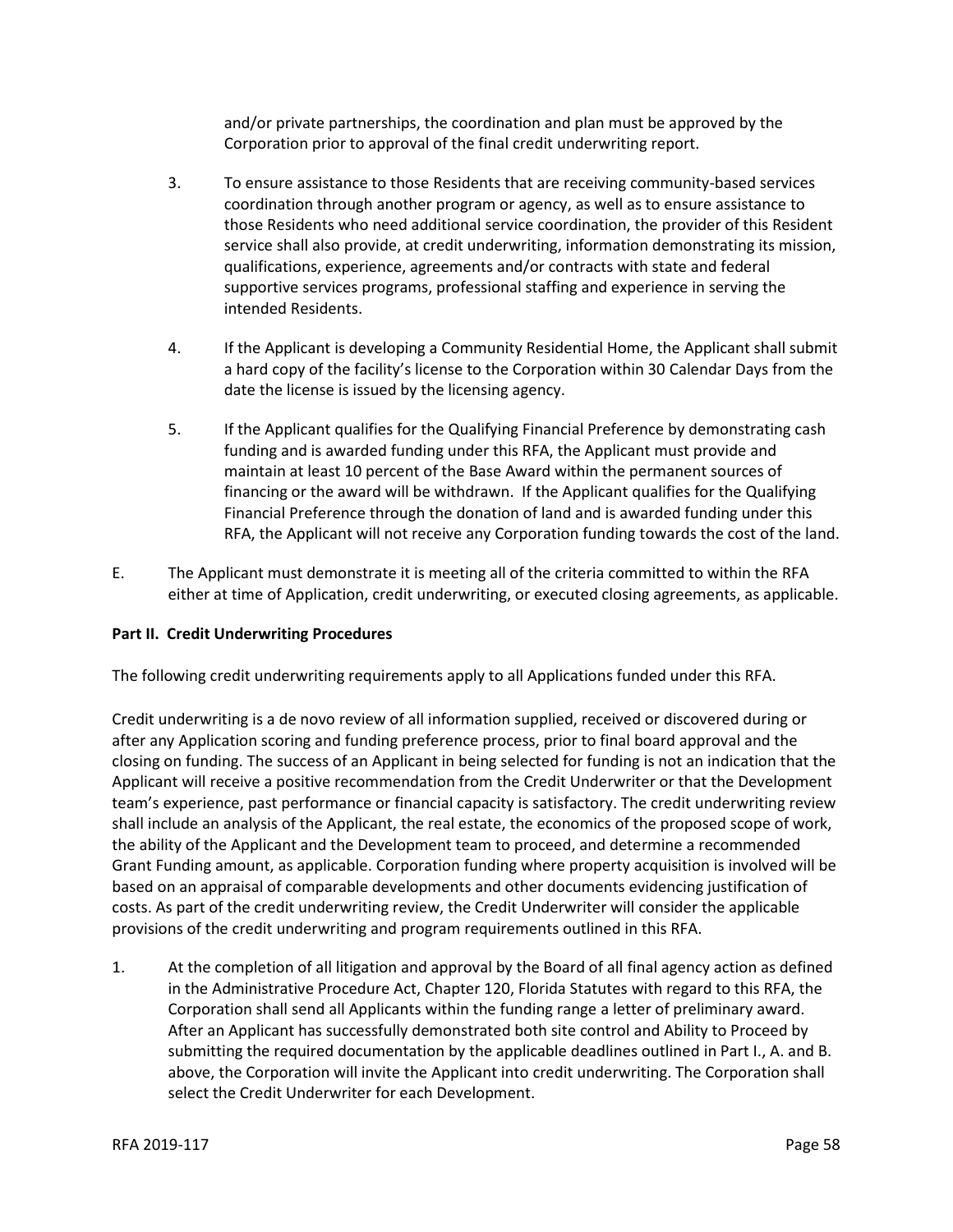- 2. The invitation to enter credit underwriting constitutes a preliminary commitment for the Grant Funding.
- 3. A response to the invitation to enter credit underwriting must be received by the Corporation and the Credit Underwriter not later than seven Calendar Days after the date of the invitation. For any invitation to enter credit underwriting that is offered to an Applicant after Board approval of the list of Applications that is sorted from highest funding preference to lowest, where the Applicant's response is to decline to enter credit underwriting, the result shall be the removal of the Application's eligibility for funding for this RFA and any other funding where that list of eligible Applications will be used.
- 4. The Credit Underwriter shall review all information in the Application and subsequently provided during the credit underwriting process, including information relative to the Applicant, Developer, and General Contractor, as applicable, as well as other members of the Development team. The Credit Underwriter shall also request and review such other information as it deems appropriate to determine whether or not to provide a positive recommendation in connection with a proposed Development. A General Contractor is necessary when new construction is part of the development scope for the Development.
- 5. In determining whether or not to provide a positive recommendation in connection with a proposed Development, the Credit Underwriter will consider the prior and recent performance history of the Applicant, Developer, any Financial Beneficiary of the Applicant or Developer, and the General Contractor, as applicable, in connection with any other affordable housing development including but not limited to credit reports and bank references. The performance history shall consider instances involving a foreclosure, deed in lieu of foreclosure, financial arrearage, or other event of material default in connection with any affordable housing development or the documents governing financing or operation of any such development.

A negative recommendation may result from the review of:

- a. An Applicant, Developer, any Financial Beneficiary of the Applicant or Developer, and the General Contractor, as applicable;
- b. Financial capacity of an Applicant, Developer, any Financial Beneficiary of the Applicant or Developer, and the General Contractor, as applicable; or
- c. Any other relevant matters relating to an Applicant, Developer, any Financial Beneficiary of the Applicant or Developer, and the General Contractor, as applicable, if, in the Credit Underwriter's opinion, one or more members of the Development team do not possess the ability to proceed.
- 6. The Credit Underwriter shall report any inconsistencies, discrepancies or changes made to the Applicant's Application during credit underwriting.
- 7. The Applicant will be responsible for all fees in connection with the documentation submitted to the Credit Underwriter.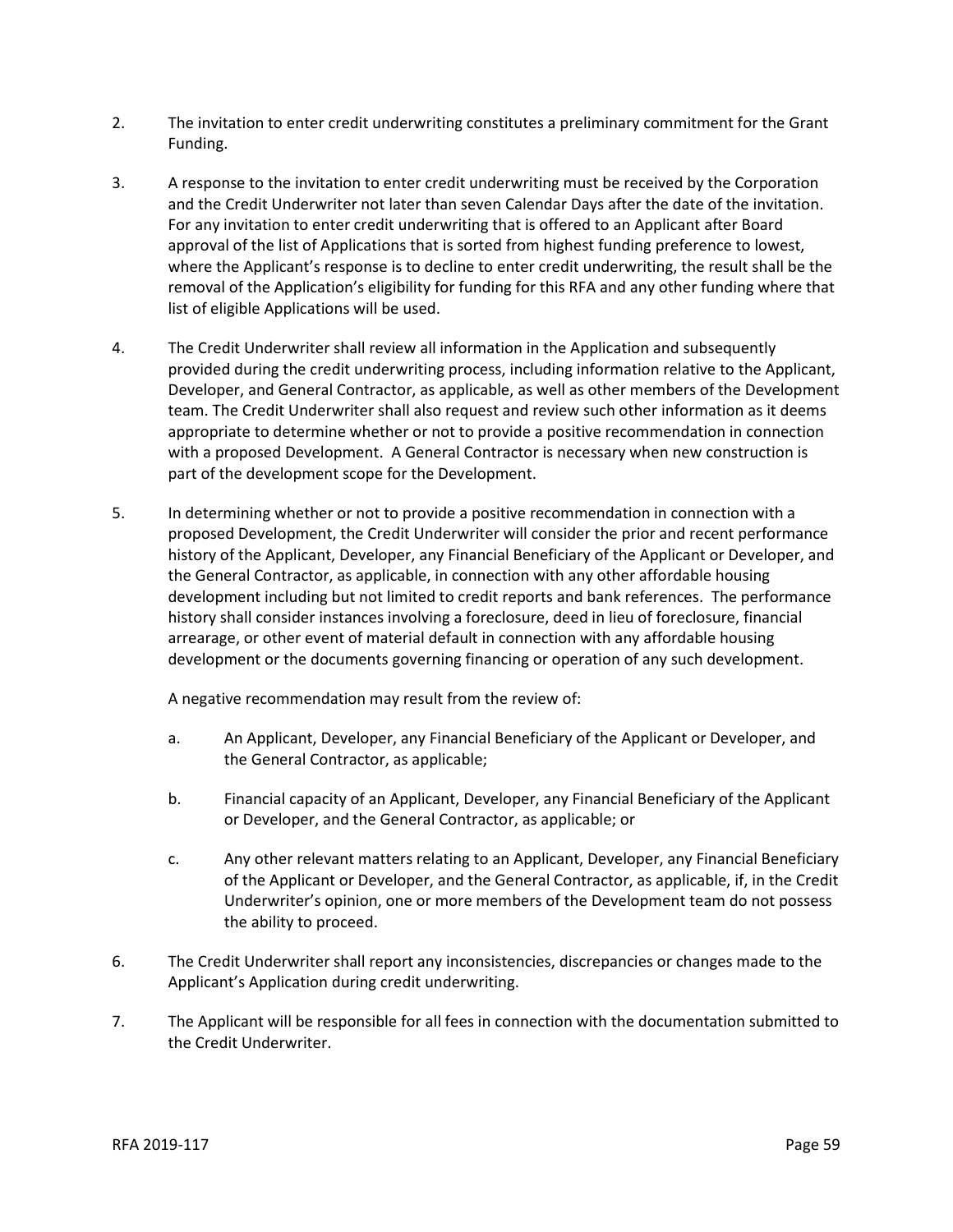- 8. If the Credit Underwriter determines that special expertise is required to review information submitted to the Credit Underwriter which is beyond the scope of the Credit Underwriter's expertise, the fee for such services shall be borne by the Applicant.
- 9. If the scope of the Development includes property acquisition, an appraisal shall be ordered by the Credit Underwriter, at the Applicant's expense, from an appraiser qualified for the geographic area and development type not later than completion of credit underwriting. The Credit Underwriter shall review the appraisal to properly evaluate the proposed property's financial feasibility. Appraisals which have been ordered and submitted by first mortgagors, if applicable, directly involved in the Development financing and which meet the above requirements and are acceptable to the Credit Underwriter (inclusive of the date of the appraisal) may be used instead of the appraisal referenced above.
- 10. The Corporation's assigned Credit Underwriter shall require an acceptable guaranteed maximum price construction contract, which may include change orders for changes in cost or changes in the scope of work, or both, if all parties agree, and shall order, at the Applicant's sole expense, and review a pre-construction analysis.
- 11. The Applicant must provide the process, including dollar amounts, of how the Development will address capital replacement reserves, real estate taxes, and insurance coverages for review by the Credit Underwriter.
- 12. The Credit Underwriter may request additional information, but at a minimum, the following will be required during the underwriting process:
	- a. For the Applicant and any applicable general partner(s) and guarantors, financial statements either audited, compiled or reviewed by a licensed Certified Public Accountant for the most recent fiscal year ended, credit check, banking and trade references, and deposit verifications. If financial statements that are either audited, compiled or reviewed by a licensed Certified Public Accountant are not available, unaudited financial statements prepared within the last 90 Calendar Days and reviewed by the Credit Underwriter and the two most recent years' tax returns. If any of the applicable entities are newly formed (less than 18 months in existence as of the date that credit underwriting information is requested), a copy of any and all tax returns with related supporting notes and schedules. The financial statements and information provided for review should be in satisfactory form (inclusive of the substitution of the Multifamily Underwriting Certificate referenced in Section 407 with a similar certification meeting the same criteria) and shall be reviewed in accordance with Part IIIA, Sections 401 through 408 and 410, of Fannie Mae's Multifamily Selling and Servicing Guide, in effect as of June 10, 2015, which is available on the RFA Website; and
	- b. For the General Contractor, if applicable, financial statements either audited, compiled or reviewed by a licensed Certified Public Accountant for the most recent fiscal year ended, credit check, banking and trade references, and deposit verifications.
- 13. The Credit Underwriter shall consider the following when determining the adequacy of construction completion guarantees:
	- a. Liquidity of the Applicant and, if applicable, the guarantor(s);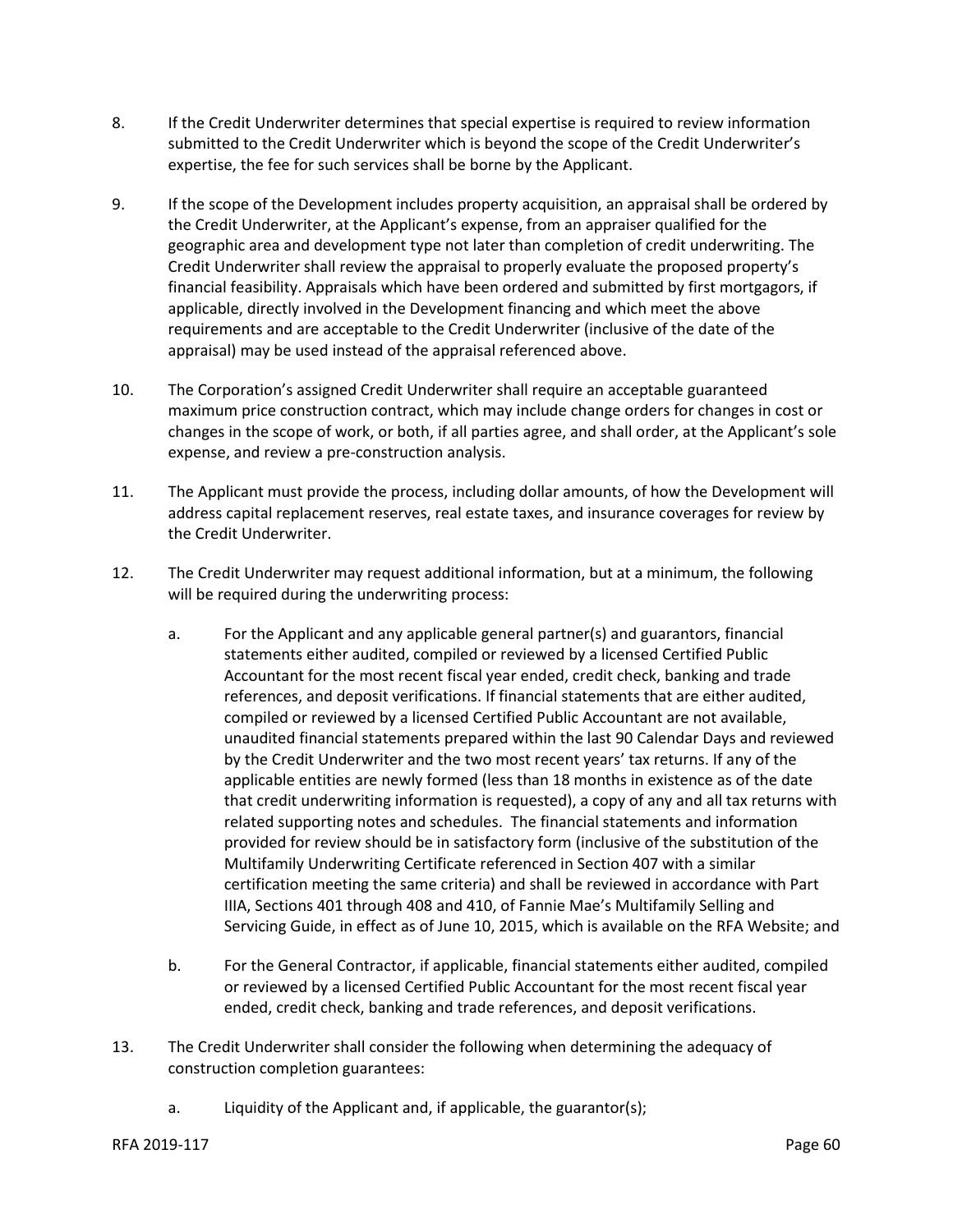- b. Developer and, if applicable, General Contractor's history in successfully completing Developments of similar nature;
- c. Problems encountered previously with Developer or contractor; and
- d. Relative exposure of Corporation funds compared to Total Development Cost.

At a minimum, the Credit Underwriter shall require a guarantee for completion of construction from the principal, the corporate general partner, or a similar entity of the borrowing entity. In addition, the Credit Underwriter may require additional surety if the Credit Underwriter determines after evaluation of paragraphs a.-d. in this subsection that it is needed.

- 14. For all Developments, Developer overhead and, if applicable, General Contractor's fee shall be limited to:
	- a. The Developer overhead shall be limited to 10 percent of Development Cost; and
	- b. The General Contractor's fee shall be limited to a maximum of 18 percent of the actual construction cost.
- 15. The General Contractor, if applicable, must meet the following conditions:
	- a. Employ a Development superintendent and charge the costs of such employment to the general requirements line item of the General Contractor's budget;
	- b. Charge the costs of the Development construction trailer, if needed, and other overhead to the general requirements line item of the General Contractor's budget;
	- c. Secure building permits and have them be issued in the name of the General Contractor;
	- d. Ensure that none of the General Contractor duties to manage and control the construction of the Development are subcontracted;
	- e. Ensure that not more than 20 percent of the construction cost is subcontracted to any one entity, unless otherwise approved by the Board for a specific Development. With regard to said approval, the Board shall consider the facts and circumstances of each Applicant's request, inclusive of construction costs and the General Contractor's fees; and
	- f. Ensure that no construction cost is subcontracted to any entity that has common ownership or is affiliated with the General Contractor unless otherwise approved by the Board for a specific Development. With regard to said approval, the Board shall consider the facts and circumstances of each Applicant's request, inclusive of construction costs and ownership interests in the Development.
- 16. Contingency reserves are limited to the combined maximum hard and soft cost contingencies. Hard costs are considered to be actual construction costs and hard cost contingencies are limited to 5 percent of any new construction costs provided within the actual construction cost category. Soft costs are considered to be general development costs and soft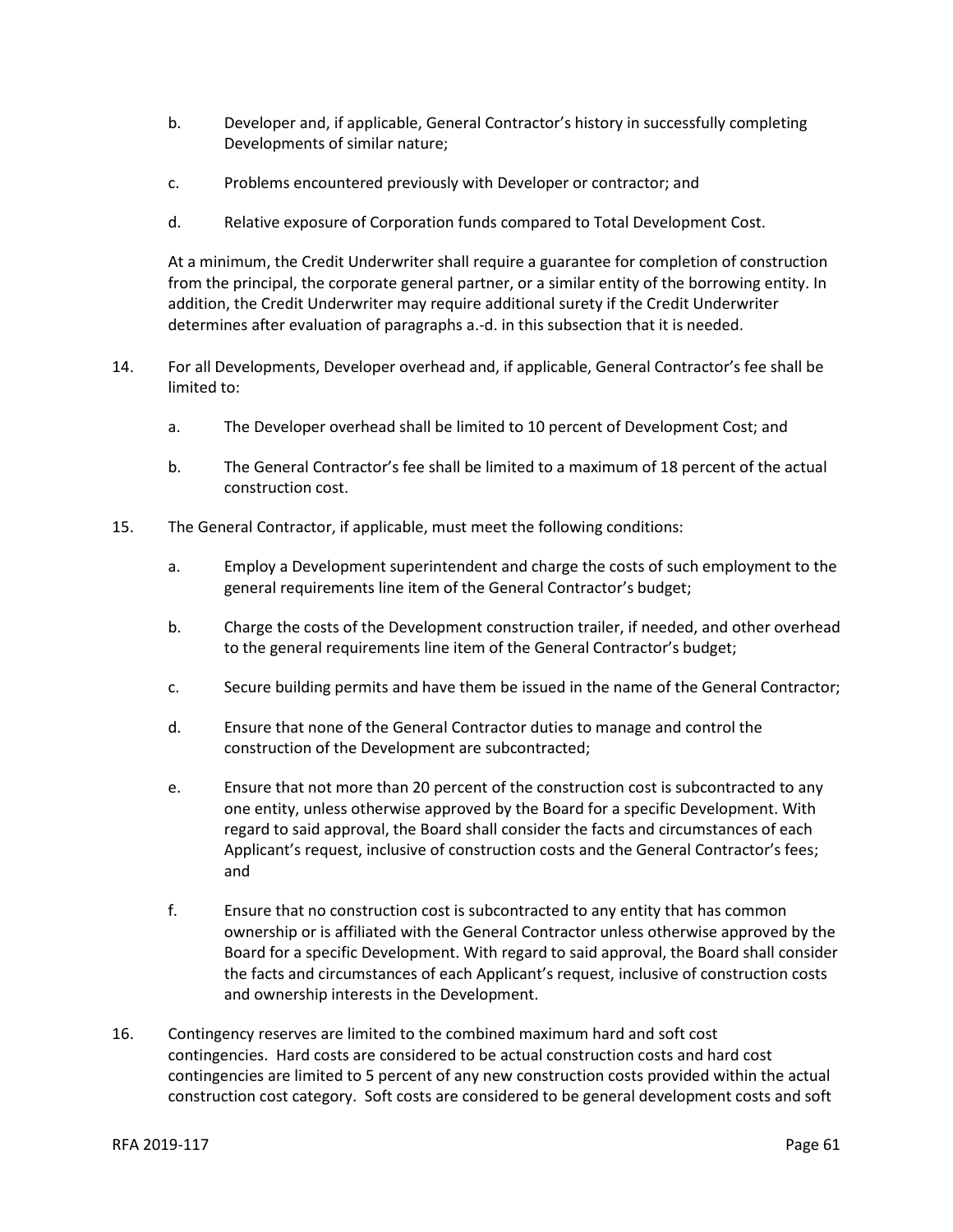cost contingencies are limited to 5 percent of the total general development costs category. These limited contingency reserves may be included within the Total Development Cost for Application and credit underwriting purposes.

- 17. The Credit Underwriter will review and determine if the number of loans and construction commitments of the Applicant and its Principals will impede its ability to proceed with the successful development of each proposed Corporation-funded Development.
- 18. All items required for the Credit Underwriter's credit underwriting report must be provided in a timely manner in order for the credit underwriting report to be approved by the Board within nine months of the date of the invitation to enter credit underwriting. In determining whether to grant an extension, the Corporation shall consider the facts and circumstances of the Applicant's request, inclusive of the responsiveness of the Development team and its ability to deliver the Development timely. If the Corporation's decision is to deny the Applicant's request for an extension, then prior to the withdrawal of the invitation, the Board shall consider the facts and circumstances of the Applicant's request, the Corporation's denial, and any credit underwriting report, if available, and make a determination of whether to grant the requested extension.
- 19. The Credit Underwriter shall complete its analysis and submit a written draft report and recommendation to the Corporation. Upon receipt, the Corporation shall provide to the Applicant the section of the written draft report consisting of supporting information and schedules. The Applicant shall review and provide written comments to the Corporation and Credit Underwriter within 48 hours of receipt. After the 48 hour period, the Corporation shall provide to the Credit Underwriter comments on the draft report and, as applicable, on the Applicant's comments. Then, the Credit Underwriter shall review and incorporate, if deemed appropriate, the Corporation's and Applicant's comments and release the revised report to the Corporation and the Applicant. Any additional comments from the Applicant shall be received by the Corporation and the Credit Underwriter within 72 hours of receipt of the revised report. Then, the Credit Underwriter will provide a final report, which will address comments made by the Applicant, to the Corporation.
- 20. The Credit Underwriter's grant recommendations will be sent to the Board for approval.
- 21. The Corporation shall issue a firm grant commitment within seven Calendar Days after approval of the Credit Underwriter's recommendation for funding by the Board.
- 22. At least five Calendar Days prior to any grant closing:
	- a. The Applicant must provide evidence of all necessary consents or required signatures from first mortgagees or subordinate mortgagees to the Corporation and its counsel, and
	- b. The Credit Underwriter must have received all items necessary to release its letter confirming that all closing contingencies have been met, including the finalized sources and uses of funds and Draw schedule.
- 23. All consulting fees and any financial or other guarantees required for the financing must be paid out of the Developer overhead. Consulting fees and any financial or other guarantees required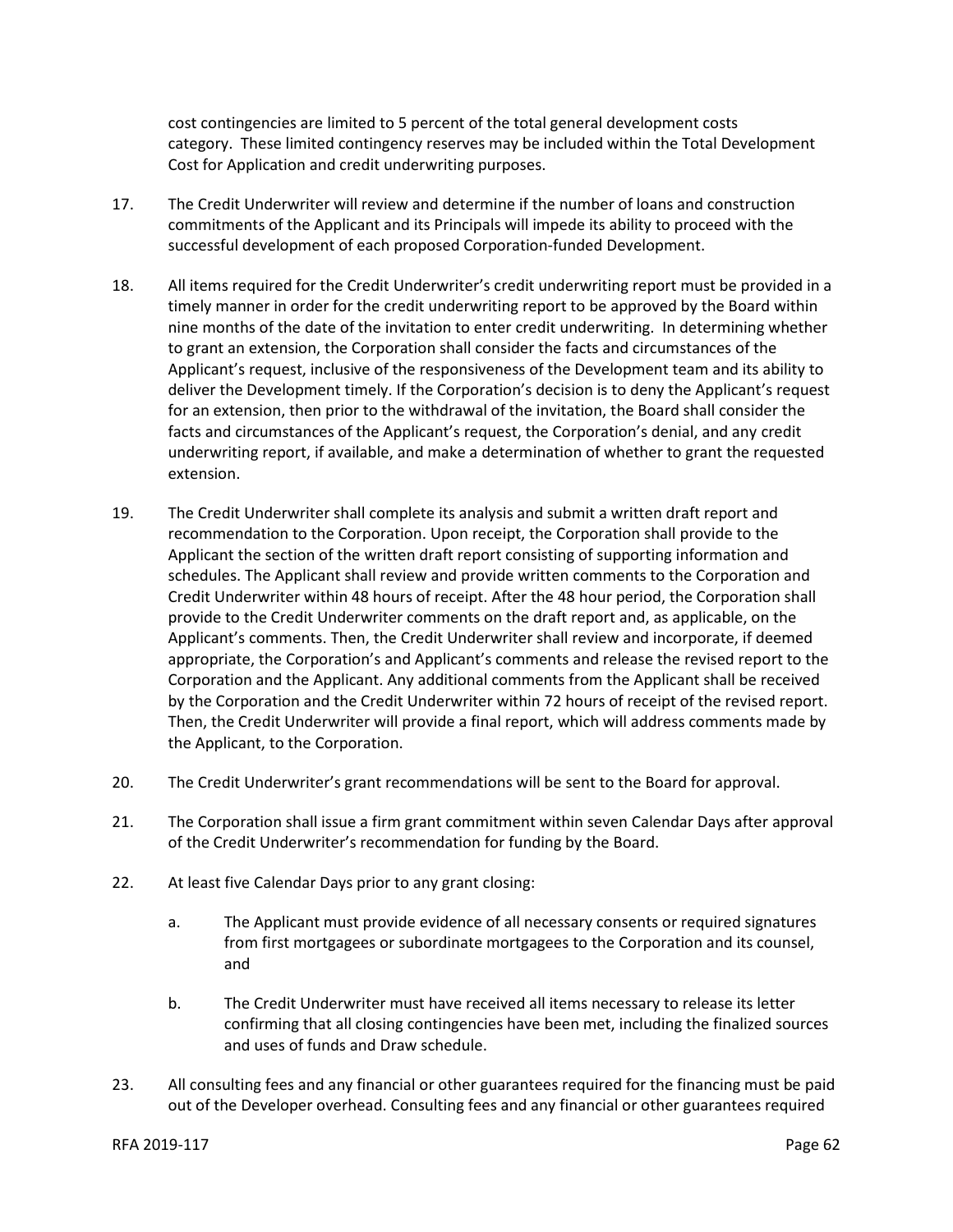for the financing cannot cause the Developer overhead to exceed the maximum allowable fee as set forth in Item 15 above.

24. All contracts for hard or soft Development Costs must be itemized for each cost component.

#### **Part III. Program Procedures and Requirements for Grant Funding**

- 1. General Program Procedures:
	- a. An Applicant is not eligible to apply for or retain Grant Funding available under this RFA if the proposed Development has previously accepted an invitation to enter credit underwriting that has not been withdrawn by the Applicant or the Corporation as of Application Deadline, or the Development site or any part thereof is subject to any Restrictive Covenant and Grant Agreement, Land Use Restriction Agreement (LURA) or Extended Use Agreement (EUA), in conjunction with any Corporation affordable housing financing intended to foster the development or maintenance of affordable housing, unless the only LURA that was recorded was in conjunction with the Predevelopment Loan Program.
	- b. For purposes of the following, a material change shall mean 33.3 percent or more of the Applicant, and a non-material change shall mean less than 33.3 percent of the Applicant.

The Applicant entity cannot be changed in any way until after closing on the grant funding. After closing, (a) any material change will require review and approval of the Credit Underwriter, as well as approval of the Board prior to the change, and (b) any non-material change will require review and approval of the Corporation, as well as approval of the Board prior to the change. Changes to the Applicant entity prior to the closing or without Board approval after the closing shall result in disqualification from receiving funding and shall be deemed a material misrepresentation.

- c. The name of the Development provided in the Application may not be changed or altered after submission of the Application during the history of the Development with the Corporation unless the change is requested in writing and approved in writing by the Corporation. The Corporation shall consider the facts and circumstances of each Applicant's request and any credit underwriting report, if available, prior to determining whether to grant such request.
- d. An Applicant shall be ineligible for funding or allocation in any program administered by the Corporation for a period of time as determined in (3) below if:
	- (1) The Board determines that the Applicant or any Principal, Financial Beneficiary, or Affiliate of the Applicant has made a material misrepresentation or engaged in fraudulent actions in connection with any Application for a Corporation program. For purposes of this subsection, there is a rebuttable presumption that an Applicant has engaged in fraudulent actions if the Applicant or any Principal, Financial Beneficiary or Affiliate of the Applicant:
		- (a) Has been convicted of fraud, theft or misappropriation of funds;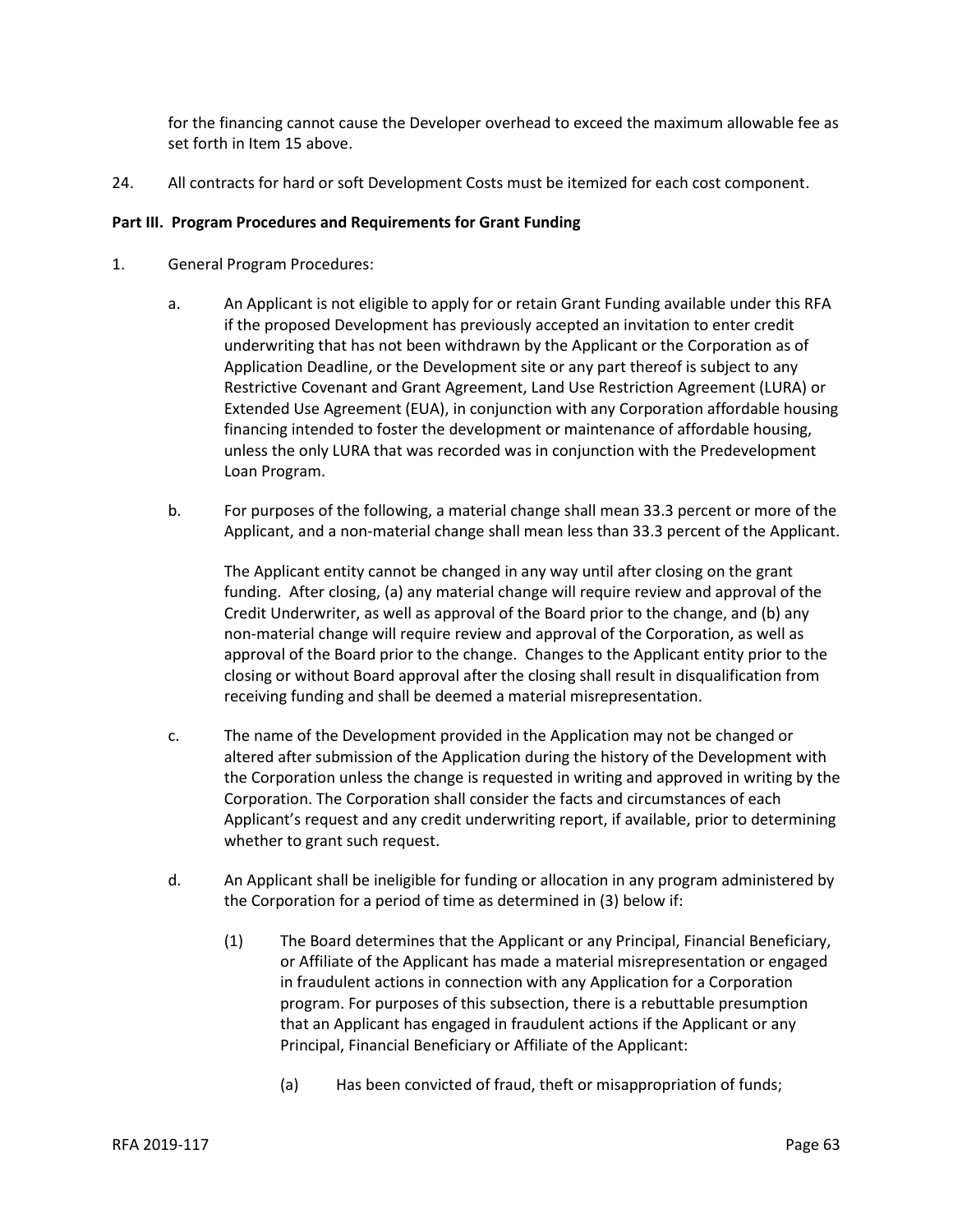- (b) Has been excluded from federal or Florida procurement programs for any reason;
- (c) Has been convicted of a felony in connection with any Corporation program; or
- (d) Has offered or given consideration with respect to a local contribution as set forth in subsection (7) below.
- (2) Before any such determination can be final or effective, the Corporation must serve an administrative complaint that affords reasonable notice to the Applicant of the facts or conduct that warrant the intended action, specifies a proposed duration of ineligibility, and advises the Applicant of the opportunity to request a proceeding pursuant to Sections 120.569 and 120.57, F.S. Upon service of such complaint, all pending transactions under any program administered by the Corporation involving the Applicant, or any Principal, Financial Beneficiary or Affiliate of the Applicant shall be suspended until a final order is issued or the administrative complaint is dismissed.
- (3) The administrative complaint will include a proposed duration of ineligibility, which may be either a specific period of time or permanent in nature. With regard to establishing the duration, the Board shall consider the facts and circumstances, inclusive of each Applicant's compliance history, the type of misrepresentation or fraud committed, and the degree of harm to the Corporation's programs that has been or may be done.
- e. A Development will be withdrawn from funding if, at any time, the Board determines that the Applicant's Development or Development team is no longer the Development or Development team described in the Application or to the Credit Underwriter, and the changes made are prejudicial to the Development or to the market to be served by the Development.
- f. If an Applicant or Developer or any Principal, Affiliate or Financial Beneficiary of an Applicant or a Developer has any existing Developments participating in any Corporation programs that remain in non-compliance with applicable loan documents and use restriction agreements, and any applicable cure period granted for correcting such noncompliance has ended as of the time of submission of the Application or at the time of issuance of a credit underwriting report, the requested funding will, upon a determination by the Board that such non-compliance substantially increases the likelihood that such Applicant or Developer will not be able to produce quality affordable housing, be denied and the Applicant or Developer and the Affiliates of the Applicant or Developer will be prohibited from new participation in any of the Corporation's programs until such time as all of their existing Developments participating in any Corporation programs are in compliance.
- g. Notwithstanding any other provisions of this RFA, the following items as identified by the Applicant in the Application of the RFA must be maintained and cannot be changed by the Applicant after the Application deadline unless provided otherwise below: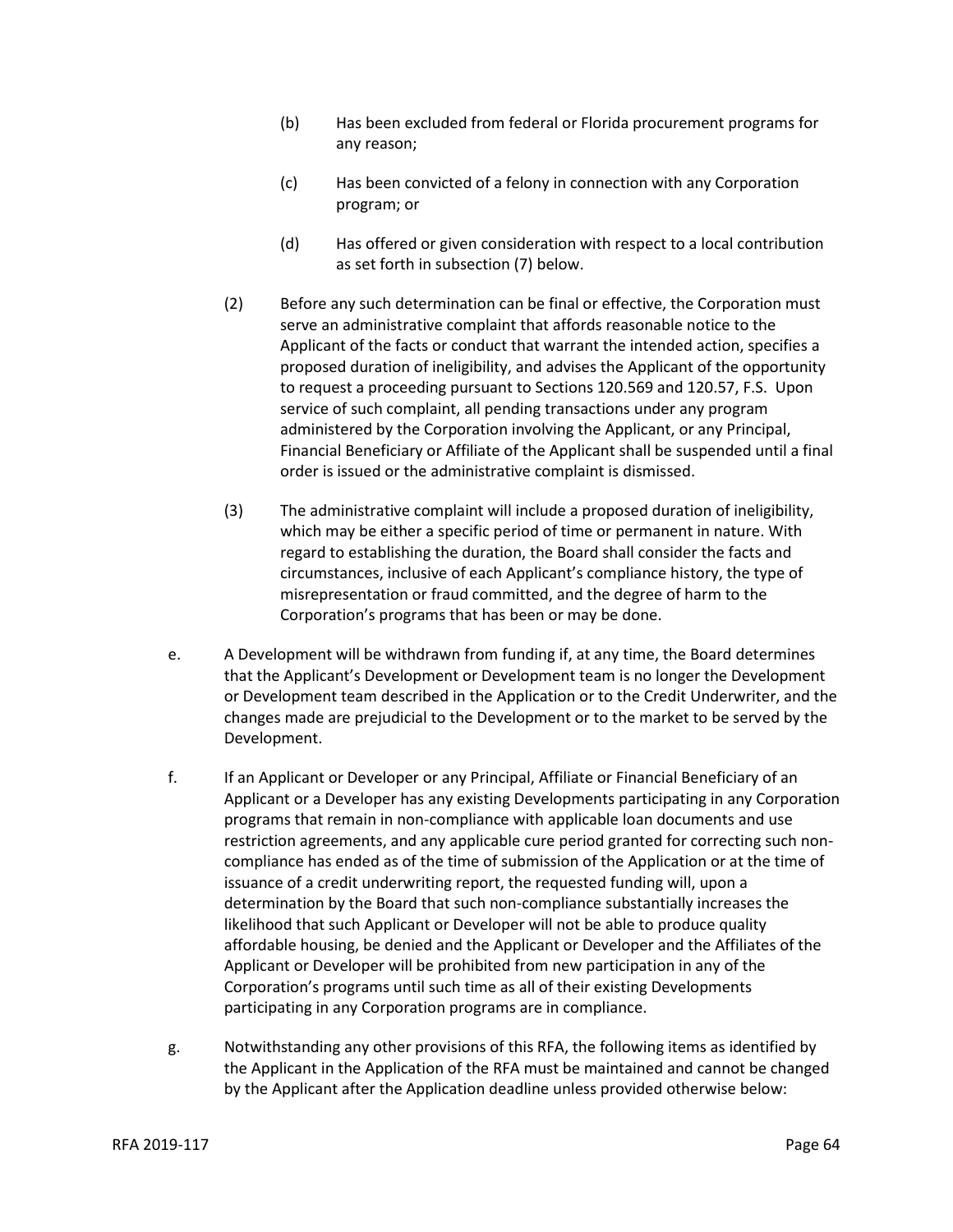- (1) Development Category;
- (2) Development Type;
- (3) Demographic Commitment;
- (4) Funding Request Amount, exclusive of adjustments by the Corporation as outlined in this RFA;
- (5) Total number of units as set forth in the Application with the exception that the total number of units may be increased after the Applicant has been invited to enter credit underwriting, subject to written request of an Applicant to Corporation staff and approval of the Corporation. The increased units are subject to the Income Set-Aside Commitment and ELI Commitment as set forth in the RFA and Application; and
- (6) The Income Set-Aside Commitment and the ELI Commitment as set forth in the RFA and Application.
- h. Total Development Cost includes the following (grant funding can be used towards these expenses):
	- (1) The cost of acquiring real property and any buildings thereon, including payment for options, deposits, or contracts to purchase properties, of which the total cost cannot exceed the appraised value of the real property as determined in the credit underwriting process;
	- (2) The cost of site preparation, demolition (up to \$10,000), and development;
	- (3) Fees in connection with the planning, execution, and financing of the Development, such as those of architects, engineers, attorneys, accountants, Developer overhead, and the Corporation;
	- (4) The cost of studies, surveys, plans, permits, insurance, interest, financing, tax and assessment costs, and other operating and carrying costs during construction of the Development;
	- (5) The cost of the construction and equipping of the Development. The cost of furniture and furnishings are not permitted;
	- (6) The cost of land improvements, such as landscaping and offsite improvements related to the Development, whether such costs are paid in cash, property, or services;
	- (7) Expenses in connection with initial occupancy of the Development;
	- (8) Allowances for contingency reserves; and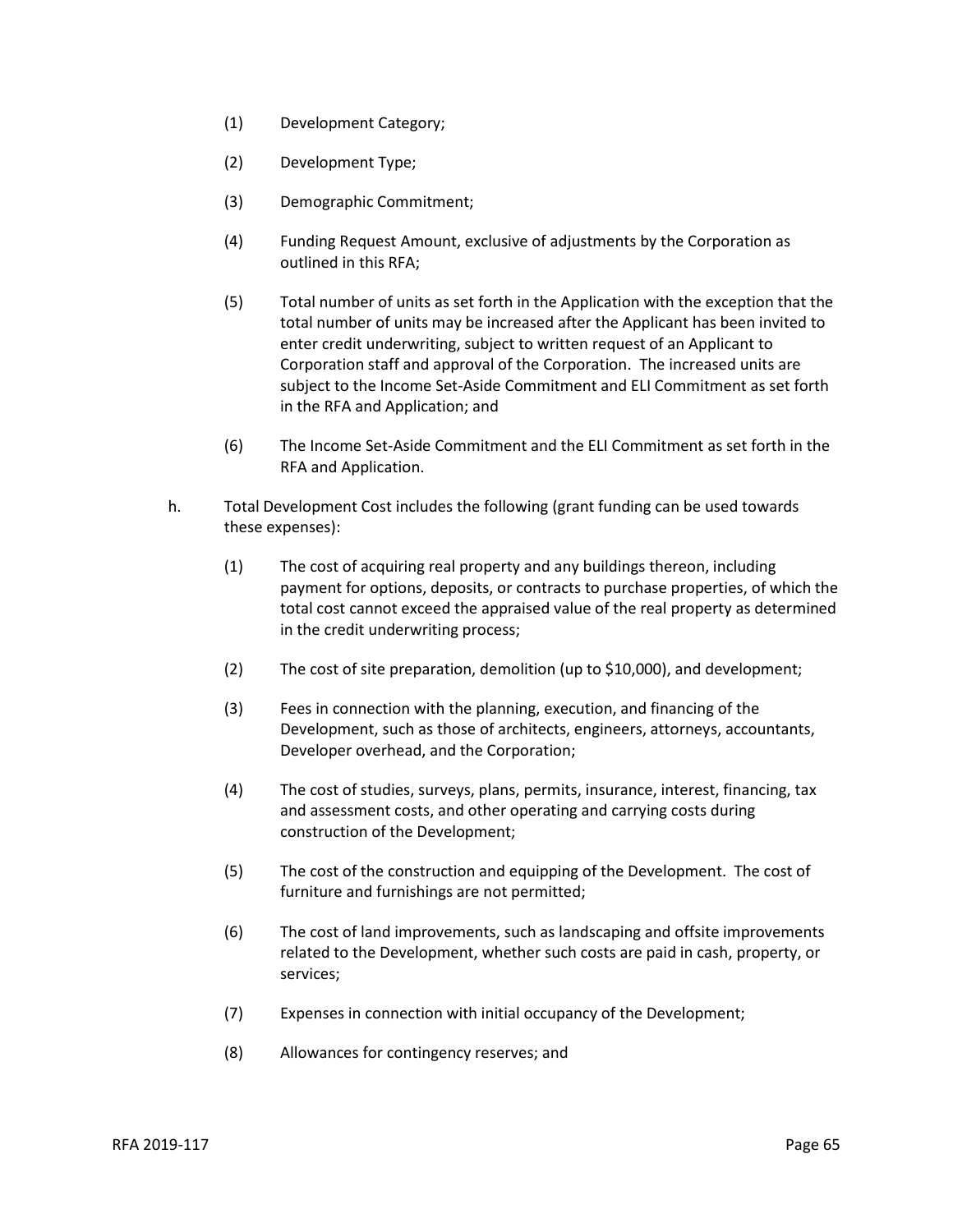- (9) The cost of such other items, including relocation costs, indemnity and surety bonds, premiums on insurance, and fees and expenses of depositories, for the construction of the Development.
- 2. Grant Funding:

Grant Funding will be subject to the credit underwriting provisions outlined in Part II. above and the funding provisions outlined below:

- a. Grant Funding Terms and Conditions:
	- (1) The Grant Funding shall be revocable if the Grant Funds were used for any purpose not permitted under the RFA or grant agreement or if the Grant Funds were awarded or disbursed to the Grantee based upon fraud or misrepresentation committed by the Grantee during the Compliance Period.
	- (2) The Grant Funding shall be serviced either directly by the Corporation or by the servicer on behalf of the Corporation.
	- (3) The Corporation shall monitor compliance of all terms and conditions of the Grant Funding and shall require that certain terms and conditions be embodied in the Restrictive Covenant and Grant Agreement and recorded in the public records of the county wherein the Development is located. Violation of any material term or condition of the documents evidencing or securing the Grant Funding shall constitute a default during the term of the grant. The Corporation shall take appropriate legal action to effect compliance if a violation of any material term or condition relative to the set-asides of units is discovered during the course of compliance monitoring or by any other means.
	- (4) The Corporation shall require adequate insurance to be maintained on the Development as determined by the Corporation or the Corporation's servicer, sufficient to meet the standards established in the Florida Housing Finance Corporation (FHFC) Insurance Guide (and as amended from time to time). The most recently published FHFC Insurance Guide is available on the Corporation's http://www.floridahousing.org/data-docs-reports/insurance-guide (also accessible by clicking [here\)](http://www.floridahousing.org/data-docs-reports/insurance-guide). Insurance will be reviewed at the time of credit underwriting and then certified by the Applicant annually thereafter.
	- (5) All Grant Funding shall be in conformance with applicable federal and state statutes, including the Fair Housing Act as implemented by 24 CFR Part 100 and Titles II and III of the Americans with Disabilities Act of 1990 as implemented by 28 CFR Part 35, which is available on the RFA Website. The Corporation shall allow units dedicated to occupancy by the Elderly in a Development designed for occupancy by elderly households pursuant to authorization by HUD under the Fair Housing Amendments of 1988 as implemented by 24 CFR Part 100.
	- (6) Rent controls for the Income and ELI Commitment Set-Aside units shall be restricted at the level applicable for federal competitive housing credits in accordance with Section 42 of the Internal Revenue Code. The Multifamily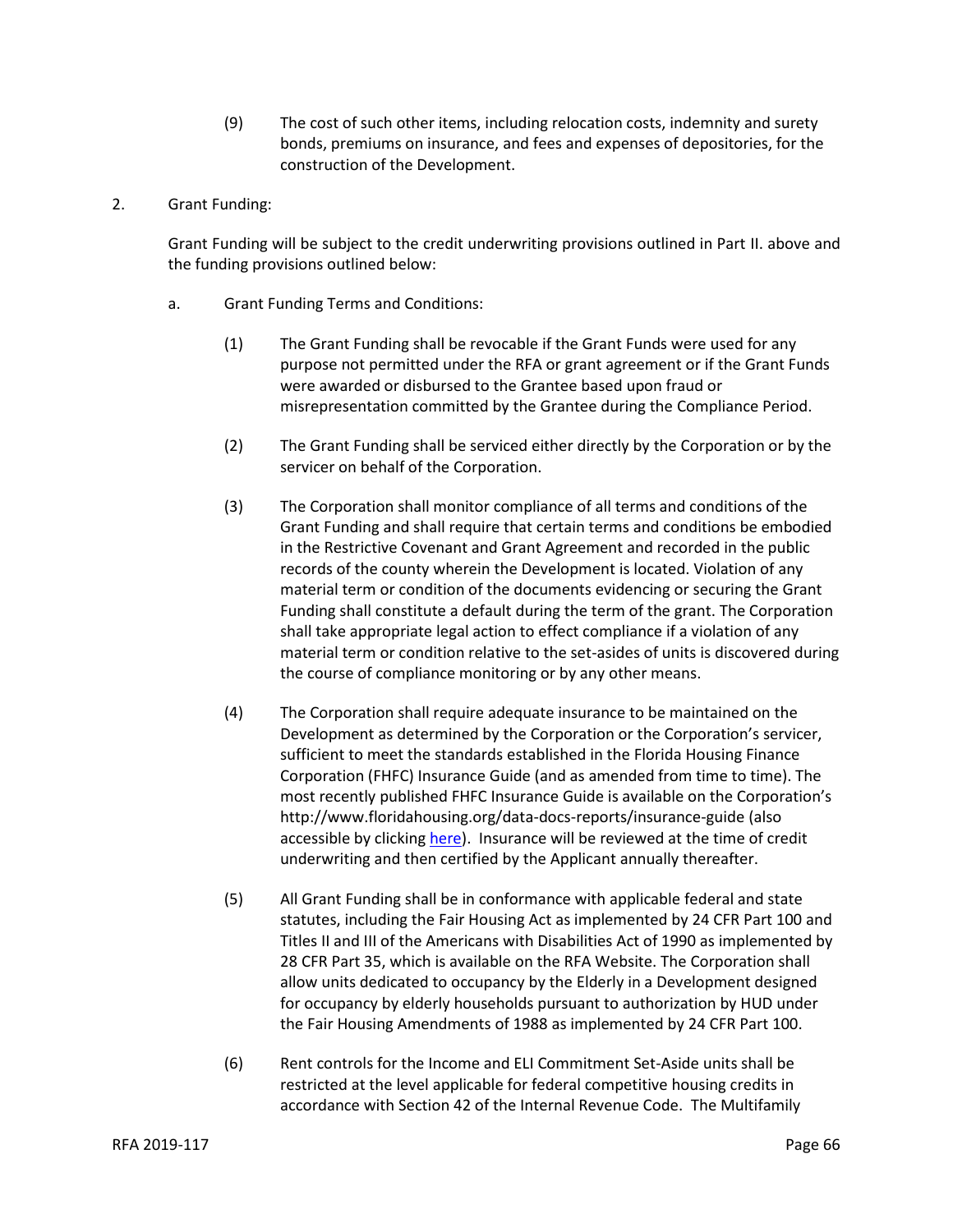Rental Programs Rent Limits (updated each year) can be used to determine the maximum rents under this grant funding that may be charged for Units where an applicable utility allowance shall be deducted from these maximum amounts. 2019 Income Limits and Rent Limits chart is provided on the Corporation website at https://www.floridahousing.org/owners-andmanagers/compliance/rent-limits (also accessible by clicking [here\)](https://www.floridahousing.org/owners-and-managers/compliance/rent-limits).

- (7) The documents creating, evidencing or securing the Grant Funding must provide that any violation of the terms and conditions described in this RFA, constitutes a default under the Grant Funding documents allowing the Corporation to accelerate its grant agreement and to seek any legally available remedies.
- (8) The Compliance Period for a Development funded with Grant Funding shall be as stated in the RFA, but at a minimum, a period of time equal to 10 years from the date the first Residential unit is occupied. For Developments that contain occupied units at the time of closing, the Compliance Period shall begin no later than the termination of the last lease executed prior to closing of the Grant Funding.
- (9) If a guarantor(s) is considered necessary by the Credit Underwriter and unless and until a guarantor's obligations for Grant Funding are terminated as approved in writing by the Corporation or its servicer, the guarantor(s) shall furnish to the Corporation or its servicer financial statements as provided in Part II, 13. (a) in this Exhibit (as the Corporation or its servicer may reasonably request).
- b. Sale, Transfer or Refinancing of a Development with Grant Funding:
	- (1) Any sale, conveyance, assignment, or other transfer of interest or the grant of a security interest in all or any part of the title to the Development other than a superior lien to the Restrictive Covenant and Grant Agreement, shall be subject to the Corporation's prior written approval. The Board shall consider the facts and circumstances of each Applicant's request and any credit underwriting report, if available, prior to determining whether to grant such request.
	- (2) The Grant Funding shall be assumable upon sale or transfer of the Development if the following conditions are met:
		- (a) The proposed transferee meets all specific Applicant identity criteria which were required as conditions of the original Grant Funding;
		- (b) The proposed transferee agrees to maintain all set-asides and other requirements of the grant for the period originally specified or longer; and
		- (c) The proposed transferee and release of transferor receives a favorable recommendation from the Credit Underwriter and approval by the Board of Directors of the Corporation.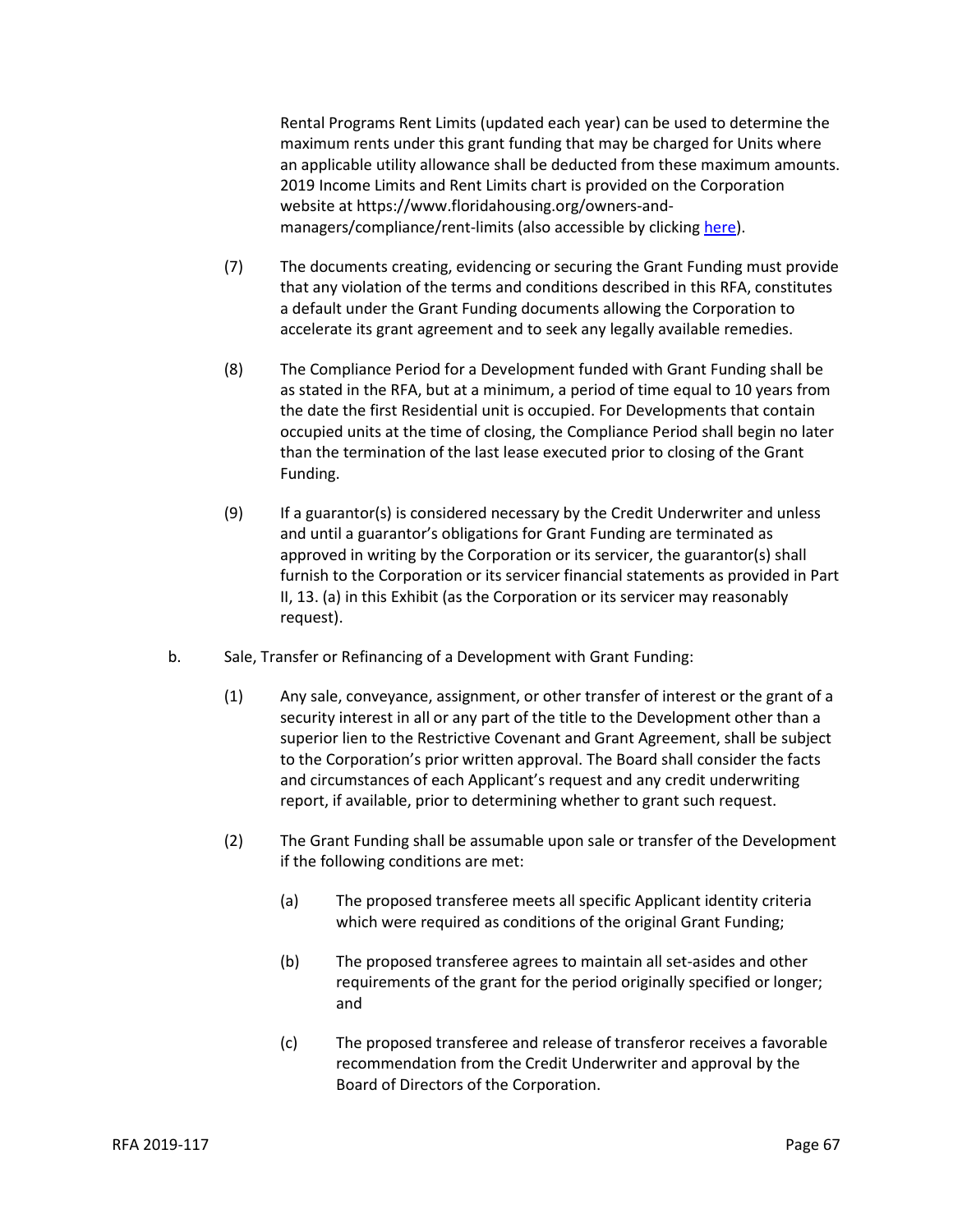All assumption requests must be submitted in writing to the Director of Special Assets and contain the specific details of the transfer and assumption. In addition to any related professional fees, the Corporation shall charge a nonrefundable assumption fee as outlined in Section Four, A.10.b.(5) of the RFA.

- (3) If the Grant Funding is not assumed since the buyer does not meet the criteria for assumption, the Grant Funding shall be repaid from the proceeds of the sale in the following order of priority:
	- (a) Grant Funding amount originally awarded;
	- (b) Expenses of the sale; and
	- (c) If there will be insufficient funds available from the proposed sale of the Development to satisfy paragraphs (3)(a)-(b) above, the Grant Funding shall not be satisfied until the Corporation has received:
		- (i) An appraisal prepared by an appraiser selected by the Corporation or the Credit Underwriter indicating that the purchase price for the Development is reasonable and consistent with existing market conditions;
		- (ii) A certification from the Applicant that the purchase price reported is the actual price paid for the Development, as supported by a copy of the final executed purchase and sale agreement, and that no other consideration passed between the parties, as supported by a draft and final closing statement; and
		- (iii) A certification from the Applicant that there are no Development funds available to satisfy paragraphs (3)(a)-(b) above, and the Applicant knows of no source from which funds could or would be forthcoming to satisfy paragraphs (3)(a)-(b) above.
- c. Grant Funding Construction Disbursements
	- (1) Grant proceeds shall be disbursed during the construction phase in an amount per Draw which does not exceed the ratio of the grant to the Total Development Cost, unless approved by the Credit Underwriter.
	- (2) Ten (10) business days prior to each Draw, the Applicant shall supply the Corporation's servicer, as agent for the Corporation, with a written request executed by the Applicant for a Draw. The request shall set forth the amount to be paid and shall be accompanied by documentation specified by the Corporation's servicer, including claims for labor and materials to date of the last inspection.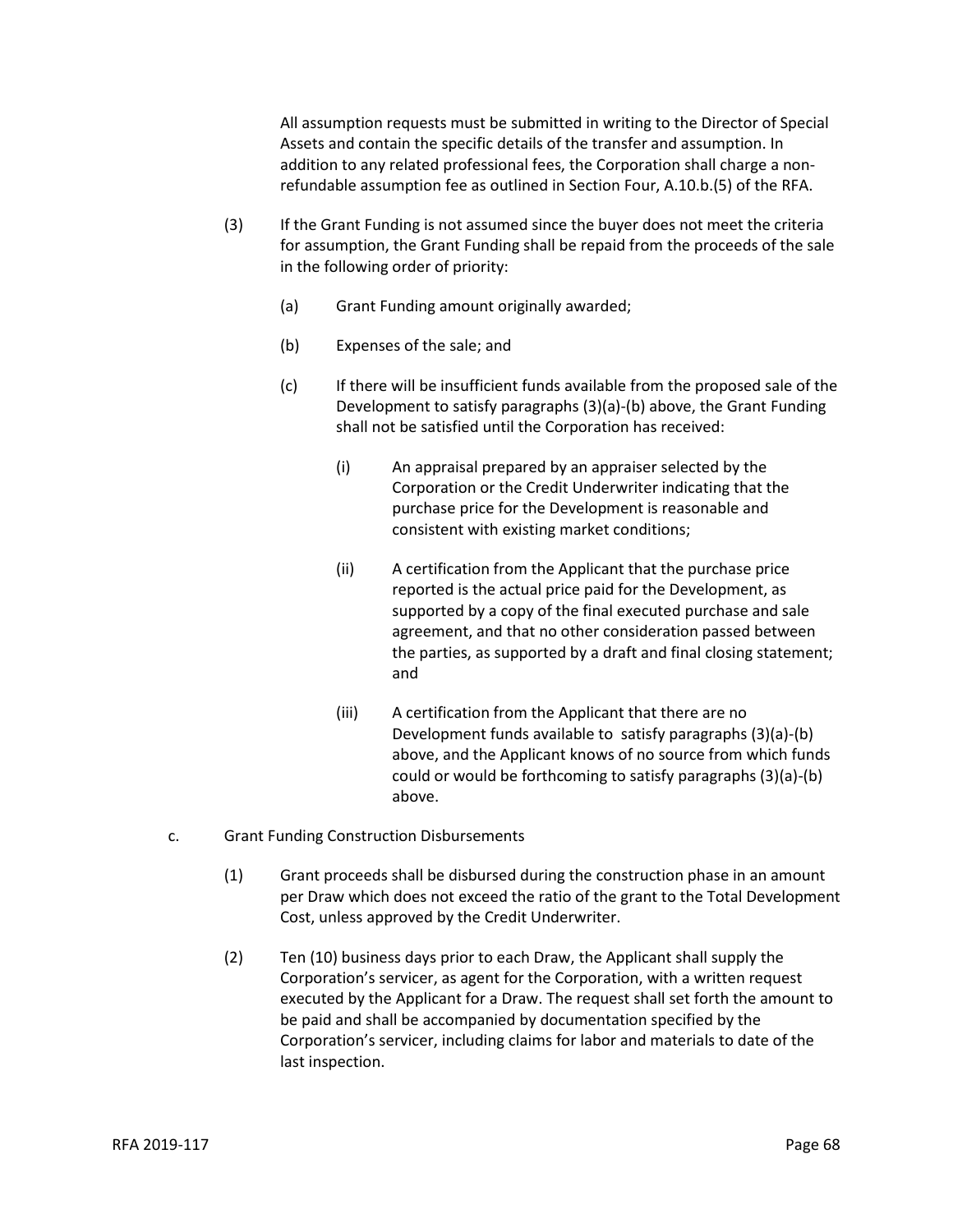- (3) The Corporation and its servicer shall review the request for a Draw, and the servicer shall provide the Corporation with approval of the request or an alternative recommendation.
- (4) The Corporation shall disburse construction Draws through Automated Clearing House (ACH). The Applicant may request disbursement of construction Draws via a wire transfer. The Applicant will be charged a fee of \$10 for each wire transfer requested. This charge will be netted against the Draw amount.
- (5) The Corporation shall elect to withhold any Draw or portion of any Draw, notwithstanding any documentation submitted by the Applicant in connection with the request for a Draw, if:
	- (a) The Corporation or the Corporation's servicer determines at any time that the actual cost budget or progress of construction differs from that as shown on the grant documents; or
	- (b) The percentage of progress of construction of the improvements differs from that shown on the request for a Draw.
- (6) The servicer may request submission of revised construction budgets.
- (7) Based on the Applicant's progress of construction, if the Corporation determines that further analysis by the Credit Underwriter is required prior to the release of the final Draw, the Applicant shall pay to the Credit Underwriter a fee based on an hourly rate determined pursuant to the contract between the Corporation and the Credit Underwriter.
- (8) Retainage in the amount of 10 percent per Draw shall be held by the servicer during construction until the Development is 50 percent complete. At 50 percent completion, no additional retainage shall be held from the remaining Draws. Release of funds held by the Corporation's servicer as retainage shall occur pursuant to the Grant Funding agreement.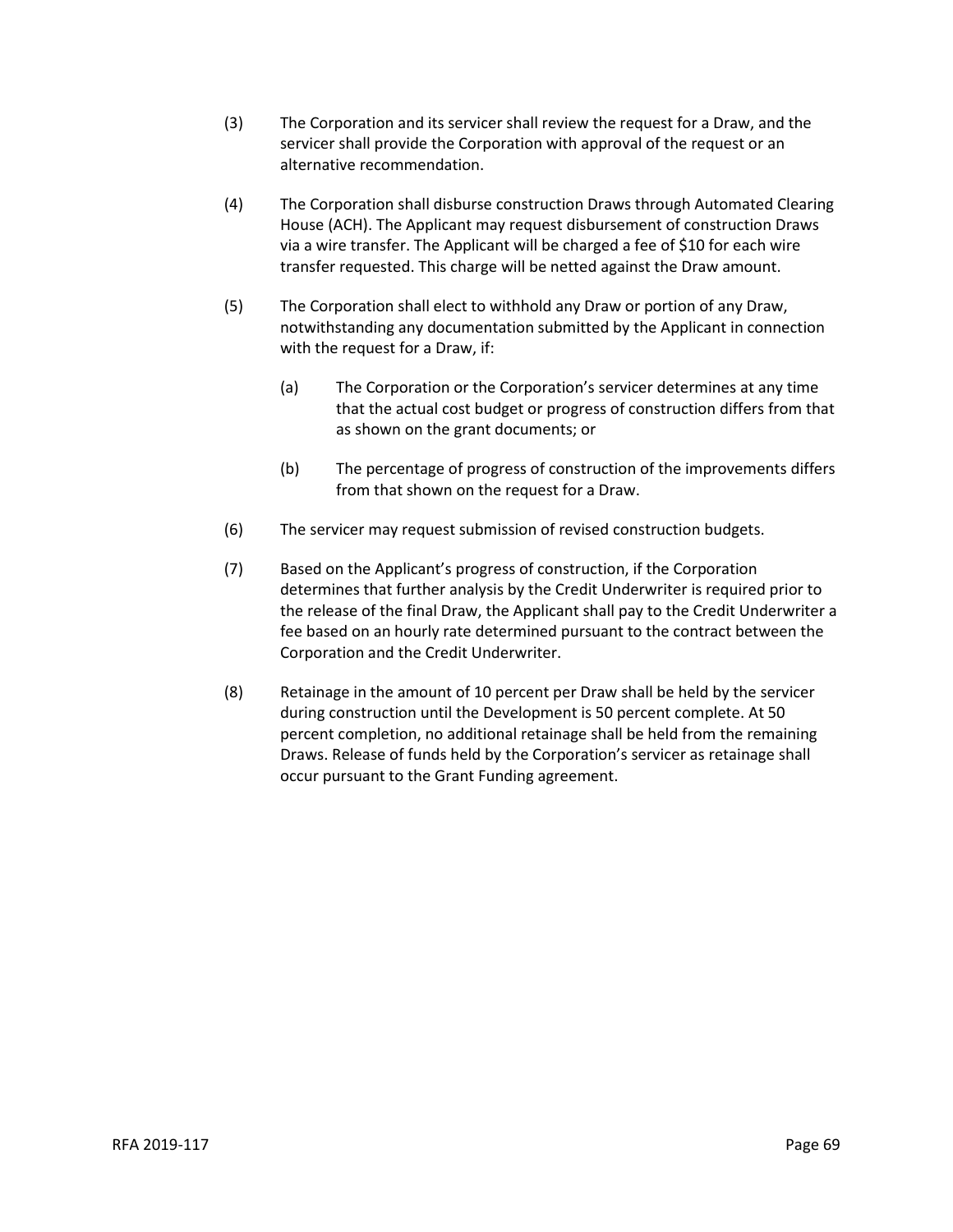## **EXHIBIT E to RFA 2019-117 - Continuing Program Compliance**

The Applicant is required to be in compliance with the Restrictive Covenant and Grant Agreement during the Compliance Period.

Properties funded under this RFA will be required to be monitored for compliance to requirements and commitments made by the Applicant in this RFA, both during and after construction, and for the entire Compliance Period.

In order to ensure Applicant compliance with the Restrictive Covenant and Grant Agreement during the Compliance Period, the Applicant is required to provide copies of certain documents:

- 1. Annually, the Applicant shall submit to the Corporation a Certificate of Continuing Program Compliance (CCPC).
	- a. The CCPC form can be found on the Corporation's Website at http://www.floridahousing.org/owners-and-managers/compliance/forms/ (also accessible by clicking [here\)](http://www.floridahousing.org/owners-and-managers/compliance/forms).
	- b. The CCPC shall be signed by the owner representative.
	- c. The CCPC is due to the Corporation on the 25th day of the month following the twelve month period ending December 31 and should be sent to [FHFCAssetMgt@floridahousing.org.](mailto:FHFCAssetMgt@floridahousing.org)
	- d. Applicants who fail to submit the CCPC will be in non-compliance and may be reported on the Non-compliance Report until such time as the non-compliance is corrected. Applicants in non-compliance may be prohibited from new participation in any of the Corporation's programs until such time that all existing Developments participating in any Corporation programs are in compliance.
- 2. Annually, the Applicant shall complete and submit to the Corporation a Program Report (PR-1). The Applicant may also be required to submit PR-1s at other times if requested by the Corporation. PR-1 provides a unit-by-unit listing of all units in the Development and gives detailed information regarding the occupants' eligibility and the Development's compliance with set-aside requirements. Certification of household income is required as of the date the qualified household first occupies a Unit and household income recertification is required on the household's first anniversary throughout the Compliance Period.
	- a. The PR-1 form is on the Corporation's website at <http://www.floridahousing.org/owners-and-managers/compliance/forms> - see Appendix S.
	- b. Instructions for completing the PR-1 are located on the Corporation's website at <http://www.floridahousing.org/owners-and-managers/compliance/forms> - see Appendix T.